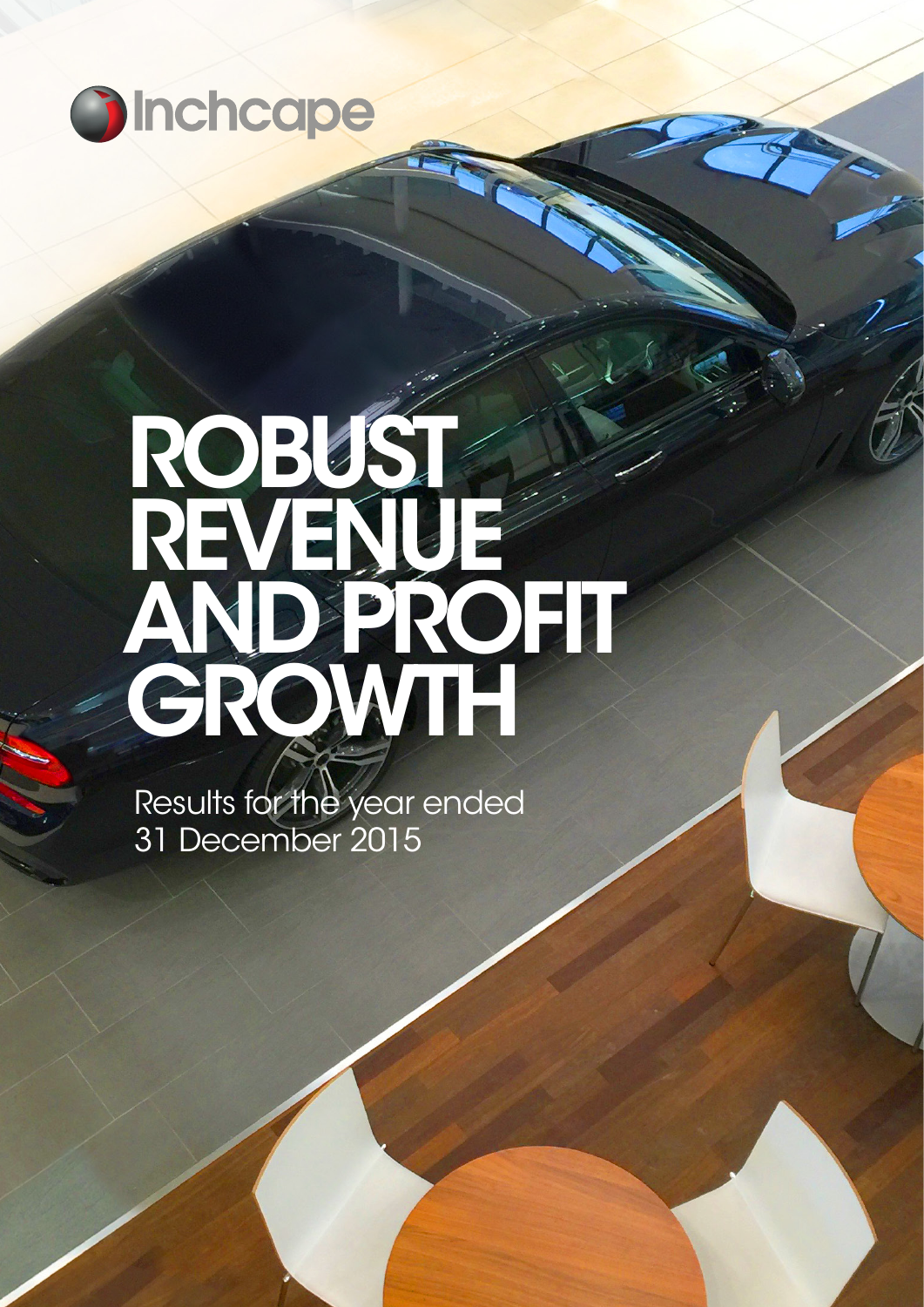

# "ROBUST REVENUE AND PROFIT GROWTH"

#### **2015 HIGHLIGHTS**

- Robust revenue growth of 7.8% and operating profit growth of 10.3%, underlying at constant currency
- Strength from our diversified portfolio, including a strong performance by our Emerging Markets segment
- Underlying operating margin expansion of 20bps to 4.7%
- Record New vehicle volume for Subaru in Australia
- Growth in our high margin Aftersales operations

# **KEY FINANCIALS (AUDITED)**

| <b>Actual Rates</b>                                                    | 2015              | 2014              | <b>Actual Currency</b><br>YoY | <b>Constant Currency</b><br>YoY |
|------------------------------------------------------------------------|-------------------|-------------------|-------------------------------|---------------------------------|
| Revenue                                                                | £6.8bn            | £6.7bn            | $+2.0%$                       | $+7.8%$                         |
| Reported operating profit                                              | £275.2m           | £271.0m           | $+1.5%$                       | $+1.6%$                         |
| Underlying <sup>1</sup> pre-exceptional <sup>2</sup> operating profit  | £324.7m           | £301.1m           | $+7.8%$                       | $+10.3%$                        |
| Reported profit before tax                                             | £262.6m           | £255.8m           | $+2.7%$                       | $+1.5%$                         |
| Underlying <sup>1</sup> pre-exceptional <sup>2</sup> profit before tax | £312.1m           | £285.9m           | $+9.2%$                       | $+10.5%$                        |
| <b>Basic adjusted EPS</b>                                              | 52.1p             | 50.2p             | $+3.8%$                       |                                 |
| Final dividend <sup>3</sup>                                            | 14.1 <sub>p</sub> | 13.8 <sub>p</sub> |                               |                                 |

1. In 2014, we benefited from a property disposal which generated a one-off profit of £17.3m. Underlying growth rates exclude this one-off profit from the base.

2. Reported profit includes non-cash exceptional impairment charges of £47.4m in 2014 and £49.5m in 2015.

3. Subject to final approval at the AGM on 26 May 2016, the dividend will be paid on 24 June 2016 to all shareholders on the register of members on 27 May 2016. Dividend Reinvestment Plan (DRIP) is available to Ordinary shareholders and the final date for receipt of elections to participate in the DRIP is 9 June 2016.

# **STRATEGIC UPDATE**

- Building on the Group's strong fundamentals to stay ahead of our competitors
- Adapting to changes in the global automotive industry:
	- Leading in customer experience
	- Delivering the full potential from all our revenue streams
- **Leveraging our strategic assets:** 
	- **Becoming vehicle manufacturers' partner of choice**
	- Leveraging our global scale and investing to accelerate growth

# **STEFAN BOMHARD, GROUP CEO OF INCHCAPE PLC, COMMENTED**

"Inchcape's track record of performance continued in 2015; our robust profit growth was underpinned by our strong positions in a global portfolio of markets, trading across a diversified set of five revenue streams as a Distributor and Retailer for our world-leading OEM partners.

The Group has converted robust revenue and profit growth in 2015 into strong cash generation, supporting our ability to invest in our brand representation and enabling us to sustain long term advantage versus our competitors. We continue to maintain a strong but efficient balance sheet, with a growing dividend and share buybacks strengthening shareholder returns. Our performance in 2015 reflects the strength of Inchcape's foundations and I would like to express sincere thanks to my hard-working colleagues and for the warm welcome afforded to me by our OEM partners.

The long-term strength of Inchcape reflects both our solid fundamentals and the quality of our strategic decisions. Alongside the Executive Committee and the Board, I have revised and simplified our focus, developing five strategic objectives. This will enable us to adapt to find opportunities from changes underway in our industry, while fully leveraging the strategic assets we have from our unique position as an independent multi-brand Distributor and Retailer with global scale.

The global economy faces greater uncertainty looking forward, but Inchcape is well positioned – with supportive drivers at the local level across our diversified portfolio of markets and revenue streams. We expect to deliver a solid constant currency performance in 2016."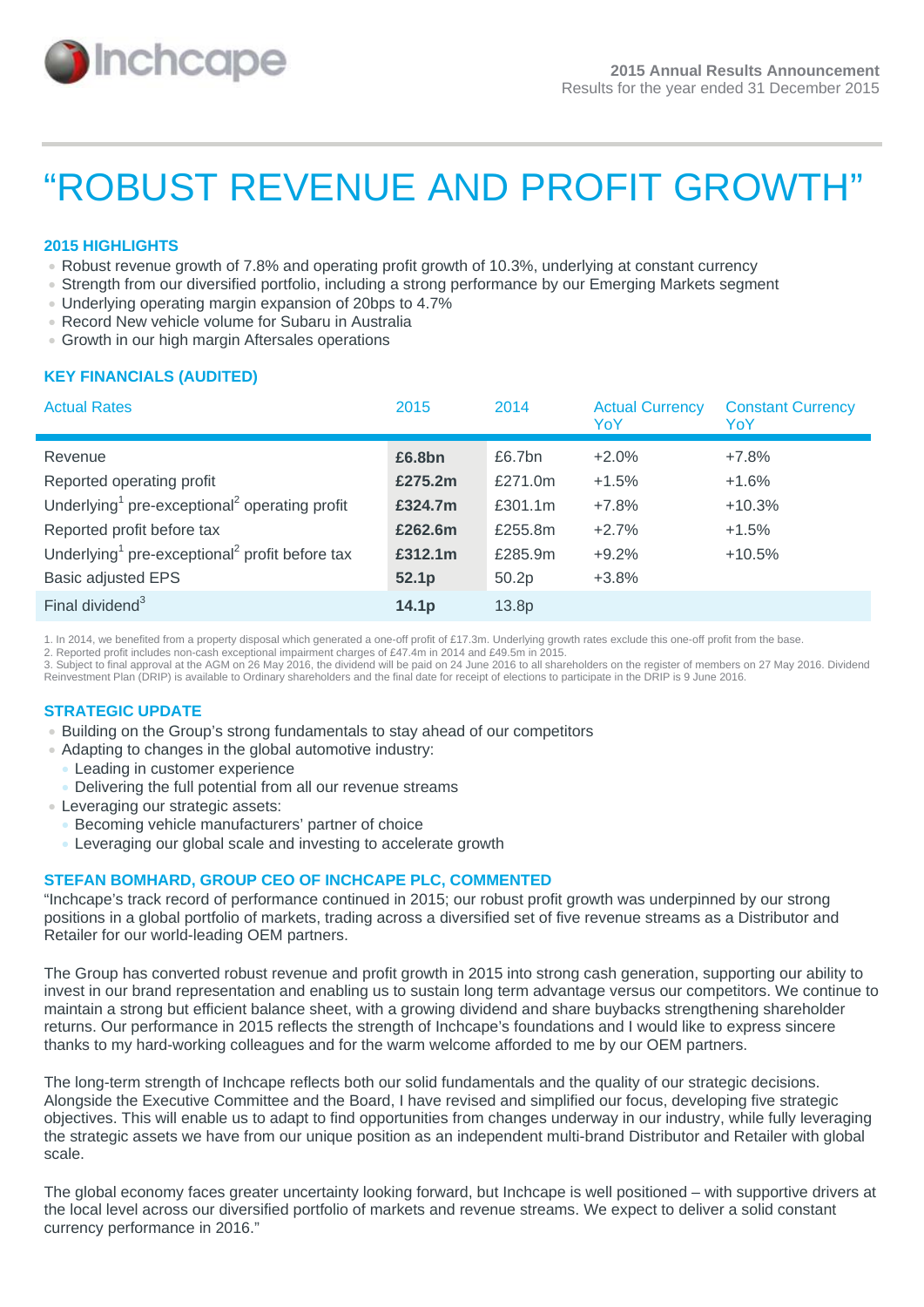# Chairman's statement

#### LONG-TERM VALUE CREATION

I am pleased that the Group has again demonstrated its solid fundamentals with another year of robust profit growth. Our new strategic objectives put us on a clear path for future success and will enable us to continue driving performance, with long-term value creation for our shareholders.

Inchcape is part of an exciting and evolving industry, within which we have a strong portfolio of markets and OEM partners. We have operated in many of our markets for significant periods of time and we have a proven track record of being able to adapt ahead of our competition and build on the strength of our positions. The automotive industry is undergoing changes on multiple fronts, of which we are mindful as we seek to protect and strengthen our businesses. However, despite all the change occurring, there is one important constant - the importance for automotive manufacturers to have a trusted partner providing a route to market for both Distribution and Retail. Here, our expertise and global reach differentiates us and our relationships will be solidified even further as part of the strategy outlined by Stefan Bomhard in his CEO's statement.

The Group is fortunate to have an outstanding management team, led by Stefan who has integrated seamlessly into Inchcape. Inchcape's success is only possible due to the quality of its people, and I would like to thank all of our first-class colleagues for their dedication and hard work during the year.

After 16 years with Inchcape, 2015 marked the last full year of John McConnell being with the Group. On behalf of the Board, I would like to thank John for the contribution he has made to Inchcape's success. His expertise and insight as both Group Finance Director and a member of the Board have been invaluable and he leaves behind a strong team. It has been a pleasure to work alongside John. I am sure I speak on behalf of everyone at Inchcape in thanking him for his years of dedicated service and wishing him well for the future.

I am delighted with the appointment of Richard Howes as the Group's new Chief Financial Officer. Richard will take up his appointment and join the Inchcape Board on 11 April 2016. Richard is joining from the position of Chief Financial Officer at Coats Group plc, the leading industrial thread and consumer textile crafts business, with operations in over 70 countries across six continents.

Richard has gained a wealth of experience across the financial and commercial sectors, working for multi-site businesses with substantial global footprints. His strong track record of leading finance functions across different sectors at a number of international public companies will make Richard a very valuable addition to the Group.

#### **Performance**

Group sales increased by 2.0% to £6.8bn for the full year to 31 December 2015. Our 2015 constant currency like-for-like revenue growth of 9.0% reflected a stronger performance in the second half of the year.

2015 saw a continuation of the Group's trading momentum, supported by broad based growth across our markets and revenue streams. Group profit before tax and exceptional items of £312.1m was up 2.9% on 2014, and excluding the property profit in Singapore of £17.3m in 2014, the underlying increase was 9.2%.

Due to further weakness in the Russian economy we have recorded a £49.5m non-cash exceptional impairment of the value of the goodwill in Russia.

Adjusted earnings per share (EPS) rose by 3.8% to 52.1p. Cash generated from operations during the year was £328.4m which represents a 101% conversion of pre-exceptional operating profit.

For the third year in succession, we announced a £100m share buy-back programme at the time of our Interim Results, with £41m completed by 31 December 2015 and the remainder scheduled to be completed during the first half of 2016. The Group's cash generation continues to be strong, benefiting from our well-established disciplines over working capital. The Group generated £177.6m of free cash flow in the year and had £166.4m of net cash at the year end.

#### Board

I would like to thank Simon Borrows and Vicky Bindra, who both stepped down as Non-Executive Directors in 2015, for their great support and contributions to the Board. We were pleased to announce the appointment of Nigel Stein who joined the Board on 8 October 2015. Nigel brings significant global automotive expertise and is an excellent addition to the Board; he is a member of the Audit and Nominations Committees.

#### Dividend

The Board is pleased to recommend payment of a final dividend for the year ended 31 December 2015 of 14.1p, +2.2% on 2014 (13.8p). This gives a total dividend for 2015 of 20.9p, a 4.0% increase on 2014 (20.1p). Subject to approval at the Company's Annual General Meeting (AGM) on 26 May 2016, the final dividend will be paid on 24 June 2016 to shareholders of the Company on the register of members at the close of business on 27 May 2016.

#### Outlook

The Group has strong fundamentals and is well positioned against a backdrop of some question marks on the global growth outlook. These include the position in the cycle in some large developed markets, which have returned to previous peaks, the reduction in growth rates in many emerging markets and a number of fiscal and political issues.

I am confident that we have the right team and the right strategy to deliver good long-term performance for our stakeholders. While our performance will, as ever, be influenced by external factors, the importance of positioning the Group correctly to seize growth and control our own destiny is even greater than usual.

Ken Hanna Chairman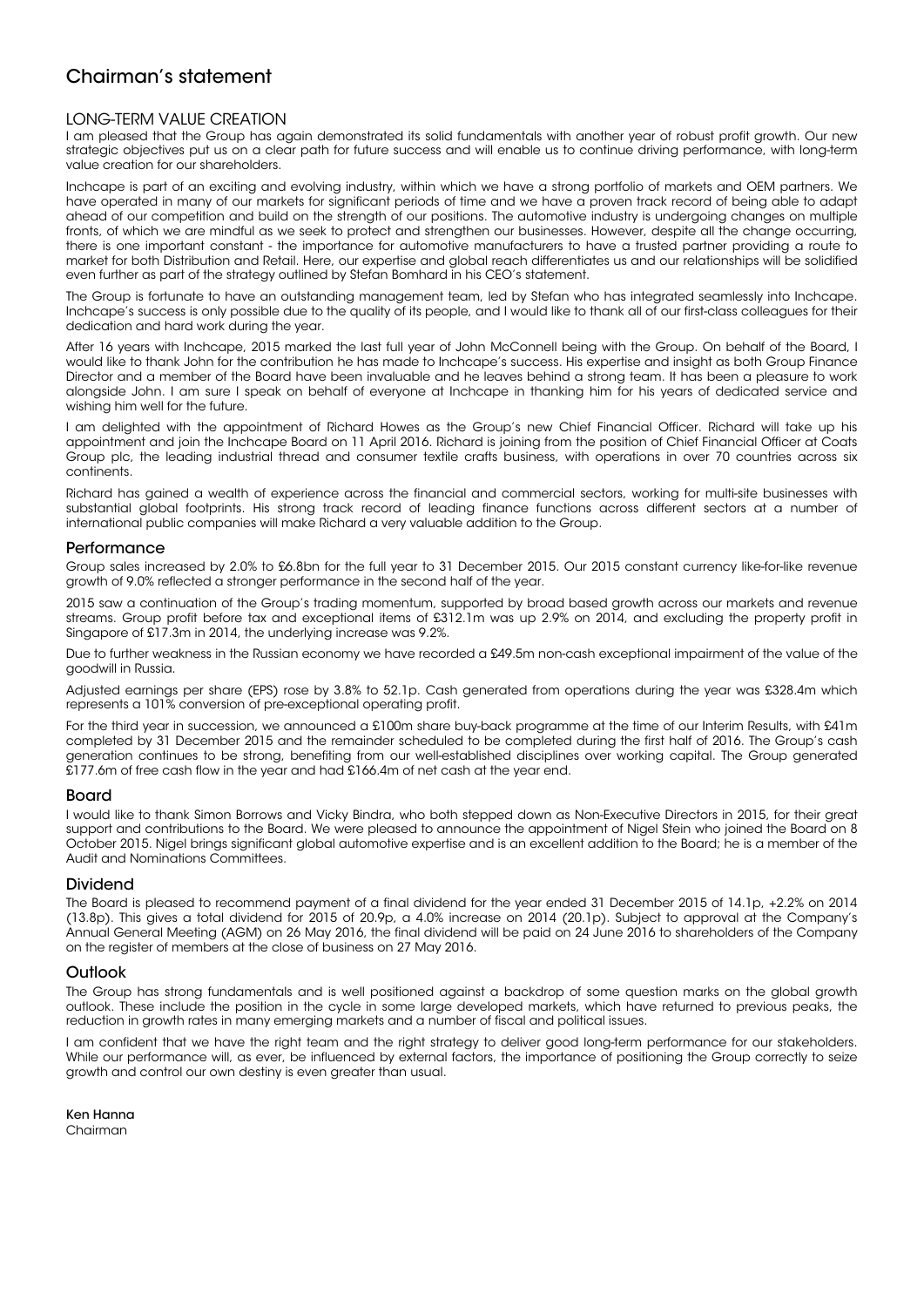# Chief Executive's statement

#### The Group saw broad based growth across our portfolio of 26 geographic markets.

#### A vision and strategy for the future

I am delighted to be writing my first annual letter to shareholders as the CEO of Inchcape. It has been an energising first year and I am excited about the future. I am especially pleased to be able to introduce another successful set of results.

The Group maintained robust trading momentum throughout 2015, gathering pace as the year progressed to deliver, as we anticipated, a better second half than first. We saw broad based growth across our portfolio of 26 geographic markets and our full range of revenue streams – New and Used vehicle sales, Finance & Insurance products, Aftersales Servicing and Parts – as we leveraged our OEM partners' continuing lead in technology and innovation.

It was particularly pleasing to deliver growth in our high-margin Aftersales business as we reap the benefit from the New vehicle growth in many of our markets in recent years.

We saw strong performances from many of our operations around the world. In Singapore, our operations benefited from the increased quota of Certificate of Entitlement (COE) licenses, which led to a significant year-on-year growth in the New vehicle market. We also performed well in Australia, where we gained share in a growing market and benefited from the successful launches of the Subaru Outback and Liberty models. Further, we grew market share for our OEM partners in Hong Kong and Greece.

Performance was also strong in Emerging Markets, particularly Ethiopia where our business gained from the structural growth of the middle class and benefited from investments made in recent years. Despite a 35.7% decline in the Russian New car market, we again demonstrated our resilience to achieve improved gross margins on vehicles and growth in our Aftersales operations.

Our UK business delivered a robust top-line performance, driven by consumer confidence and attractive offers from the OEMs. Pressure on Used vehicle margins for some of our brands in the UK, however, limited our ability to realise the full potential of this revenue trend into profit.

Our commercial performance enabled us to make important investments in our continued future success, including our new state-of-the-art Cooper Reading retail centre, the largest BMW centre in the UK; our new 60,000 square feet body and paint workshop for Toyota/Lexus in Pandan, Singapore; and our new Yuen Long Hino retail centre in Hong Kong.

I would like to recognise our Market CEOs and their teams for their important contributions to our strong 2015 results: Aris Aravanis, who was highly effective in his new role as CEO Continental Europe, growing further our strong market leadership in Greece; George Ashford, who led our Australasian business to a record performance; Louis Fallenstein, for the new impetus he brings to our UK organisation; Patrick Lee, for growing market share in North Asia and achieving the prestigious Toyota Triple Crown for market leadership in Hong Kong for the 24th year; Koh Ching Hong, for directing the strong contribution of our South Asian business; and Ruslan Kinebas, for grasping his new role as CEO Emerging Markets with such energy and determination.

You will be able to read about our 2015 results in more detail in the operating review. They provide the backdrop against which I want to give you some insight into how we intend to build upon our recent successes in the years to come.

#### Insight and observations

I will comment on the strengths and challenges I initially perceived at Inchcape that persuaded me to join the Group a year ago, and I will then share with you my impressions of the organisation and to outline my and the Executive team's ambitions for its future.

#### Pioneering spirit

I was impressed by the Group's focus on the customer, which chimed closely with my own passionate commitment to customer service. I was also attracted by the Company's rich history and pioneering spirit, as well as the truly global scale on which it operates.

Further, I was drawn by the Company's twin focus on business-to-business (B2B) and business-to-consumer (B2C) relationships, with vehicle manufacturers (OEMs) and end-customers respectively. This resonated with my own career so far, during which I have been immersed in both B2B and B2C relationships. I saw this as a great opportunity to have an impact on both at the same time.

So, how did my expectations compare with what I found during my first few months in the role?

I found a well-run company with strong capital discipline, rigorous controls and with a range of powerful assets: a Group that is for the most part successfully leveraging the potential of its business model, including its strength across both Distribution and Retail.

The Company has long standing partnerships with many of the world's leading automotive OEMs, those at the forefront of R&D, innovation and marketing impact. It has a customer-centric focus, strong processes, a highly knowledgeable management team and a skilled workforce spread throughout its global markets. There is a disciplined culture, built around rigorous performance management. And underpinning this, the organisation has a strong balance sheet and an attractive set of diversified revenue streams to respond to every stage of the economic cycle.

As evidence of the Group's deep-rooted strength, I found an organisation that has a track record of consistently delivering improved margin, profit and dividends.

Above all, I found a strong company of global scale with some unique competitive advantages and a diverse portfolio in many of the world's most attractive markets.

So overall, I feel privileged to join such a great business and I am confident about the future strength of the Inchcape brand and organisation.

#### Growth opportunities

But did I find a company where nothing should be evolved? That would be an undesirable situation for any new CEO, as it would imply that there was no opportunity for improvement. Through listening to colleagues, OEM partners and end-customers across the world, I did identify a number of areas in which there are clear opportunities to drive an even better performance, enabling us to grow our organisation and our profits in the long-term while remaining committed to strong financial discipline.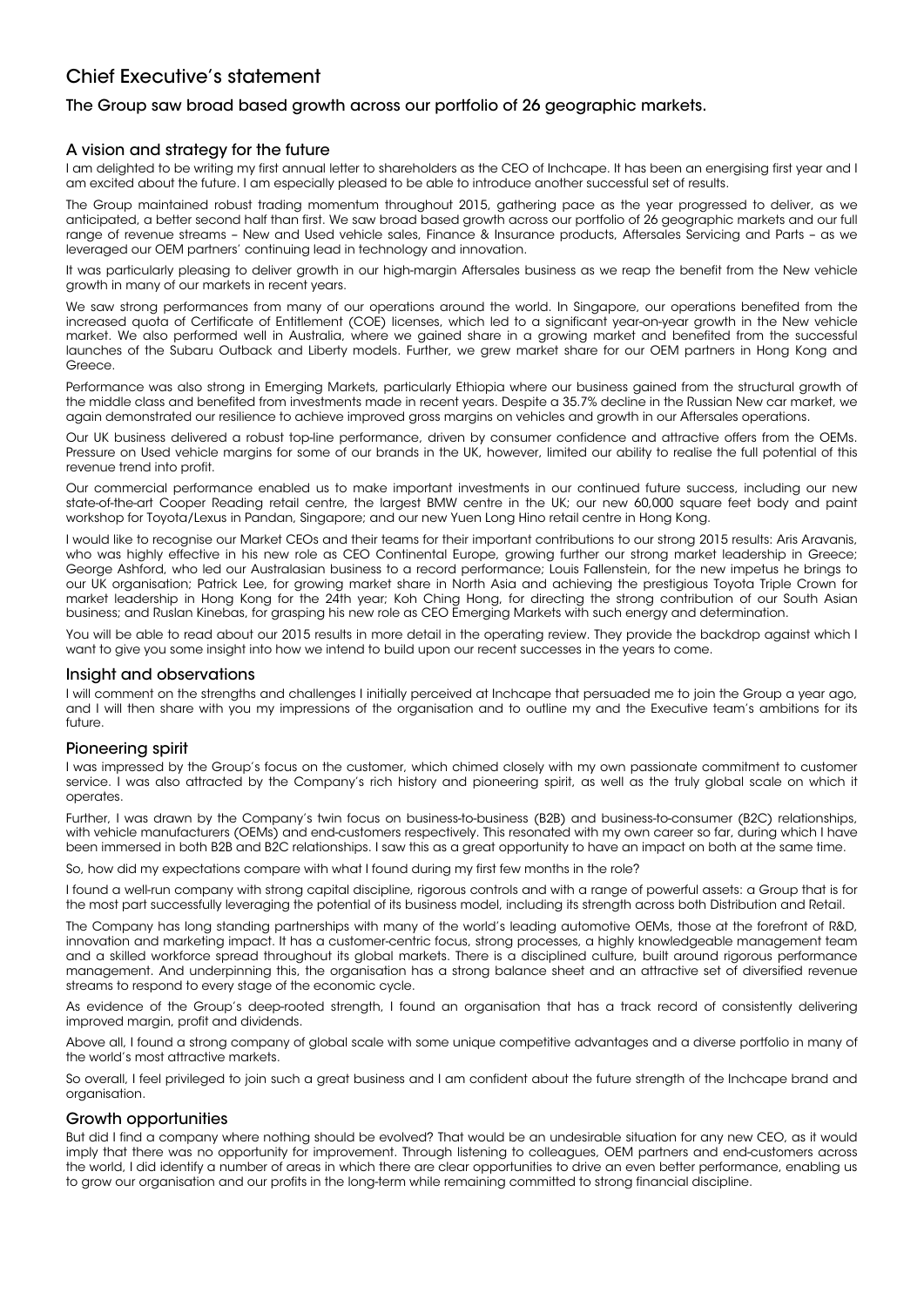As the global car industry rapidly evolves, the purchase behaviour and service-level expectations of consumers is clearly changing. We operate in a marketplace where disruptors are challenging industry incumbents and customers are taking more control by navigating a growing digital landscape. We must continue to develop our processes - and meet them consistently - to retain our position as the recognised industry leader in customer service in a connected, 'omni-channel' world.

Next, we have a very strong portfolio of brands; we need to build on our OEM partnerships to ensure that we thoroughly deserve to achieve the status of 'partner of choice' across all our relationships, and then to robustly defend that position. This is fundamental to our continued future success. At every level of Inchcape, the OEM relationship must be recognised for what it is – the foundation stone for everything we do and achieve. Our past work in building these relationships has been successful – now, it is my intention that we will focus on delivering even more value to every OEM partner, so that we become established as the first port of call for every shared opportunity and challenge.

Third, our markets have strong long-term structural growth drivers, but the addressable market for Aftersales is set to grow even faster than the New car market. Aftersales is a key defensive revenue stream for the Group and drives approximately half of the Group's profits. There is, therefore, a requirement to rebalance the focus on leveraging all our value drivers to maximise the potential of each of them across the mix.

Fourth, we have to exploit the full advantage of our unique position in the market place to share even more expertise and best practice across our organisation, leveraging our global scale to improve collaborative working practices and generate cost savings through shared services and global purchasing.

Fifth, the automotive Distribution and Retail markets are highly fragmented; we should apply a disciplined use of capital to fuel further growth through selective participation in market consolidation.

#### Enabling positive change

Inchcape has solid foundations, but the environment in which we operate is clearly changing. To achieve our ambition, we will need to do some things somewhat differently. Our previous strategy has served us well for many years, enabling us to capitalise on our global leadership position. However, it is apparent that change is needed to build upon the great work of the past to maximise our performance in the future.

So, working closely with the Group Executive team, together we have created an evolved strategy and vision for Inchcape: one that will enable us to take an even stronger leadership role in our industry, generating cash to invest in growth in markets across the world. And one that will allow us to lead the industry, not just in terms of scale but also of ambition, vision and quality of service.

In devising our strategy, we have set five objectives to guide our business. These have the full endorsement of the Board and exist as a set of calculated and targeted statements that support and enable positive change on the ground, every day and in every part of the organisation.

Drawn and refined from the identified opportunities and challenges we face, they are based on real factors that are already impacting our business and will continue to do so for several years. These are the trends that are having the greatest effect on our markets worldwide; using them as the foundation of our new strategy ensures that we will constantly meet market needs. That is why they form the core framework of the actions we will take to accelerate our growth and business performance.

#### **Our five strategic objectives**

- 1. Lead in customer experience
	- We will invest to maintain our position as leader in customer service innovation in automotive Distribution and Retail, with digital a key priority. Through a programme of global research, we will build on our insights into the customer journey in an omni-channel world and create stand-out customer experiences combining data-driven personalisation with a human touch.
- 2. Become the OEM's partner of choice We will build and strengthen our working relationships with our OEM partners by investing time in understanding their needs, seeking greater opportunities for collaboration and sharing our insight into customer and industry trends with the aim of becoming a consistent strategic business partner at both global and local levels.
- 3. Deliver full potential from all our revenue streams We will increase our management focus on our Used vehicle and Aftersales activities at all levels of the organisation, enhancing their perceived status within the business and deepening further reporting and analysis. We will more actively seek to develop business opportunities, sharpening our emphasis on building our brand and unique selling points in these areas to match our profile in New vehicle sales.

4. Leverage our global scale

We will allocate more resources to innovation, sharing and benefiting even more effectively from the proven ideas generated throughout the global organisation. We will sharpen further our business processes, management skills, creativity and strategic planning across the Group, focusing on procurement, talent management and shared services to boost performance and reduce costs. And we will leverage our unique competitive advantage to develop and grow our proposition in new, emerging and developed markets.

5. Invest to accelerate growth

We have increased our business development resources to ensure we have the management capabilities to participate in industry consolidation. Furthermore we will involve the CEOs of our market-specific operations, and leverage their knowledge and insight more directly in delivering our growth agenda.

#### Single-minded focus

This is a straightforward approach to getting done the things that matter, which revolves around teamwork and accountability, a shared cultural mindset, a single-minded focus on our key priorities and constant monitoring of progress and performance.

We are organising the change programme as a series of five parallel workstreams. Addressing the strategic objectives one-byone, each workstream comprises a set of sequential phases which will be championed by members of the Group Executive Committee, delivered locally, supported with centralised resources and set within a clear governance framework that includes regular updates to both the Group Executive Committee and the Board.

The core priorities within each workstream will evolve further over the life of the change programme, and I will report accordingly in future communications.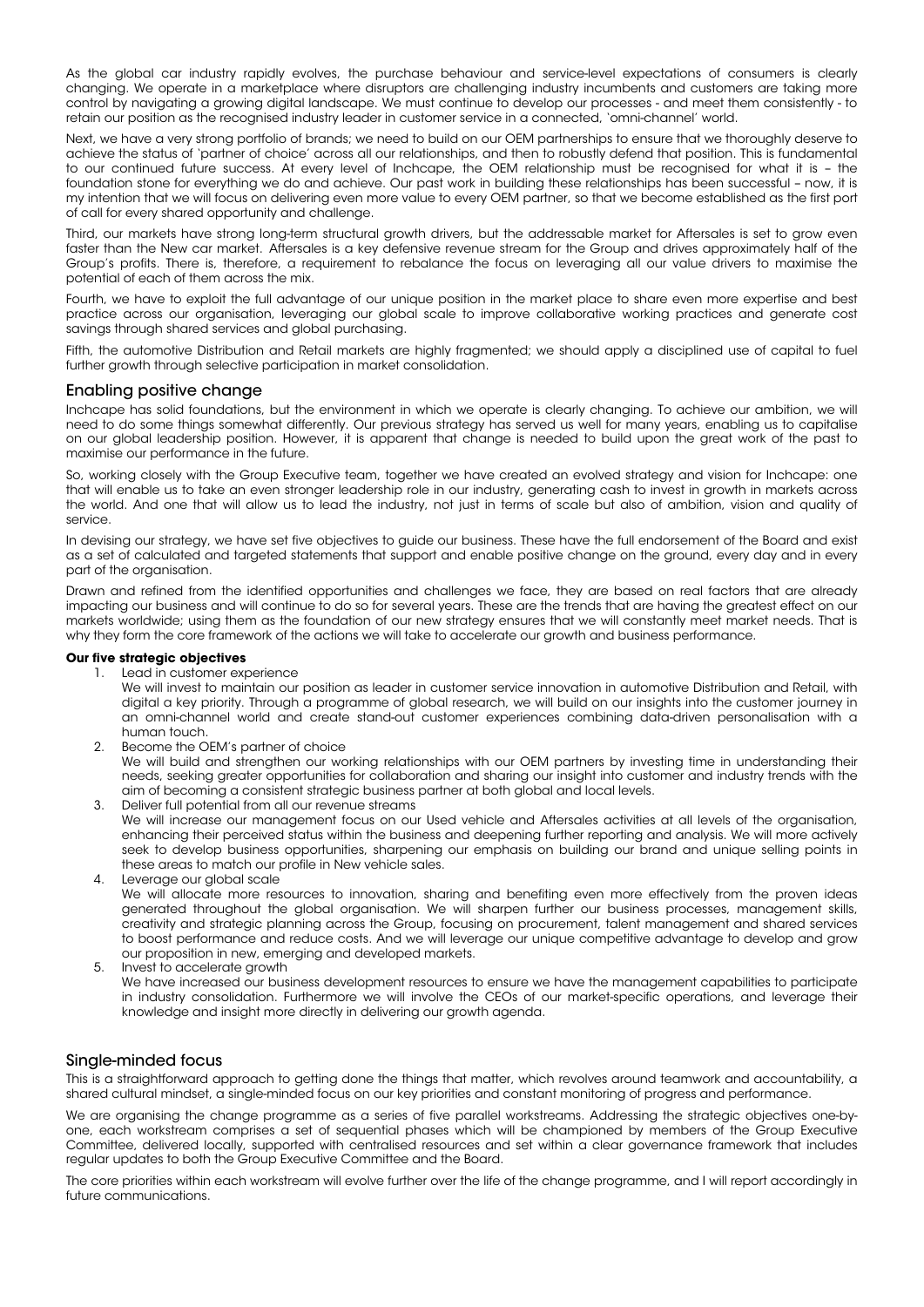#### A unifying vision

So those are some of the practical measures behind the delivery of our new growth strategy. It is also important that we have a unifying company vision that gives strategic shape to the organisation, its mission and its purpose.

I have suggested in this letter that Inchcape is now taking an important evolutionary step that will see it build on the successful delivery of its recent past in a way that is fitting to the market environment of the future. This is a major step for any organisation, and it is not one that we are taking lightly.

We wanted to devise a single, uniquely-Inchcape theme to which we could all align and that would highlight our role, our function and our value in the eyes of our customers and OEM partners.

Above all, we wanted to elevate our OEM partners alongside the customer in terms of the importance ascribed to them at every level of our organisation. The relationship with our manufacturers has always been fundamental to Inchcape's competitive advantage, but being the partner organisation to which they turn first for support and collaboration has never been more important than it will be in the years to come. As I have already suggested, Inchcape's twin focus on B2C and B2B must not favour one over the other – they are both strategically critical to our performance.

As a result of such considerations, the new vision for Inchcape is:

"To be the world's most trusted automotive Distributor and Retailer".

#### Trust. A priceless commodity

Becoming the OEM partner of choice means being the most trusted partner. Being the leader in automotive customer service is also based on a fundamental foundation of trust. And it is by warranting the trust of our investors that we will become an ever more highly valued company.

Clearly, gaining and maintaining trust through outstanding performance at all levels of the business is a key source of added value for the Group – the result of the desirable behaviours throughout the organisation that will drive success in the global markets of the future. Our new vision naturally guides the behaviours we seek by holding every initiative, every action and every individual in the organisation accountable to a very simple idea. It highlights our stated aim as a Company without having to explain it to our audiences.

The idea behind the development of our new strategy and vision is a simple one – to take Inchcape to the next level of its evolution in a shape that is consistent and in tune with the direction being taken by the global automotive industry. It is too early to state explicitly and precisely what shape this organisation will take, but it is possible today to highlight a number of its most valuable attributes.

#### Valuable attributes

First, Inchcape will be a growth business that generates cash but also builds on its strong foundations to invest in its future. We already occupy a unique position in the industry in terms of our scale, global reach and long-standing OEM partner relationships. By investing in growth and consolidation, we will strengthen further the advantage of being positioned at one of the most crucial parts of our \$1.7 trillion industry – that critical point linking the manufacturer with the customer.

Next, Inchcape will be a company operating in global markets that increasingly acts as a single, unified global team, sharing knowledge and expertise across every country and site. Inchcape will also have a genuinely global operating model in which we all leverage the same centralised, state-of-the-art systems and processes to maximise our operational efficiency and effectiveness.

Third, Inchcape will be a Company in which we fully embrace the challenges faced by our OEM partners, to become their partner of choice for collaboration, problem-solving and development into the future. In this way, we will provide them not only with a matchless customer interface but also with a source of innovation and differentiation that enables them to deliver more of their aspirations, more efficiently and cost-effectively.

Inchcape will be a company that has the investment, the skill and the confidence to extract full potential from all our value drivers.

As CEO, I am delighted to lead the Group Executive Committee - a diverse team of global leaders that brings together a wealth of experience from a range of industries as well as deep local market knowledge with a focus on operational excellence. The Executive Team drives the vision and direction of the Company on behalf of the Board.

I would like to extend my personal gratitude to John McConnell, our departing Chief Financial Officer who has been in post since 2009. John has been a lead contributor in the delivery of strong financial results during a period of challenging macro-economic conditions around the world, which is a great testament to his skills and commitment. He leaves behind a very strong finance team, which is entirely fit-for-purpose as we move into the next stage of the Group's development.

While personally I am sad that John has decided to return to his native Australia, I know that many people will join me in wishing him all the best for the future.

I am delighted to welcome Richard Howes, our new Chief Financial Officer who joins us from Coats Group plc. Richard will join us on 11 April and will be a valuable addition to both our Board and our Group Executive Committee given his extensive international and M&A experience and wealth of knowledge across the financial and commercial sectors in fast-paced environments.

#### A path of improvement

So, I am fully confident that the way ahead for Inchcape as we steer our new strategic direction over the next five years is on a well-charted path of improvement and growth.

As I have stated, I believe that we have an opportunity to evolve as we build on our strong foundations and track record of performance. I believe I have outlined that need for change and how we are responding to it in this report. I am confident that the shared spirit, commitment and talents of our united team will continue to enable us to deliver and win across our global market place, leveraging the unique position that we occupy and realising the full potential of the Inchcape Group, a Company that will be driven by trust.

The global economy faces greater uncertainty looking forward, but Inchcape is well positioned - with supportive drivers at the local level across our diversified portfolio of markets and revenue streams. We expect to deliver a solid constant currency performance in 2016.

Stefan Bomhard Group Chief Executive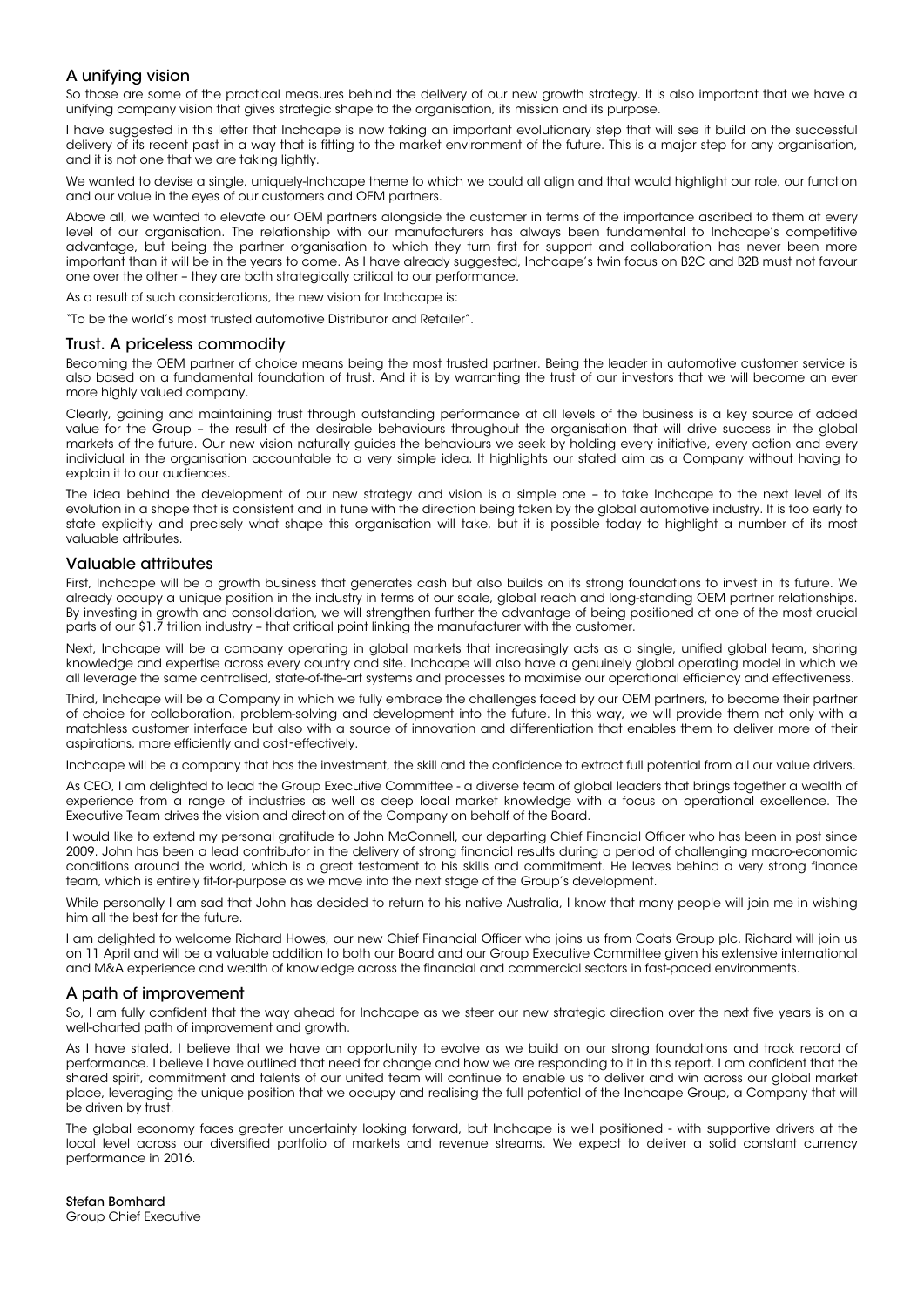# KEY PERFORMANCE INDICATORS

The Board of Directors and the Group Executive Committee monitor the Group's progress against its strategic objectives and the financial performance of the Group's operations on a regular basis. Performance is assessed against the strategy, budgets and forecasts. We also measure the quality of revenues through the mix of revenue streams, and the flow through of value from sales revenue to trading profit.

#### Sales

#### **Definition**

Consideration receivable from the sale of goods and services. It is stated net of rebates and any discounts, and excludes sales related taxes.

#### **Achievements in 2015**

Group sales were up 2.0% on last year driven by strong top line performance in Australia, the UK, North Asia and South Asia.

#### Trading profit

#### **Definition**

Operating profit excluding the impact of exceptional items and unallocated central costs.

#### **Achievements in 2015**

A continued focus on cost control and margin growth has meant that trading profit has grown by 2.9% year-on-year.

#### Trading margin

#### **Definition**

Calculated by dividing trading profit by sales.

#### **Achievements in 2015**

The Group's trading margin grew to 5.2% (+10bps).

#### Profit before tax and exceptional items

#### **Definition**

Represents the profit made after operating and interest expense excluding the impact of exceptional items and before tax is charged.

#### **Achievements in 2015**

Profit before tax and exceptional items increased by 2.9%, to a record £312.1m.

#### Working capital

#### **Definition**

Inventory, receivables, payables, and supplier-related credit.

#### **Achievements in 2015**

Working capital continued to be tightly managed throughout the year and we ended the year with £24.4m of working capital, following the normalisation of last year's unusually low position in Russia.

#### Cash generated from operations

#### **Definition**

Operating profit adjusted for depreciation, amortisation and other non-cash items plus the change in working capital, provisions and pension contributions.

#### **Achievements in 2015**

The Group has generated an operating cash flow of £328.4m.

#### Like for like sales

#### **Definition**

Excludes the impact of acquisitions from the date of acquisition until the 13th month of ownership and businesses that are sold or closed. It further removes the impact of retail centres that are relocated from the date of opening until the 13th month of trading in the new location. These numbers are presented in constant currency.

#### **Achievements in 2015**

Like for like sales increased by 9.0%.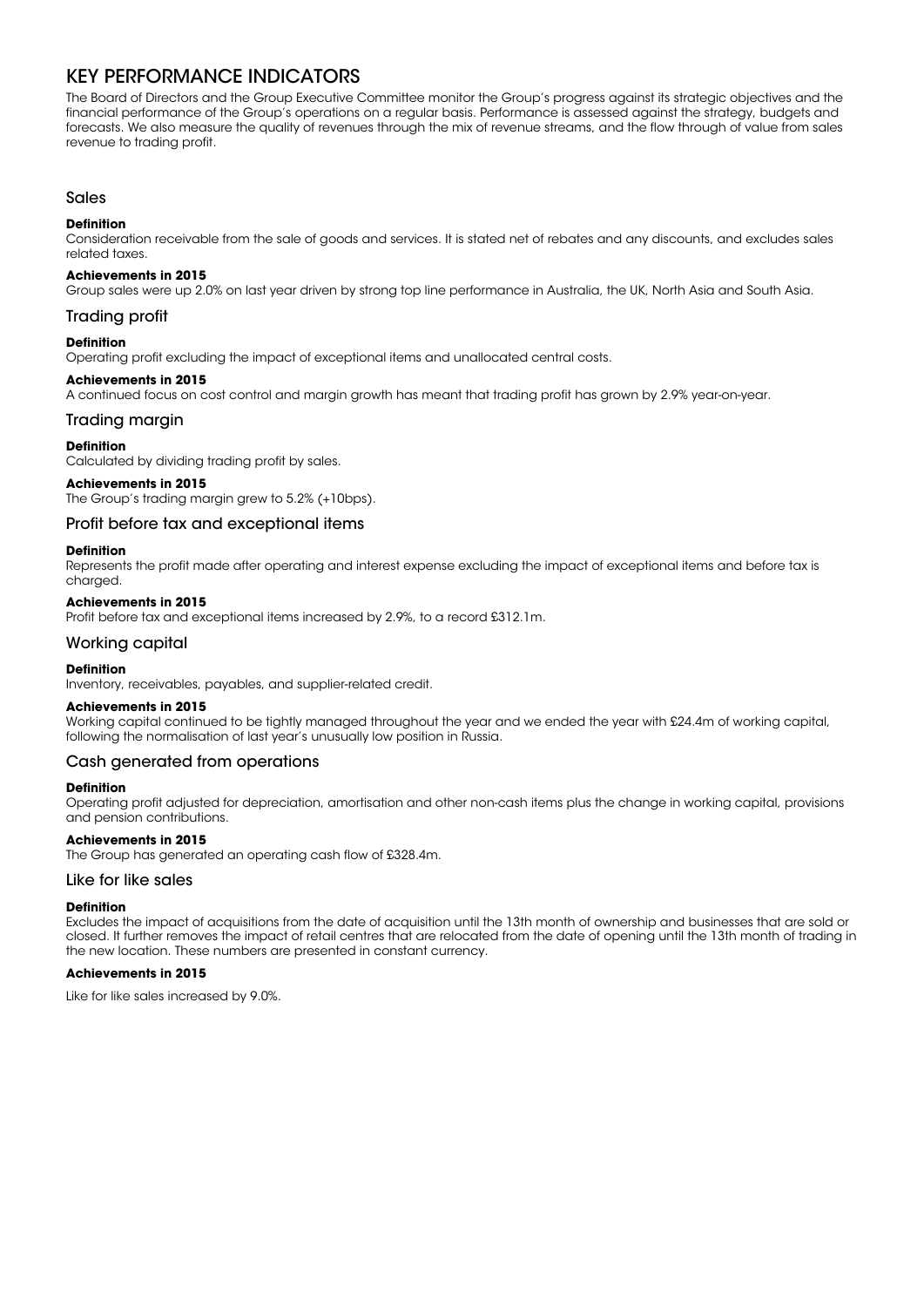# Operating Review

#### The Group delivered a good performance with underlying operating profit growth of 8%

Our results are stated at actual rates of exchange. However, to enhance comparability we also present year-on-year changes in sales and trading profit in constant currency, thereby isolating the impact of exchange. Unless otherwise stated, changes in sales and trading profit in the operating review are at constant currency. The 2016 outlook commentary is also referenced at constant currency.

We continue to benefit from our broad geographic footprint and the depth and breadth of Retail and Distribution relationships with the world's leading premium and luxury automotive brands. The Group has delivered robust sales and underlying operating results which have been adversely impacted by exchange rate movements.

Group Sales of £6.8bn are up 7.8% year-on-year with strong top line growth in Australia, the UK, North Asia and South Asia offsetting softer market conditions in Europe and Russia. The Group delivered a trading profit of £354.7m, up 10.7% on last year on an underlying basis (excluding the profit on disposal of property in Singapore in 2014). Trading margin has improved by 10bps to 5.2% on an underlying basis driven by the strong performances of our Australasian and Emerging Markets businesses.

Despite Russia delivering a trading performance in line with our expectations, the further weakening in the macroeconomic outlook has led us to include a £49.5m non-cash exceptional impairment to write off the full value of goodwill in our Russian business (see note 3).

Working capital continues to be tightly managed and we ended the year with £24.4m of working capital following the normalisation of last year's unusually low position in Russia.

We continue to make selective capital investments and during the year have invested in new facilities in Singapore as well as continuing to develop our facilities in the UK, Australia and Emerging Markets. Net capital expenditure of £53.6m is broadly in line with last year excluding the proceeds from the property disposal in Singapore in 2014.

Continued strong cash conversion drove net cash at the end of the year of £166.4m, 20.8% lower than last year due to the increases in working capital and capital expenditure noted above.

We have taken further steps to de-risk our balance sheet, entering into a transaction with Aviva to insure the liabilities of our TKM pension scheme.

During 2015 we completed the second £50m of our 2014 £100m share buy-back scheme at an average price of 776p and the first £41.4m of our 2015 scheme at 755p.

#### Performance Indicators – Results

|                                               |            |            |          | % change in          |
|-----------------------------------------------|------------|------------|----------|----------------------|
|                                               | £m<br>2015 | £m<br>2014 | % change | constant<br>currency |
| <b>Sales</b>                                  | 6,836.3    | 6,702.7    | 2.0%     | 7.8%                 |
| Trading profit                                | 354.7      | 344.6      | 2.9%     | 5.0%                 |
| Trading margin %                              | 5.2%       | 5.1%       | 0.1ppt   | $(0.1$ ppt $)$       |
| Like for like sales                           | 6,679.5    | 6,478.4    | 3.1%     | 9.0%                 |
| Like for like sales growth<br>%               | 3.1%       | 2.9%       | 0.2ppt   |                      |
| Profit before tax before<br>exceptional items | 312.1      | 303.2      | 2.9%     | 4.2%                 |
| Working capital                               | 24.4       | (16.2)     | n/a      |                      |
| Cash generated from<br>operations             | 328.4      | 405.8      | (19.1%)  |                      |
| Net cash                                      | 166.4      | 210.2      | (20.8%)  |                      |

#### Business Analysis

|                       |            |            |           | % change in<br>constant |
|-----------------------|------------|------------|-----------|-------------------------|
|                       | Em<br>2015 | £m<br>2014 | % change  | currency                |
| <b>Sales</b>          |            |            |           |                         |
| Retail                | 4,061.9    | 4,118.6    | $(1.4\%)$ | 5.8%                    |
| Distribution          | 2,774.4    | 2,584.1    | 7.4%      | 10.9%                   |
| Like for like sales   |            |            |           |                         |
| Retail                | 3,919.8    | 3,951.3    | (0.8%)    | 6.4%                    |
| Distribution          | 2,759.7    | 2,527.1    | 9.2%      | 12.9%                   |
| <b>Trading profit</b> |            |            |           |                         |
| Retail                | 77.8       | 83.8       | (7.2%)    | (3.6%)                  |
| Distribution          | 276.9      | 260.8      | 6.2%      | 7.7%                    |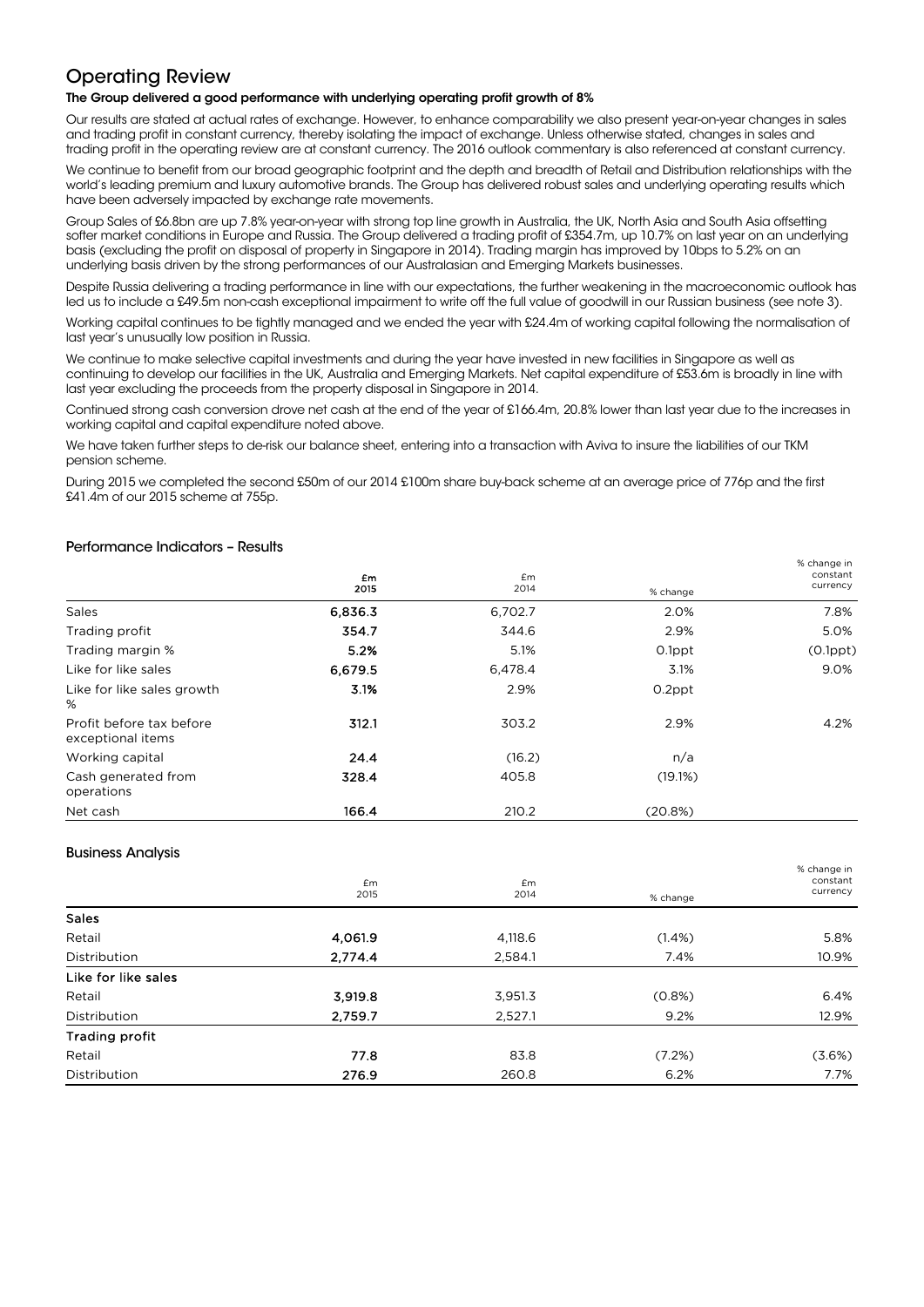#### Regional Analysis

| Exceptional         |                                     |                     |                                       |                              | Exceptional         |                                |
|---------------------|-------------------------------------|---------------------|---------------------------------------|------------------------------|---------------------|--------------------------------|
|                     | <b>Trading profit</b><br>£m<br>2015 | items<br>£m<br>2015 | <b>Operating profit</b><br>£m<br>2015 | Trading profit<br>£m<br>2014 | items<br>Em<br>2014 | Operating profit<br>£m<br>2014 |
| Australasia         | 90.6                                |                     | 90.6                                  | 89.3                         | $\qquad \qquad$     | 89.3                           |
| Europe              | 17.9                                |                     | 17.9                                  | 20.8                         |                     | 20.8                           |
| North Asia          | 80.0                                |                     | 80.0                                  | 66.9                         |                     | 66.9                           |
| South Asia*         | 51.9                                |                     | 51.9                                  | 58.7                         |                     | 58.7                           |
| United Kingdom      | 63.4                                |                     | 63.4                                  | 65.2                         |                     | 65.2                           |
| Emerging<br>Markets | 50.9                                | (49.5)              | 1.4                                   | 43.7                         | (47.4)              | (3.7)                          |
| Trading profit      | 354.7                               | (49.5)              | 305.2                                 | 344.6                        | (47.4)              | 297.2                          |
| Central costs       |                                     |                     | (30.0)                                |                              |                     | (26.2)                         |
| Operating profit    |                                     |                     | 275.2                                 |                              |                     | 271.0                          |
|                     |                                     |                     |                                       |                              |                     |                                |

\* Trading profit in 2014 includes a property profit of £17.3m.

#### **Distribution**

Our Distribution business delivered another strong year, growing revenue year-on-year by 10.9% to £2.8bn with underlying trading profit growth of 15.5%, excluding the profit on disposal of property in Singapore in 2014.

We delivered a strong performance in our Australasian segment with revenue growth of 13.5% and trading margin expansion of 30bps year-on-year, driven by Subaru market share gains and favourable foreign exchange rates.

In South Asia, revenue growth of 14.4% and underlying trading profit growth of 26.6% were driven by the increased availability of Certificates of Entitlement (COEs) fuelling growth of the New car market.

In North Asia, we delivered revenue growth of 15.1% and trading profit growth of 10.7% driven by another year of market share gains in Hong Kong where we retained the Toyota Triple Crown award (for leadership in private cars, commercial vehicles and the overall vehicle market) for the 24th consecutive year.

Emerging Markets grew revenue by 9.0% and trading profit by 22.4% driven by a very strong performance in Africa as we capitalised on investments in our facilities to drive both vehicle and Aftersales growth.

Our European segment was broadly flat to last year as trading profit growth in Greece and Finland was offset by a decline in Belgium.

#### Retail

We increased revenue in our Retail operations by 5.8% driven by double digit growth in the UK and a strong year in Australia. The trading profit decline of 3.6% was driven by the continued margin pressure on the Used car segment as attractive financing options on New cars created pricing pressure on 'nearly new' cars.

The 6.3% increase in total UK registrations to a record 2.63m units represented the fourth consecutive year of growth in the UK market. Our business delivered revenue growth of 10.0% and gained 10 bps of share across the brands that Inchcape represents in the market. Trading profit declined by 5.1% driven by continued margin pressure on New and Used cars as well as increased facility and IT (iPower) amortisation costs.

Australia revenue growth of 5.8% and trading profit growth of 5.0% were driven by the successful launch of the new Liberty and Outback in the Subaru business.

Revenues in our European segment declined by 19.7%, due to a decline in market share in Belgium and the closure of our retail operations in Finland.

Our Emerging Markets revenues declined by 4.8% driven, as expected, by the revenue decline in Russia of 13.5%. Excluding Russia, trading profit in the segment increased by 40.2%.

#### Regional analysis

The Group reports its regional analysis in line with IFRS 8 'Operating Segments'.

This standard requires operating segments to be identified on the basis of internal reports about components of the Group that are regularly reviewed by the chief operating decision maker in order to assess their performance and to allocate resources to the segments. These operating segments are then aggregated into reporting segments to combine those with similar characteristics.

| Distribution            | Retail                  |  |
|-------------------------|-------------------------|--|
| Australasia             | Australasia             |  |
| Europe                  | Europe                  |  |
| North Asia              | United Kingdom          |  |
| South Asia              | <b>Emerging Markets</b> |  |
| United Kingdom          |                         |  |
| <b>Emerging Markets</b> |                         |  |

Included within the Emerging Markets segment are Russia, China, South America, Africa, the Balkans, the Baltics and Poland on the basis that these markets have started to grow but have yet to reach a mature stage of development and accordingly are in, or are expected to return to, the growth phase of the development cycle.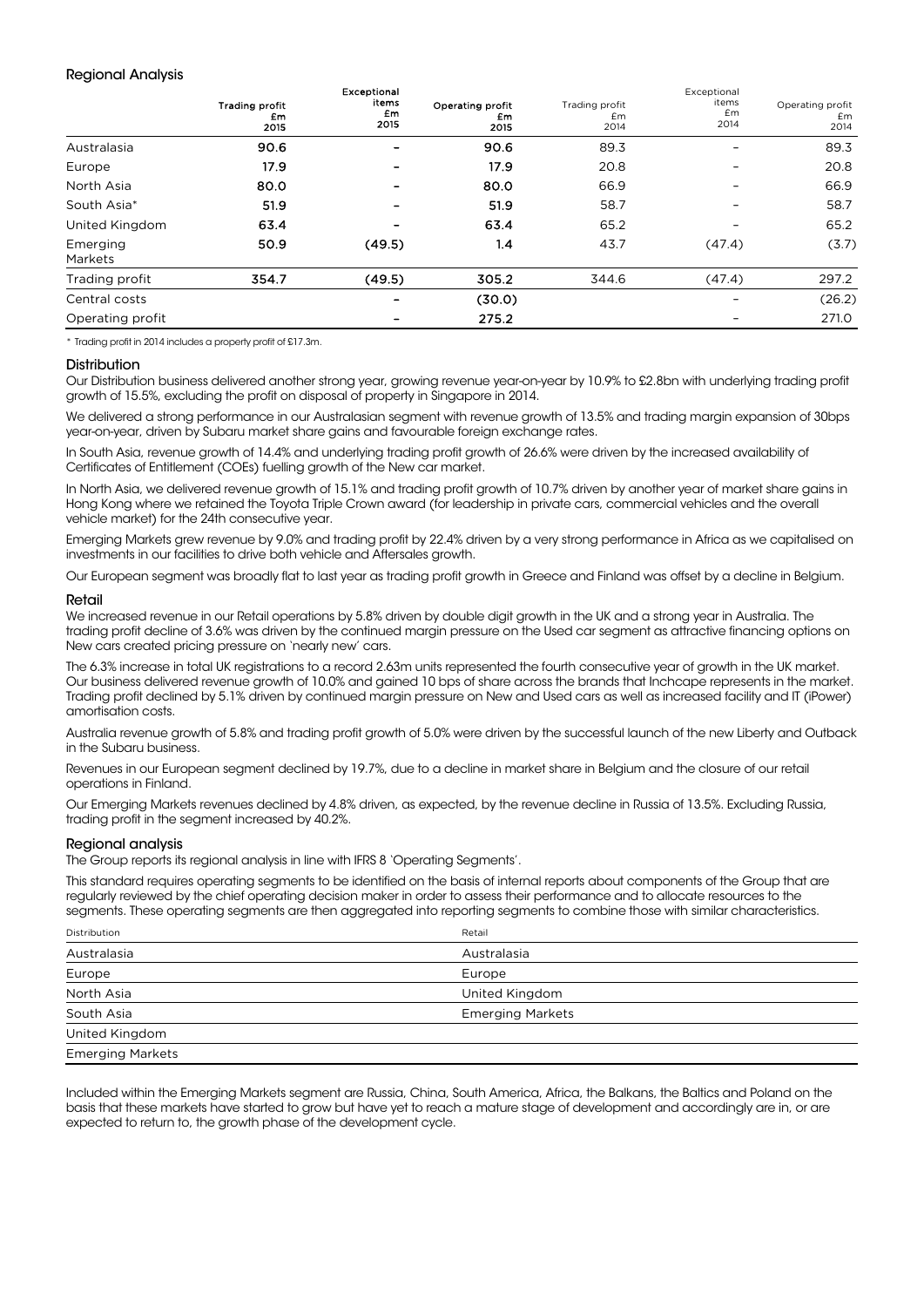# Australasia

#### Another record year with double digit profit growth

Key financial highlights

|                       |         |         |           | % change in |
|-----------------------|---------|---------|-----------|-------------|
|                       | £m      | £m      |           | constant    |
|                       | 2015    | 2014    | % change  | currency    |
| <b>Sales</b>          | 1,219.9 | 1,243.4 | (1.9%)    | 9.3%        |
| Retail                | 642.2   | 676.7   | (5.1%)    | 5.8%        |
| Distribution          | 577.7   | 566.7   | 1.9%      | 13.5%       |
| Like for like sales   | 1,196.3 | 1,182.3 | 1.2%      | 12.7%       |
| Retail                | 618.6   | 615.6   | 0.5%      | 12.0%       |
| Distribution          | 577.7   | 566.7   | 1.9%      | 13.5%       |
| <b>Trading profit</b> | 90.6    | 89.3    | 1.5%      | 13.1%       |
| Retail                | 23.6    | 25.0    | (5.6%)    | 5.0%        |
| Distribution          | 67.0    | 64.3    | 4.2%      | 16.2%       |
| Trading margin %      | 7.4%    | 7.2%    | 0.2ppt    | 0.2ppt      |
| Retail                | 3.7%    | 3.7%    |           |             |
| Distribution          | 11.6%   | 11.3%   | $0.3$ ppt | 0.3ppt      |

#### Market

The Australian car market grew by 3.8% in 2015 driven by the continued strength of the SUV segment. The car market in New Zealand grew by 7.8%.

#### Business model

We are the Distributor for Subaru in both Australia and New Zealand. In addition, we have multi-franchise Retail operations based in Sydney, Melbourne and Brisbane. Our Australian operation holds franchises for Subaru, Volkswagen, Mitsubishi, Isuzu and Kia as well as a portfolio of the world's leading luxury and premium brands including BMW, Jaguar, Land Rover and Honda and the highly aspirational, super-luxury brands Rolls-Royce, Bentley, Aston Martin and McLaren. During the year, we continued to rationalise our Retail footprint disposing of the Harley Davidson, Peugeot and Volvo franchises as well as the bespoke business (Aston Martin, Rolls-Royce and McLaren) in Melbourne. At the end of 2015, we owned 32 retail centres and managed a network of 110 independently owned Subaru centres throughout Australasia.

Supporting these operations, our logistics business AutoNexus is responsible for managing vehicle and parts inventory, distribution and vehicle preparation on behalf of our Subaru Distribution business, and our Retail business, as well as other independent dealers.

#### Operating performance

Our Australasian segment delivered a robust top line performance with sales up 9.3%, with a record trading profit of £90.6m.

Trading profit growth of 13.1% benefited from favourable exchange rates between the Australian Dollar and Japanese Yen across the Subaru range and the successful launch of the new Subaru Outback and Liberty models.

Our Subaru business is winning in the growth segments of the market with a 20bps market share gain driven by the launch of the new Outback and Liberty models and the refreshed XV, Forester and WRX. Overall, our Distribution business drove revenue growth of 13.5% with 30 bps of trading margin expansion to 11.6%.

Our Retail segment delivered robust revenue growth of 5.8% supported by launches of Jaguar XE, BMW 1 Series and Land Rover Discovery Sport.

#### Outlook for 2016

We expect some modest underlying growth in the market due to structural population growth, premiumisation of demand and a replacement cycle supported by a relatively old Car Parc.

We will continue to leverage the pricing power of the premium positioning of the Subaru range, but expect some pressure on margins given the recent weakness of the Australian Dollar against the Japanese Yen.

We expect to deliver a resilient performance in Australasia in 2016.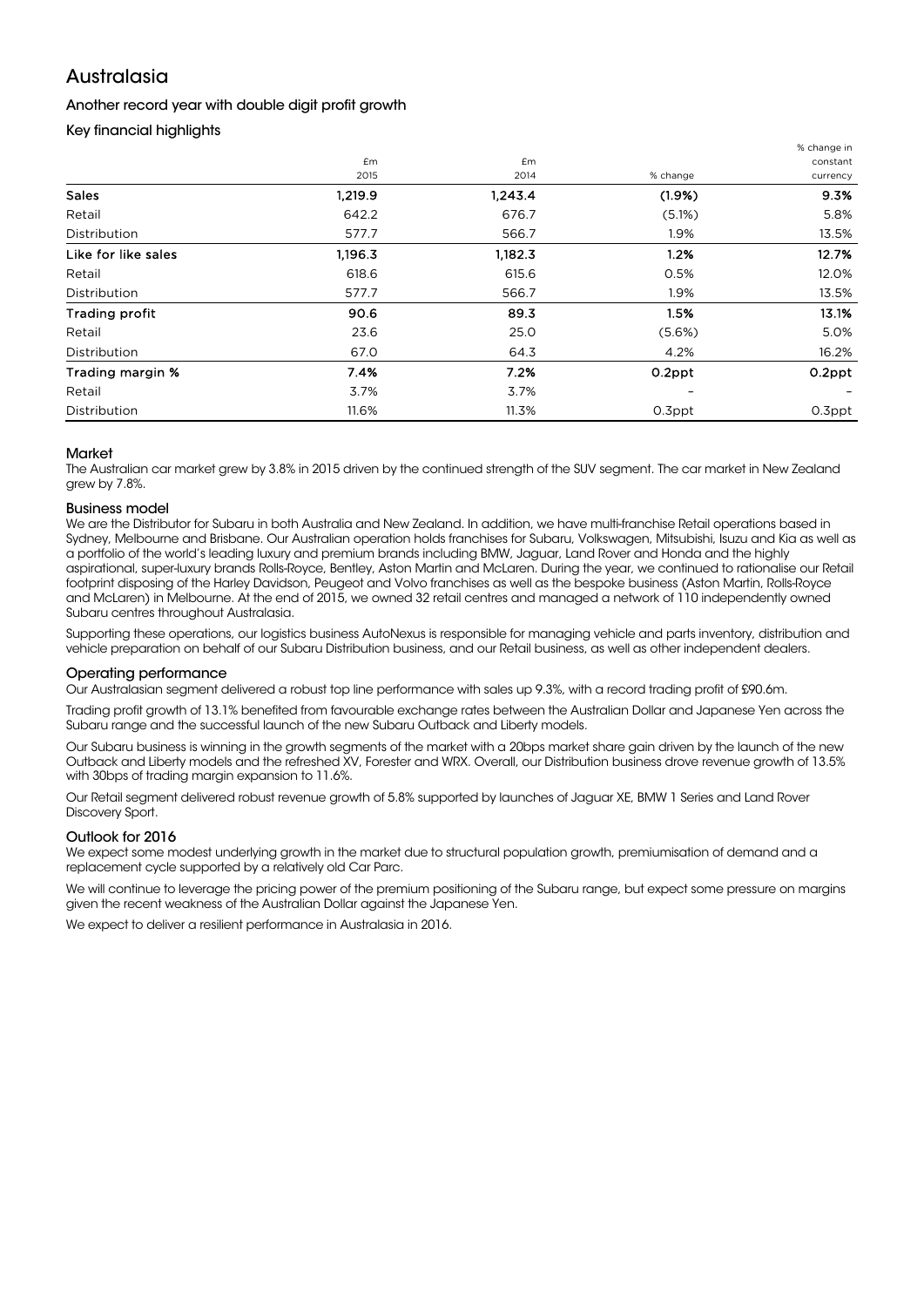# EUROPE

Market recovery in Greece offset by weak consumer demand in Belgium

Key financial highlights

|       |       |                | % change in    |
|-------|-------|----------------|----------------|
| £m    | £m    |                | constant       |
| 2015  | 2014  | % change       | currency       |
| 541.1 | 629.9 | (14.1%)        | (4.4%)         |
| 88.0  | 122.1 | (27.9%)        | (19.7%)        |
| 453.1 | 507.8 | (10.8%)        | (0.7%)         |
| 541.1 | 624.0 | (13.3%)        | (3.5%)         |
| 88.0  | 116.2 | (24.3%)        | (15.7%)        |
| 453.1 | 507.8 | (10.8%)        | (0.7%)         |
| 17.9  | 20.8  | (13.9%)        | (4.4%)         |
|       | O.3   | $(100.0\%)$    | (108.2%)       |
| 17.9  | 20.5  | (12.7%)        | (2.8%)         |
| 3.3%  | 3.3%  |                |                |
|       | 0.2%  | $(0.2$ ppt $)$ | $(0.3$ ppt $)$ |
| 4.0%  | 4.0%  |                |                |
|       |       |                |                |

#### Market

The Greek market continued to improve following the stabilisation of the political situation to finish the year up 6.8%. The Belgian market is up 3.8% in aggregate driven by 9.4% growth in the fleet market offsetting a 1.8% decline in private sales.

#### Business model

In Greece, we are the Distributor for Toyota and Lexus, owning five retail centres and overseeing a further 42 which are independently owned. In Belgium and Luxembourg, we distribute Toyota and Lexus and own 11 retail centres with a network of 93 retail centres operated by independent third party retailers, and 35 repair outlets. In Luxembourg, we also operate a retail centre for Jaguar. In Finland, we are the Distributor for Jaguar, Land Rover and Mazda and we manage a network of 46 independent retailers.

#### Operating performance

Our Greek business delivered a strong performance, growing 30bps of market share to 12.3% to further consolidate overall market leadership and retain the Toyota Triple Crown for leadership in private cars, commercial vehicles and the overall vehicle market.

In Belgium, our market share declined by 60bps, as market growth was driven by the low-margin fleet market in which we are relatively under-represented. Aris Aravanis has now assumed responsibility for Belgium in addition to Greece and the Balkans.

Overall, revenue and trading profit declined by 4.4% in Europe, with growth in Greece and Finland offset by the decline in Belgium.

#### Outlook for 2016

We expect the Greek market to continue to recover following the six years of decline to 2013, with our Toyota business expected to deliver profitable growth in both Sales and Aftersales. The Belgian market is expected to remain relatively flat.

We expect our European segment to deliver a resilient performance in 2016.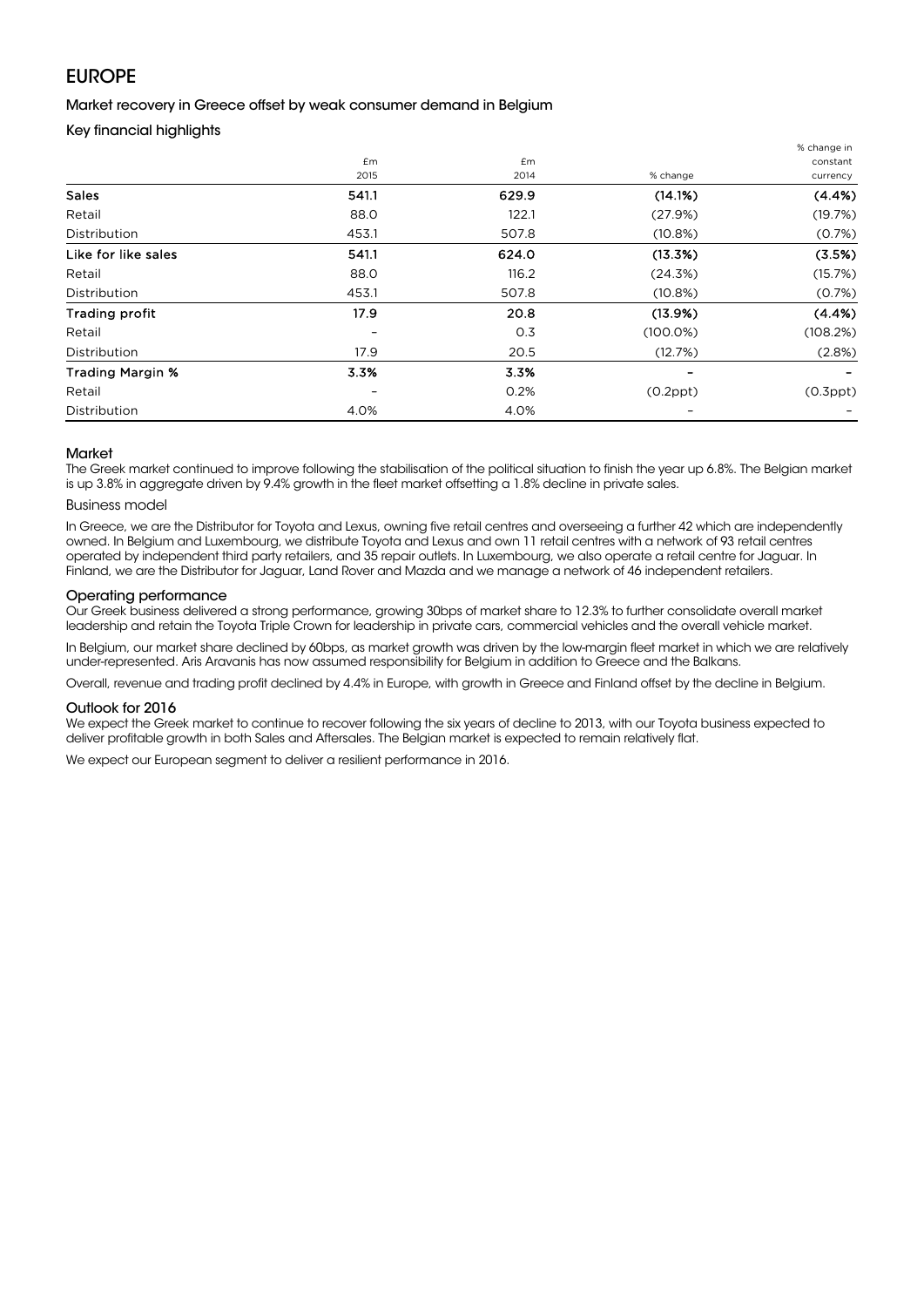# North Asia

#### Market share gains drive another record year

Key financial highlights

|       |       |                | % change in    |
|-------|-------|----------------|----------------|
| £m    | £m    |                | Constant       |
| 2015  | 2014  | % change       | currency       |
| 746.2 | 600.3 | 24.3%          | 15.1%          |
| 746.2 | 600.3 | 24.3%          | 15.1%          |
| 735.9 | 592.5 | 24.2%          | 15.0%          |
| 735.9 | 592.5 | 24.2%          | 15.0%          |
| 80.0  | 66.9  | 19.6%          | 10.7%          |
| 80.0  | 66.9  | 19.6%          | 10.7%          |
| 10.7% | 11.1% | $(0.4$ ppt $)$ | $(0.4$ ppt $)$ |
| 10.7% | 11.1% | $(0.4$ ppt $)$ | $(0.4$ ppt $)$ |
|       |       |                |                |

#### Market

Hong Kong is the main market in this segment. The Hong Kong market grew strongly in 2015, driven by the commercial vehicle segment where owners replaced vehicles ahead of the end of the first phase of the government's scrappage scheme for pre-Euro IV vehicles. Market growth for the full year was 6.1%, however consumer and corporate confidence weakened in the second half, with growth moderating to 1.1%.

#### Business model

In Hong Kong and Macau, we are the exclusive Distributor for Toyota, Lexus, Land Rover, Jaguar, Ford, Daihatsu and Hino Trucks. We also own and operate all 12 retail centres for these brand partners in this market. During the year we opened a major new retail centre for Hino Trucks in Hong Kong, to further build our market share and facilitate Aftersales opportunities.

During 2015, we entered into a relationship with the Chinese company Shanghai Automotive Industry Corporation (SAIC), to expand our offer in commercial vehicles in Hong Kong and Macau, complementing our Toyota and Ford offerings with the Maxus brand.

In Guam, we are the exclusive Distributor and Retailer for Toyota, Lexus and Chevrolet, owning all three retail centres. In Saipan, we are the Distributor and Retailer for Toyota with one retail centre.

#### Operating performance

We have delivered another year of strong performance across the region.

In Hong Kong, we strengthened our number one position with a market share of 33.3%, up 280bps driven by the growth of the commercial vehicle segment in which we are market leader. We drove strong growth in passenger cars and benefited from the successful launch of a number of new models including the Toyota Spade and Sienta. Crown Motors won the coveted Toyota Triple Crown award for market leadership for the 24th consecutive year.

Overall, we delivered revenue growth of 15.1% across North Asia with strong growth across our vehicle and Aftersales segments. Trading margin declined by 40bps driven by the increased contribution of vehicle sales to the overall results.

We delivered double digit trading profit growth with a record £80.0m in trading profit in North Asia.

#### Outlook for 2016

We expect the softening of consumer and corporate confidence to continue in Hong Kong and expect the vehicle market to be lower in 2016. The growth, in recent years, in the Hong Kong passenger and commercial vehicle markets will support our defensive Service and Parts revenue streams.

We expect to deliver a resilient performance in 2016 in North Asia.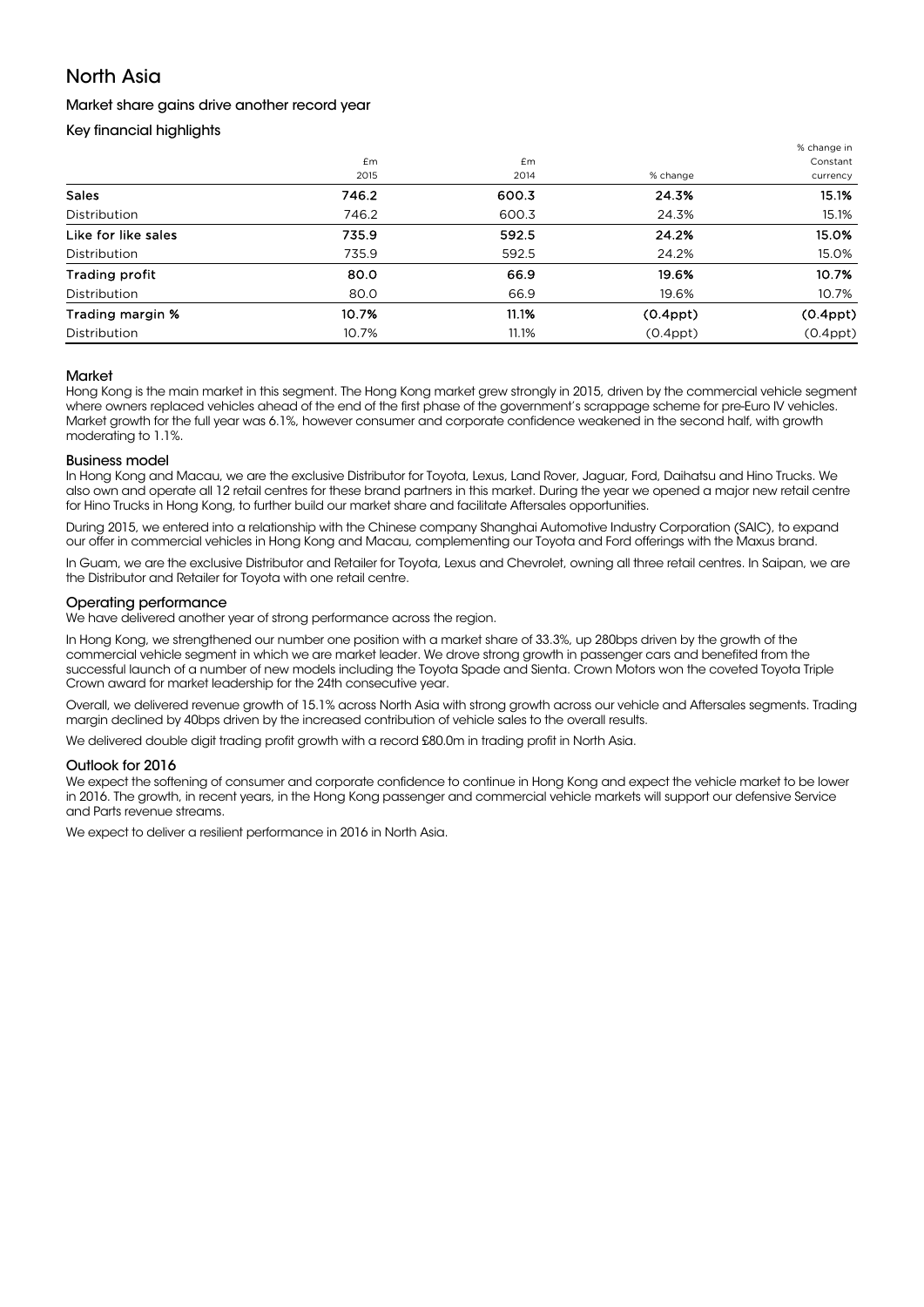# South Asia

#### Acceleration of underlying momentum

Key financial highlights

|       |       |                | % change in    |
|-------|-------|----------------|----------------|
| £m    | £m    |                | constant       |
| 2015  | 2014  | % change       | currency       |
| 500.0 | 439.3 | 13.8%          | 14.4%          |
| 500.0 | 439.3 | 13.8%          | 14.4%          |
| 497.6 | 390.1 | 27.6%          | 28.2%          |
| 497.6 | 390.1 | 27.6%          | 28.2%          |
| 51.9  | 58.7  | (11.6%)        | (11.2%)        |
| 51.9  | 58.7  | (11.6%)        | (11.2%)        |
| 10.4% | 13.4% | $(3.0$ ppt $)$ | $(3.0$ ppt $)$ |
| 10.4% | 13.4% | $(3.0$ ppt $)$ | $(3.0$ ppt $)$ |
|       |       |                |                |

#### **Market**

Our largest market in this segment is Singapore where, as expected, the market grew strongly by 65.8% as growing de-registrations drove an increase in the quota of available Certificates of Entitlement (COEs) and the government scrappage scheme helped to boost commercial vehicle replacement. In Brunei, the market declined by 19.3% following the fall in the oil price and the government's restriction on consumer credit.

#### Business model

In Singapore we are the Distributor for Toyota, Lexus, Hino Trucks and Suzuki. We have represented Toyota in Singapore since 1967 and have held the Suzuki distribution franchise since 1977. We own and operate all five retail centres in the market. During the year we opened a new 60,000 square foot Body and Paint facility with the servicing capacity for up to 600 vehicles per month.

In Brunei we are the Distributor for both Toyota and Lexus, owning and operating all four retail centres there.

#### Operating performance

We delivered solid revenue growth of 14.4% with the growth rate accelerating to 21.2% in the second half of the year.

We delivered 28.2% like-for-like revenue growth in South Asia, adjusting for the amendment in reporting of Used car sales as outlined in our interim statement. We have amended the way we report Used vehicle sales in Singapore to better reflect the substance of the associated transaction. Historically we recorded the revenue for the total Used car transaction value whereas we now record the margin we make on the sale to Used car traders as the revenue. We have adjusted like-for-like sales in 2014, a reduction of £45m, to enable comparability.

Regional revenue growth was impacted by the slowdown in Brunei, where despite the successful launch of the Toyota Wigo, and winning the Toyota Triple Crown for the second year in a row, our Brunei revenue declined by 20.3%.

Improved trading margins in the second half of the year of 11.1% drove full year trading margin of 10.4%. This represents an underlying improvement of 100bps on 2014 with margin improvements in each revenue stream offsetting the increased contribution of vehicle sales to the overall business.

Underlying trading profit growth of 26.6% (excluding the £17.3m property profit in Singapore in 2014) reflects a much stronger second half 2015 growth rate of 47.5%, compared to the first half of 2015 at 3.0%.

#### Outlook for 2016

Strong market growth in Singapore will be underpinned by the continued increase in the availability of COEs as the level of deregistration continues to grow. Given our leadership position, and with an even stronger product line up, we are well positioned to participate strongly in this growing market.

We expect to deliver a strong performance in South Asia in 2016.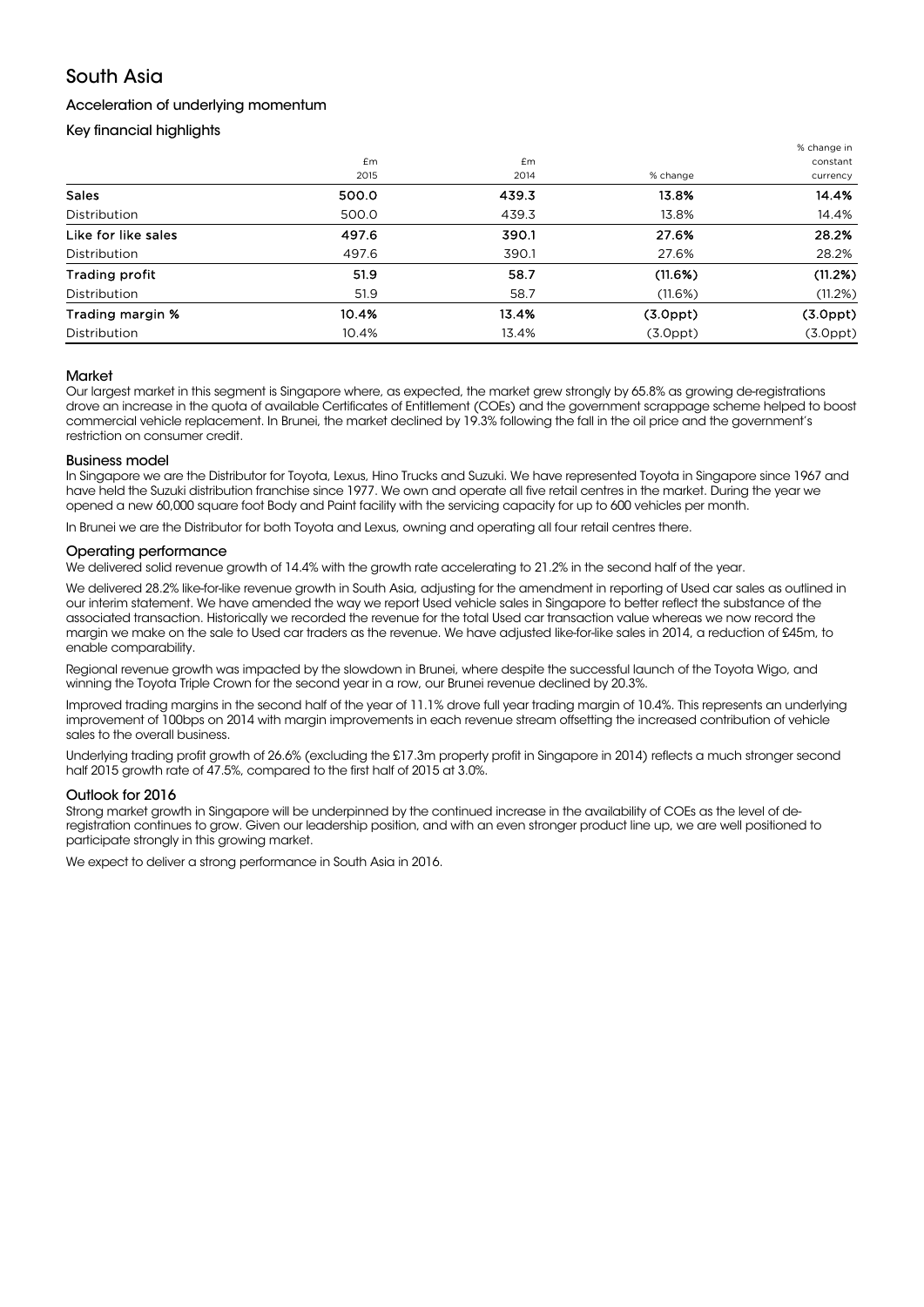# UK

#### Well positioned in a growing market

Key financial highlights

|         |         |                | % change in    |
|---------|---------|----------------|----------------|
| £m      | £m      |                | constant       |
| 2015    | 2014    | % change       | currency       |
| 2,725.2 | 2,472.8 | 10.2%          | 10.2%          |
| 2,662.4 | 2,421.4 | 10.0%          | 10.0%          |
| 62.8    | 51.4    | 22.2%          | 22.2%          |
| 2,609.4 | 2,383.3 | 9.5%           | 9.5%           |
| 2,546.6 | 2,331.9 | 9.2%           | 9.2%           |
| 62.8    | 51.4    | 22.2%          | 22.2%          |
| 63.4    | 65.2    | (2.8%)         | (2.8%)         |
| 52.0    | 54.8    | (5.1%)         | (5.1%)         |
| 11.4    | 10.4    | 9.6%           | 9.6%           |
| 2.3%    | 2.6%    | $(0.3$ ppt $)$ | $(0.3$ ppt $)$ |
| 2.0%    | 2.3%    | $(0.3$ ppt $)$ | $(0.3$ ppt $)$ |
| 18.2%   | 20.2%   | $(2.0$ ppt $)$ | $(2.0$ ppt $)$ |
|         |         |                |                |

#### Market

For the fourth consecutive year the UK market grew, up by 6.3% in 2015 to a record of 2.63m vehicles. This has been driven by good consumer confidence and the availability of attractive financing offers leading to a continuation of the replacement cycle. Growth was driven by both the retail market, increasing 2.5%, and the fleet market that grew by 11.8%.

#### Business model

We have scale operations in the core regions of the South East, Midlands, North and North East of England with a portfolio of 110 retail centres focused on premium brands.

We aim to create significant differentiation by delivering a superior level of customer service through our bespoke operating processes to drive growth in vehicle sales and finance products, and Aftersales retention. The Distribution element of our results is comprised of our fleet management and leasing business, Inchcape Fleet Solutions (IFS), which offers services to corporate and government customers. With over 50 years' experience in the automotive industry, IFS has won a number of industry awards for its unrivalled level of customer service.

#### Operating performance

We increased our market share and delivered strong revenue growth of 10.2% driven by the successful launch of new models including the Jaguar XE and Land Rover Discovery Sport as well as a number of face-lifted models across the broad range of OEM partners including the Audi A4 and Q7, BMW 3 and 7 Series, MINI Clubman, Jaguar XF, Lexus RX, Mercedes-Benz GLC, Toyota Auris and VW **Touran** 

Revenue growth slowed slightly in the second half of 2015, including a limited impact on VW sales as a result of the investigation into emissions testing irregularities.

Aftersales growth was strongly fuelled by the increasing Car Parc and the investments that we have made in facilities and capabilities both in retail centres and our customer contact centres.

We delivered a trading profit of £63.4m, a decline of 2.8% year-on-year as trading margin in our Retail business declined by 30bps in 2015. This reduction in trading margin was driven by the increased contribution of Vehicle sales, lower Used vehicle margins and increased facility and IT amortisation costs.

IFS delivered a strong performance for the year with trading profit growth of 9.6% to £11.4m following a record performance in 2014.

#### Outlook for 2016

We expect the robust UK economy, coupled with factors unique to the automotive market, such as PCP financing, to support further industry growth in 2016 although to a more moderate level. Our Aftersales operations will continue to benefit from the growth in the 1-5 year Car Parc.

The momentum in the UK market coupled with our focus on superior customer service lead us to expect to deliver a solid performance in the UK in 2016.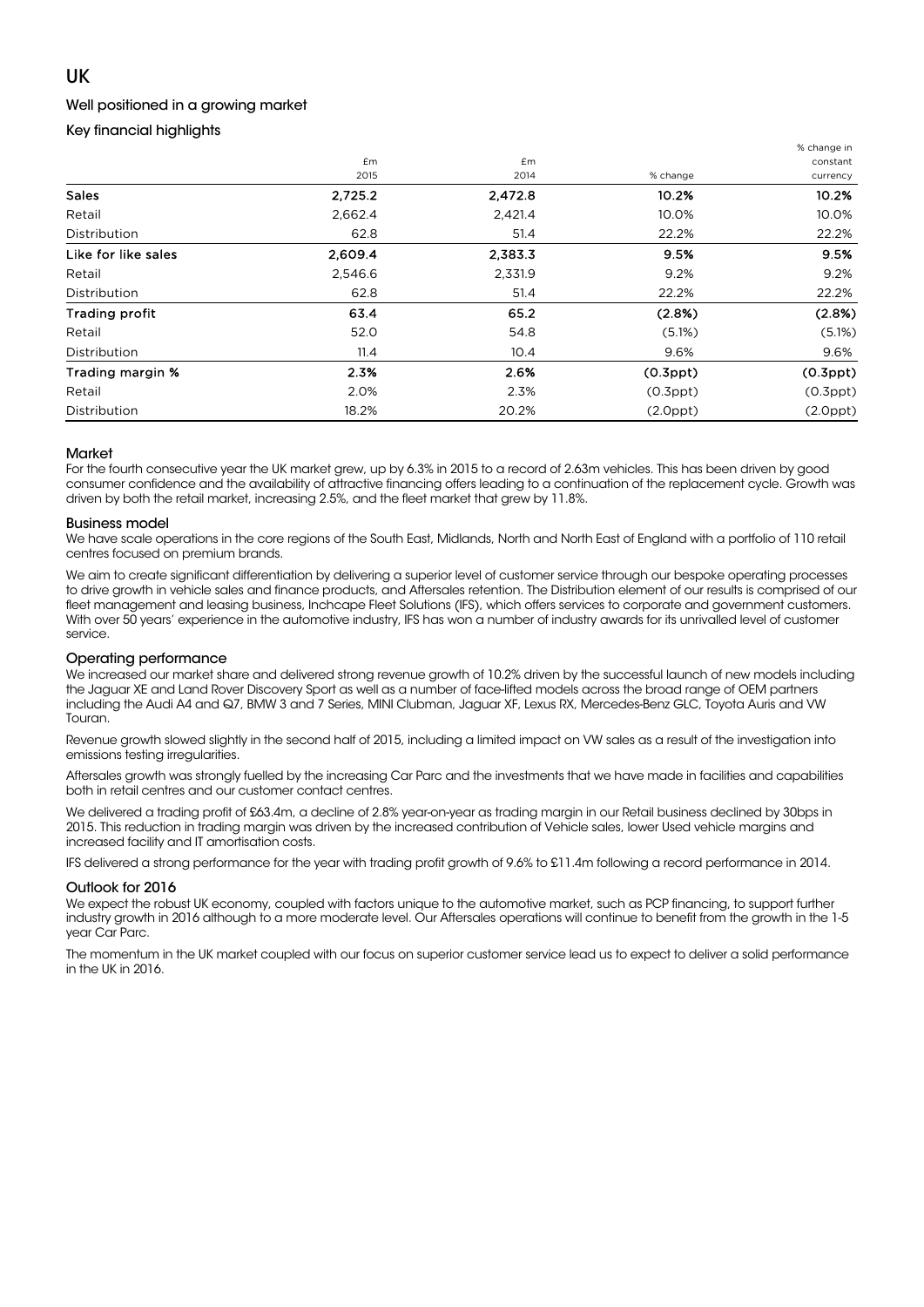# Emerging Markets

#### Strong performance drives profitable growth

Key financial highlights

|         |         |                | % change in    |
|---------|---------|----------------|----------------|
| £m      | £m      |                | constant       |
| 2015    | 2014    | % change       | currency       |
| 1,103.9 | 1,317.0 | (16.2%)        | 0.2%           |
| 669.3   | 898.4   | (25.5%)        | (4.8%)         |
| 434.6   | 418.6   | 3.8%           | 9.0%           |
| 1,099.2 | 1,306.2 | (15.8%)        | 0.4%           |
| 666.6   | 887.6   | (24.9%)        | (4.2%)         |
| 432.6   | 418.6   | 3.3%           | 8.5%           |
| 50.9    | 43.7    | 16.5%          | 18.3%          |
| 2.2     | 3.7     | (40.5%)        | (32.6%)        |
| 48.7    | 40.0    | 21.8%          | 22.4%          |
| 4.6%    | 3.3%    | $1.3$ ppt      | 0.7ppt         |
| 0.3%    | 0.4%    | $(0.1$ ppt $)$ | $(0.1$ ppt $)$ |
| 11.2%   | 9.6%    | 1.6ppt         | 1.2ppt         |
|         |         |                |                |

#### Market

In our Distribution markets, Ethiopia remains a highly attractive, fast growing market with growing demand for New cars and Aftersales. South America has been challenging, with declining markets for premium cars in both Chile and Peru driven by the slowdown in the commodity cycle. In Eastern Europe, we benefited from growing demand in the Balkans and Baltics.

In our Retail markets, the Russian market has continued to contract, declining 35.7% year-on-year driven by a weak rouble and a challenging economic environment. However we benefited from growing demand in Poland and demand for premium cars in our Chinese business remained robust.

#### Business model

In Ethiopia, we operate as the Distributor and Retailer for Toyota, Daihatsu, Komatsu and New Holland. In South America, we operate as the Distributor and Retailer for BMW in Peru and for BMW and Rolls-Royce in Chile.

In the Balkans, we are the Distributor for Toyota and Lexus, operating six retail centres. We operate as the Distributor and Retailer for Mazda, Jaguar and Land Rover across the Baltics and for Mitsubishi in Lithuania. Additionally, we retail BMW, Ford and MINI in Latvia and Ford and Hyundai in Lithuania. We operate a total of 23 centres across the region.

In Russia, we operate 21 retail centres in St. Petersburg and Moscow, representing 9 brands, having exited loss-making Peugeot operations in St Petersburg. In Poland we own four retail centres for BMW and MINI. In China, we have four scale retail centres for Lexus, Jaguar and Land Rover in Shanghai and Shaoxing and one retail centre each in Nanchang for Porsche and Jiujiang for Mercedes.

#### Operating performance

Overall revenue for the region was broadly flat to last year as a 13.5% decline in Russia offset growth across the rest of the portfolio.

Our business in Africa drove particularly strong growth both in New Car sales and Aftersales as we opened new facilities to capitalise on the continued underlying economic growth.

In South America, we continue to drive share gains in a declining New car market and to develop and grow the profitable Aftersales business.

Market growth in the Balkans enabled us to drive a strong trading profit.

With growth in market share and improved vehicle margins in our Russia business, we delivered a trading loss of £2.0m which was a creditable performance in a very challenging market.

In Poland we had a strong trading performance driven by successful new product launches, improved market share and a backdrop of continued industry growth.

Our business in China improved its trading profit as the facilities matured and gained scale.

The segment delivered strong trading profit, up 18.3% to £50.9m in 2015 with 70bps of trading margin expansion driven by strong margin growth in Africa and the Balkans.

#### Outlook for 2016

In Ethiopia, we will continue to benefit from the strong underlying economic environment and our recent investments in new facilities. In South America, we anticipate a continuation of subdued consumer confidence against the backdrop of continued economic weakness, but expect to continue to outperform the market as we capitalise on our investments in the region. We expect to deliver a resilient performance in our Russian business, despite the uncertain economic environment, retaining good vehicle margins and leveraging our defensive Aftersales operations.

Overall, we expect our Emerging Markets segment to deliver a solid performance in 2016.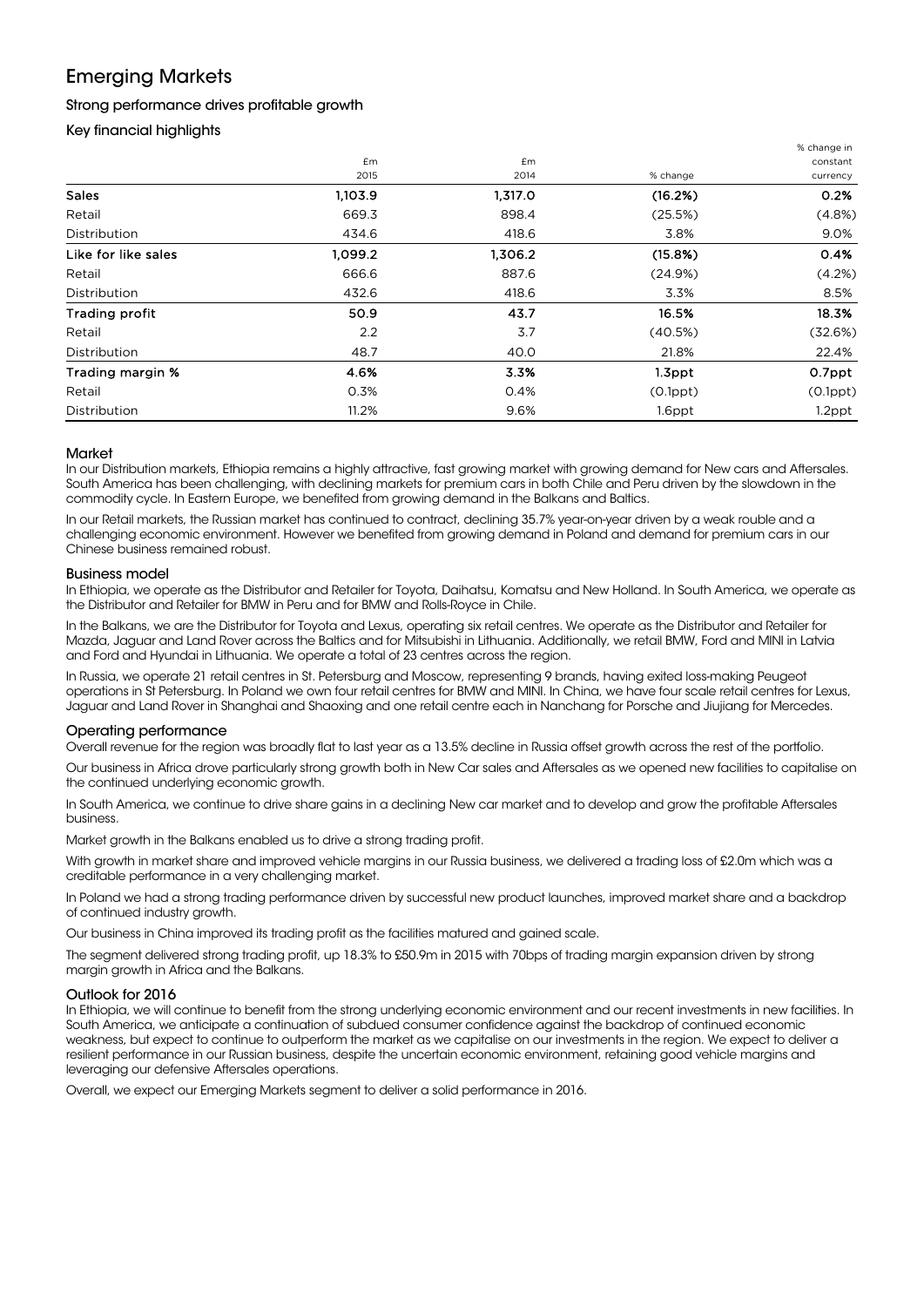#### CENTRAL COSTS

Unallocated central costs for the full year are £30.0m before exceptional items (2014: £26.2m). Our costs remain well controlled with moderate inflationary increases in our underlying operational costs. Foreign exchange gains reclassified from other comprehensive income following the liquidation of overseas subsidiaries were offset by a charge to operating profit arising from corrections to historic account balances in South America.

#### JOINT VENTURES AND ASSOCIATES

The Group has reported a £0.7m profit after tax from joint ventures in 2015 (2014: a loss of £1.9m).

#### OPERATING EXCEPTIONAL ITEMS

In 2015, the Group has recorded a £49.5m non-cash exceptional impairment on the carrying value of goodwill attributable to our Russian business. This follows an impairment charge of £47.4m in 2014.

#### NET FINANCING COSTS

Net financing costs, at £13.3m, are the same as last year. In 2015, the Group reported a gain of £0.9m (2014: a gain of £1.5m) in our mark to market reporting of the hedges for the Private Placement loan notes and net interest income on pension assets of £4.2m (2014: net income of £5.1m).

#### TAX

As forecast, the effective tax rate for the year before exceptional items was 24%, the same as 2014 (excluding the tax free property gain in South Asia). We expect the effective rate to increase marginally for 2016. The Group has recorded an exceptional deferred tax charge of £4.8m relating to the derecognition of the net deferred tax asset related to our Russian business (see note 6).

#### NON CONTROLLING INTERESTS

Profits attributable to our non-controlling interests were £7.1m, compared to £7.6m in 2014. At year end, the Group's non-controlling interests principally comprised a 33% minority holding in UAB Vitvela in Lithuania, a 30% share in NBT Brunei, a 10% share of Subaru Australia and 6% of the Motor & Engineering Company of Ethiopia.

#### FOREIGN CURRENCY

During 2015, the translation of the Group's overseas profits before tax into sterling at the 2015 average exchange rate negatively impacted the year's results by £1.0m (2014: £20.9m).

#### DIVIDEND

The Board recommends a final ordinary dividend of 14.1p per ordinary share which is subject to the approval of shareholders at the Annual General Meeting on 26 May 2016. This gives a total dividend for the year of 20.9p per ordinary share (2014: 20.1p). In future, the interim dividend will be set by a formula, and will be equivalent to 33% of the total dividend for the previous year.

#### **PENSIONS**

In 2015, the IAS 19 net post-retirement surplus was £98.9m (2014: £119.3m) and, in line with the funding programme agreed with the Trustees, the Group made additional cash contributions to the UK pension schemes amounting to £1.7m (2014: £1.7m). We have agreed with the Trustees that future cash contributions will continue at broadly this level.

Following the closure of the UK defined benefit pension schemes to future accrual in 2012, the Group has taken various steps to reduce its exposure to the associated defined benefit obligations. In November, the TKM Group Pension Scheme completed a buy-in transaction whereby the assets of the scheme were invested in a bulk insurance annuity contract that matches the benefits payable to the members of the scheme. The contract has been structured to enable the scheme, in time, to move to a full buy-out, following which the insurance company will become directly responsible for the pension payments under the scheme.

#### ACQUISITIONS AND DISPOSALS

During 2015, the Group acquired one retail centre in the UK for £5.1m and disposed of non-core businesses in Australia and its interest in Excelease, generating disposal proceeds of £5.4m. In 2014, the Group disposed of multi-franchise dealerships in Finland and Australia generating disposal proceeds of £1.9m.

#### CAPITAL EXPENDITURE

During the year, the Group invested £53.6m (2014: £35.0m) of net capital expenditure in the development of greenfield sites and the enlargement of existing facilities, primarily in the UK, Asia Pacific and the Emerging Markets. Included within the 2014 total was the disposal of a property in Singapore for £21.6m.

#### CASH FLOW AND NET FUNDS

Working capital ended the year at £24.4m (2014: £(16.2)m) following the normalisation of last year's abnormally low position. At the end of 2015, the Group had net funds of £166.4m (2014: £210.2m) after buying back shares at a cost of £91.4m. At the end of 2015 we have £58.6m of outstanding from the share buy-back programme announced at our Interim Results.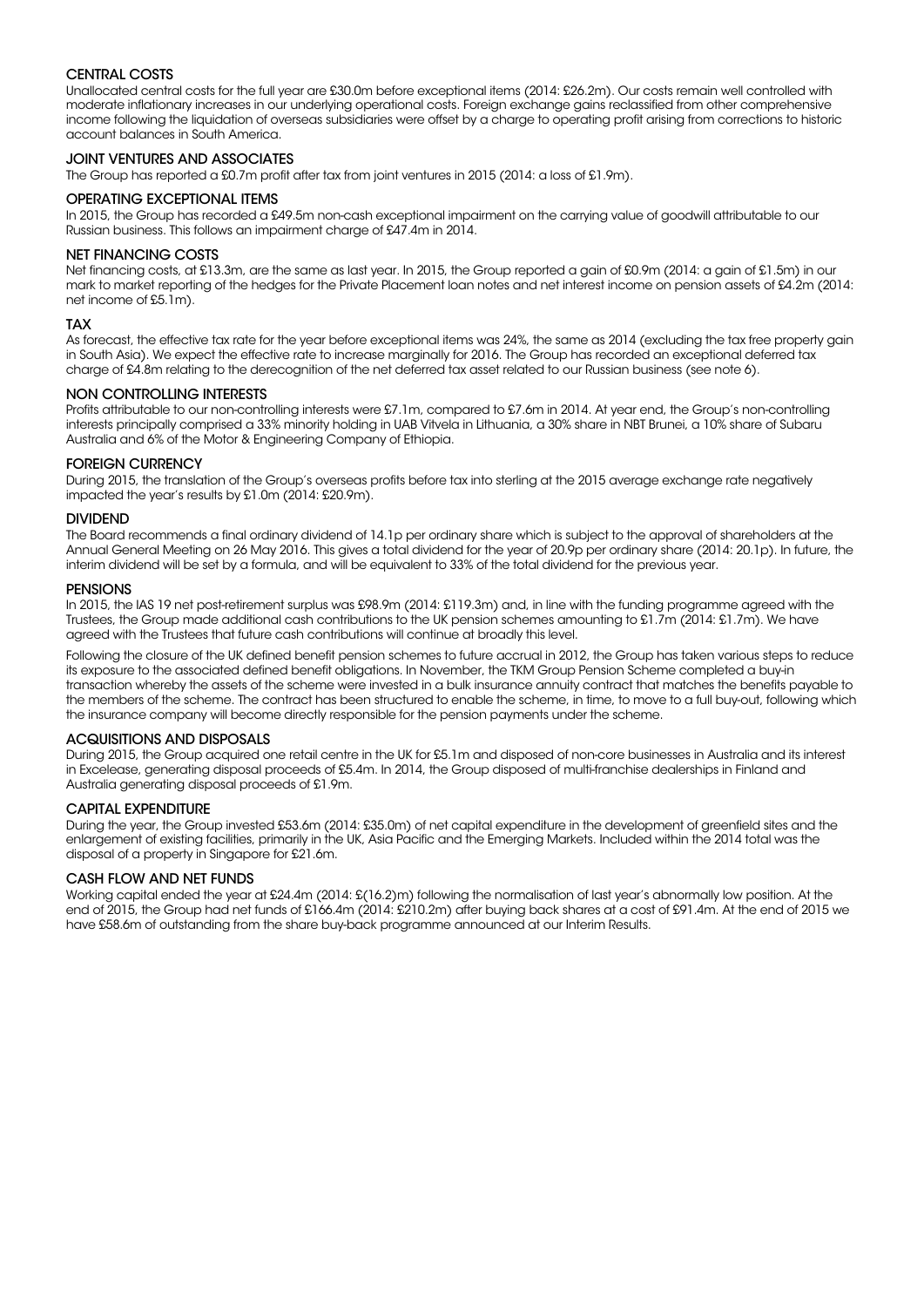# Consolidated income statement

For the year ended 31 December 2015

|                                                                        | Notes          | exceptional<br>items<br>2015<br>£m | Before Exceptional<br>items<br>(note 3)<br>2015<br>£m | Total<br>2015<br>£m | Before<br>exceptional<br>items<br>2014<br>Em | Exceptional<br>items<br>(note 3)<br>2014<br>Em | Total<br>2014<br>£m |
|------------------------------------------------------------------------|----------------|------------------------------------|-------------------------------------------------------|---------------------|----------------------------------------------|------------------------------------------------|---------------------|
| Revenue                                                                | 2              | 6,836.3                            | $\qquad \qquad \blacksquare$                          | 6.836.3             | 6,702.7                                      |                                                | 6,702.7             |
| Cost of sales                                                          |                | (5,847.5)                          |                                                       | (5,847.5)           | (5,749.1)                                    |                                                | (5,749.1)           |
| Gross profit                                                           |                | 988.8                              |                                                       | 988.8               | 953.6                                        | $\qquad \qquad -$                              | 953.6               |
| Net operating expenses                                                 |                | (664.1)                            | (49.5)                                                | (713.6)             | (635.2)                                      | (47.4)                                         | (682.6)             |
| Operating profit                                                       | $\overline{2}$ | 324.7                              | (49.5)                                                | 275.2               | 318.4                                        | (47.4)                                         | 271.0               |
| Share of profit / (loss) after tax of joint ventures and<br>associates |                | O.7                                |                                                       | O.7                 | (1.9)                                        |                                                | (1.9)               |
| Profit before finance and tax                                          |                | 325.4                              | (49.5)                                                | 275.9               | 316.5                                        | (47.4)                                         | 269.1               |
| Finance income                                                         | 4              | 14.4                               |                                                       | 14.4                | 14.8                                         |                                                | 14.8                |
| Finance costs                                                          | 5              | (27.7)                             |                                                       | (27.7)              | (28.1)                                       |                                                | (28.1)              |
| Profit before tax                                                      |                | 312.1                              | (49.5)                                                | 262.6               | 303.2                                        | (47.4)                                         | 255.8               |
| Tax                                                                    | 6              | (74.9)                             | (4.8)                                                 | (79.7)              | (68.6)                                       |                                                | (68.6)              |
| Profit for the year                                                    |                | 237.2                              | (54.3)                                                | 182.9               | 234.6                                        | (47.4)                                         | 187.2               |
| Profit attributable to:                                                |                |                                    |                                                       |                     |                                              |                                                |                     |
| - Owners of the parent                                                 |                |                                    |                                                       | 175.8               |                                              |                                                | 179.6               |
| - Non-controlling interests                                            |                |                                    |                                                       | 7.1                 |                                              |                                                | 7.6                 |
|                                                                        |                |                                    |                                                       | 182.9               |                                              |                                                | 187.2               |
| Basic earnings per share (pence)                                       | 7              |                                    |                                                       | 39.8p               |                                              |                                                | 39.7p               |
| Diluted earnings per share (pence)                                     | 7              |                                    |                                                       | 39.4 <sub>p</sub>   |                                              |                                                | 39.0p               |

# Consolidated statement of comprehensive income

For the year ended 31 December 2015

|                                                                                               | 2015<br>£m | 2014<br>Em |
|-----------------------------------------------------------------------------------------------|------------|------------|
| Profit for the year                                                                           | 182.9      | 187.2      |
| Other comprehensive income:                                                                   |            |            |
| Items that will not be reclassified to the consolidated income statement                      |            |            |
| Defined benefit pension scheme remeasurements                                                 | (26.8)     | 2.5        |
| Joint venture defined benefit pension scheme remeasurements                                   |            | (0.2)      |
| Deferred tax recognised in consolidated statement of comprehensive income                     | 1.2        | (0.9)      |
|                                                                                               | (25.6)     | 1.4        |
| Items that may be or have been reclassified subsequently to the consolidated income statement |            |            |
| Cash flow hedges                                                                              | 25.9       | (17.4)     |
| Fair value losses on available for sale financial assets                                      |            | (0.3)      |
| Effect of foreign exchange rate changes                                                       | (49.9)     | (180.6)    |
| Deferred tax recognised in consolidated statement of comprehensive income                     | (7.7)      | 5.2        |
|                                                                                               | (31.7)     | (193.1)    |
| Other comprehensive loss for the year, net of tax                                             | (57.3)     | (191.7)    |
| Total comprehensive income / (loss) for the year                                              | 125.6      | (4.5)      |

### Total comprehensive income / (loss) attributable to:

| - Non-controlling interests | 7.9   |       |
|-----------------------------|-------|-------|
|                             | 125.6 | (4.5) |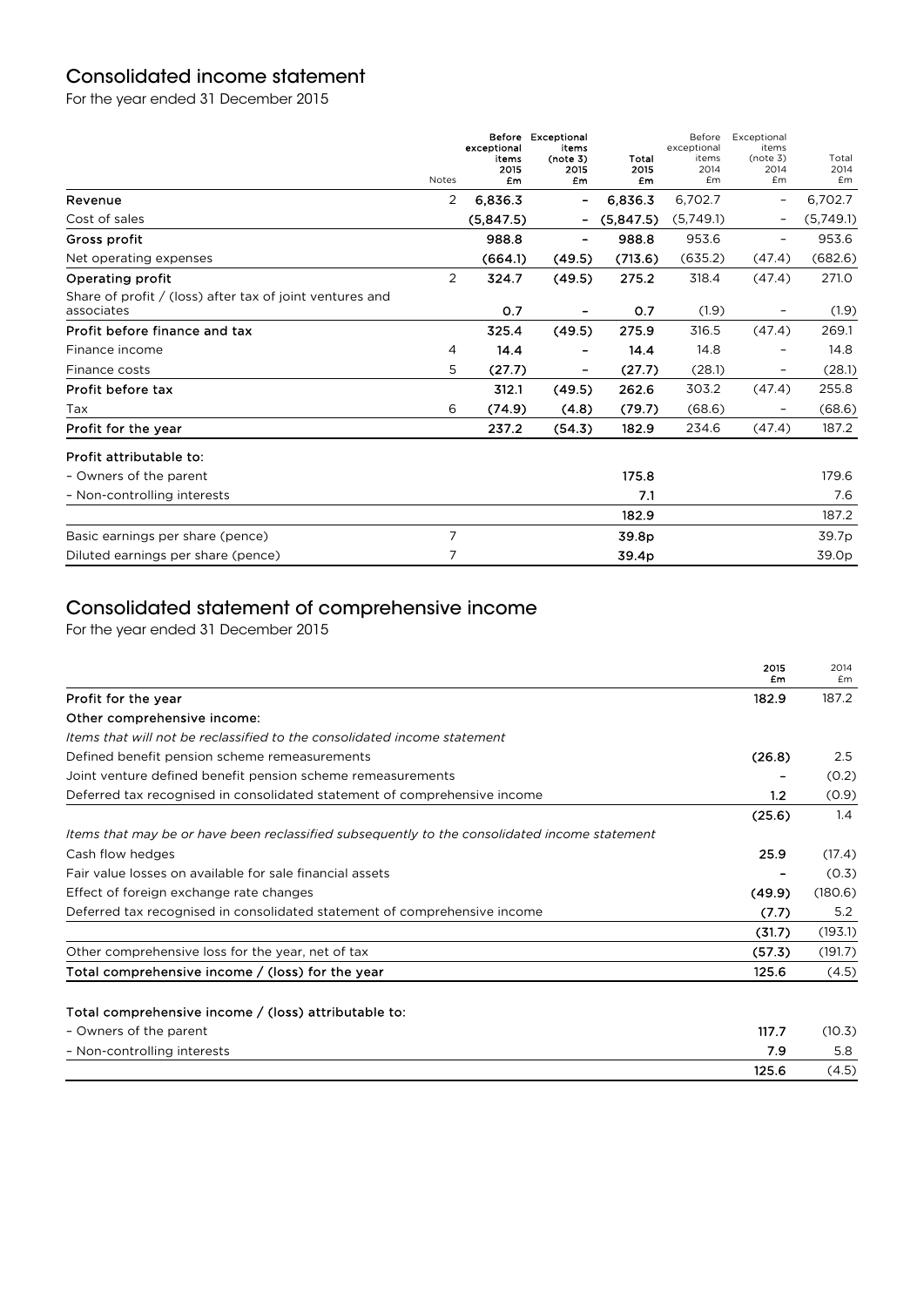# Consolidated statement of financial position

As at 31 December 2015

|                                              | 2015<br>£m                   | 2014<br>£m           |
|----------------------------------------------|------------------------------|----------------------|
| Non-current assets                           |                              |                      |
| Intangible assets                            | 418.4                        | 471.6                |
| Property, plant and equipment                | 644.0                        | 657.6                |
| Investments in joint ventures and associates | 5.3                          | 9.0                  |
| Available for sale financial assets          | 1.2                          | 1.2                  |
| Trade and other receivables                  | 47.2                         | 28.3                 |
| Deferred tax assets                          | 18.7                         | 25.7                 |
| Retirement benefit asset                     | 124.3                        | 147.8                |
|                                              | 1,259.1                      | 1,341.2              |
| <b>Current assets</b>                        |                              |                      |
| Inventories                                  | 1,224.4                      | 999.2                |
| Trade and other receivables                  | 327.8                        | 285.2                |
| Available for sale financial assets          | 0.2                          | 0.2                  |
| Derivative financial instruments             | 134.5                        | 102.6                |
| Current tax assets                           | 4.0                          | 3.0                  |
| Cash and cash equivalents                    | 473.8                        | 528.2                |
|                                              | 2,164.7                      | 1,918.4              |
| Assets held for sale and disposal group      | 4.5                          | 8.9                  |
|                                              | 2,169.2                      | 1,927.3              |
| <b>Total assets</b>                          | 3,428.3                      | 3,268.5              |
| <b>Current liabilities</b>                   |                              |                      |
| Trade and other payables                     | (1, 566.1)                   | (1,300.7)            |
| Derivative financial instruments             | (3.6)                        | (28.3)               |
| Current tax liabilities                      | (70.7)                       | (63.9)               |
| Provisions                                   | (22.7)                       | (28.7)               |
| <b>Borrowings</b>                            | (103.3)<br>(1,766.4)         | (112.2)<br>(1,533.8) |
| <b>Non-current liabilities</b>               |                              |                      |
| Trade and other payables                     | (12.8)                       | (14.8)               |
| Provisions                                   | (26.5)                       | (25.6)               |
| Derivative financial instruments             | $\qquad \qquad \blacksquare$ | (1.6)                |
| Deferred tax liabilities                     | (43.8)                       | (40.2)               |
| <b>Borrowings</b>                            | (311.5)                      | (305.9)              |
| Retirement benefit liability                 | (25.4)                       | (28.5)               |
|                                              | (420.0)                      | (416.6)              |
| <b>Total liabilities</b>                     | (2,186.4)                    | (1,950.4)            |
| <b>Net assets</b>                            | 1,241.9                      | 1,318.1              |
| <b>Equity</b>                                |                              |                      |
| Share capital                                | 43.8                         | 45.0                 |
| Share premium                                | 146.7                        | 146.7                |
| Capital redemption reserve                   | 136.8                        | 135.6                |
| Other reserves                               | (215.1)                      | (182.6)              |
| Retained earnings                            | 1,106.8                      | 1,148.2              |
| Equity attributable to owners of the parent  | 1,219.0                      | 1,292.9              |
| Non-controlling interests                    | 22.9                         | 25.2                 |
| <b>Total equity</b>                          | 1,241.9                      | 1,318.1              |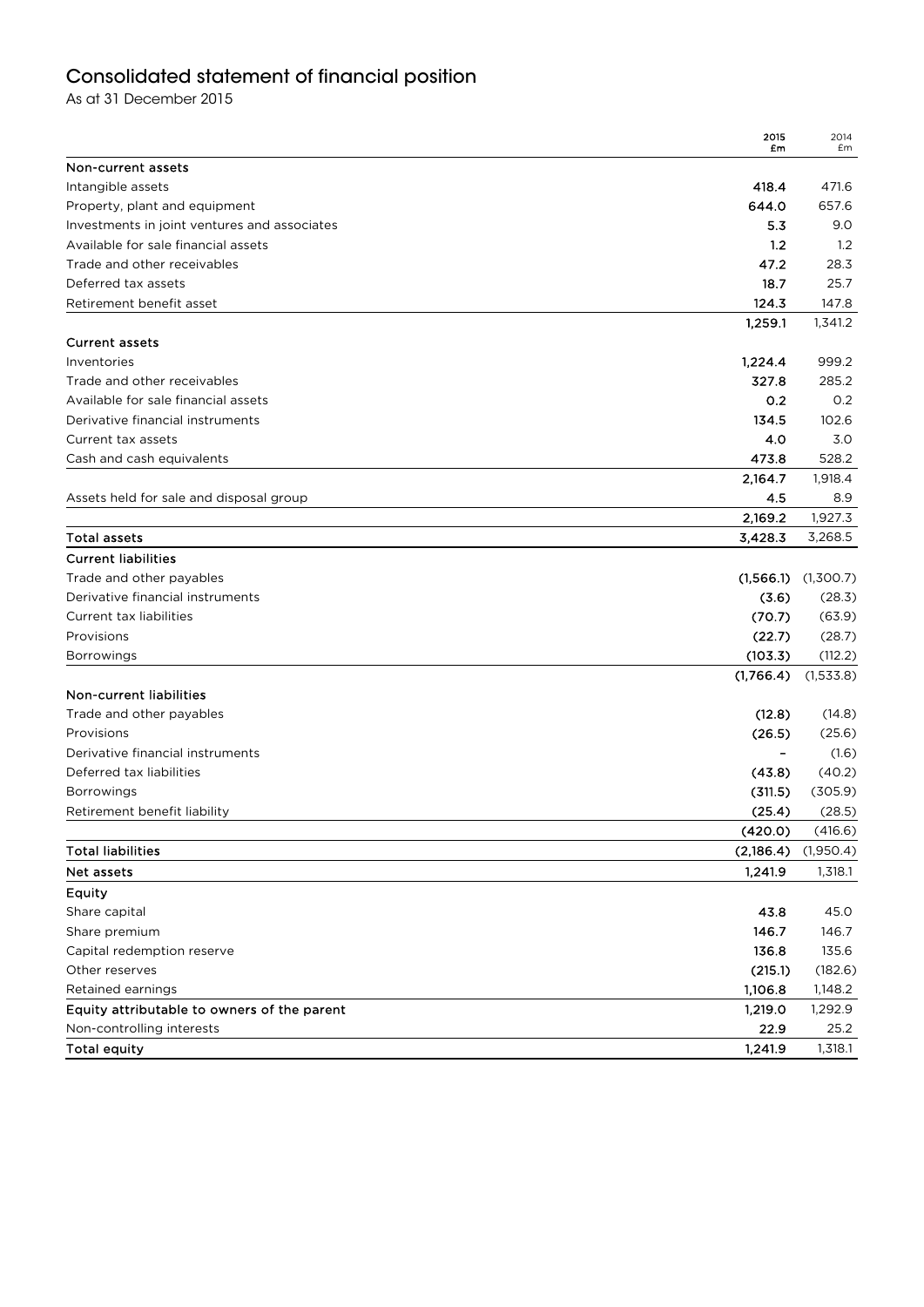# Consolidated statement of changes in equity

For the year ended 31 December 2015

|                                                              | Notes | Share<br>capital<br>£m | Share<br>premium<br>£m | Capital<br>redemption<br>reserve<br>£m | Other<br>reserves<br>(note 25)<br>Em | Retained<br>earnings<br>(note 26)<br>£m | Equity<br>attributable to<br>owners of the<br>parent<br>£m | Non<br>controlling<br>interests<br>£m | Total<br>shareholders'<br>equity<br>£m |
|--------------------------------------------------------------|-------|------------------------|------------------------|----------------------------------------|--------------------------------------|-----------------------------------------|------------------------------------------------------------|---------------------------------------|----------------------------------------|
| At 1 January 2014                                            |       | 46.5                   | 145.7                  | 134.1                                  | 8.7                                  | 1,135.0                                 | 1,470.0                                                    | 29.2                                  | 1,499.2                                |
| Profit for the year                                          |       |                        |                        |                                        |                                      | 179.6                                   | 179.6                                                      | 7.6                                   | 187.2                                  |
| Other comprehensive (loss) /<br>income for the year          |       |                        |                        | $\overline{\phantom{a}}$               | (191.3)                              | 1.4                                     | (189.9)                                                    | (1.8)                                 | (191.7)                                |
| Total comprehensive (loss) /<br>income for the year          |       |                        |                        |                                        | (191.3)                              | 181.0                                   | (10.3)                                                     | 5.8                                   | (4.5)                                  |
| Share-based payments, net of tax                             |       |                        |                        |                                        |                                      | 12.5                                    | 12.5                                                       |                                       | 12.5                                   |
| Share buy back programme                                     |       | (1.5)                  |                        | 1.5                                    |                                      | (100.0)                                 | (100.0)                                                    |                                       | (100.0)                                |
| Net disposal of own shares by the<br>Inchcape Employee Trust |       |                        |                        |                                        |                                      | 1.2                                     | 1.2                                                        |                                       | 1.2                                    |
| Issue of ordinary share capital                              |       |                        | 1.0                    |                                        |                                      |                                         | 1.0                                                        |                                       | 1.0                                    |
| Dividends:                                                   |       |                        |                        |                                        |                                      |                                         |                                                            |                                       |                                        |
| - Owners of the parent                                       | 8     |                        |                        |                                        |                                      | (81.5)                                  | (81.5)                                                     | $\qquad \qquad -$                     | (81.5)                                 |
| - Non-controlling interests                                  |       |                        |                        |                                        |                                      |                                         |                                                            | (9.8)                                 | (9.8)                                  |
| At 1 January 2015                                            |       | 45.0                   | 146.7                  | 135.6                                  | (182.6)                              | 1,148.2                                 | 1,292.9                                                    | 25.2                                  | 1,318.1                                |
| Profit for the year                                          |       |                        |                        |                                        |                                      | 175.8                                   | 175.8                                                      | 7.1                                   | 182.9                                  |
| Other comprehensive (loss) /<br>income for the year          |       |                        |                        |                                        | (32.5)                               | (25.6)                                  | (58.1)                                                     | 0.8                                   | (57.3)                                 |
| Total comprehensive income /<br>(loss) for the year          |       |                        |                        |                                        | (32.5)                               | 150.2                                   | 117.7                                                      | 7.9                                   | 125.6                                  |
| Share-based payments, net of tax                             |       |                        |                        |                                        |                                      | 9.8                                     | 9.8                                                        |                                       | 9.8                                    |
| Share buy back programme                                     |       | (1.2)                  |                        | 1.2                                    |                                      | (91.4)                                  | (91.4)                                                     |                                       | (91.4)                                 |
| Net purchase of own shares by the<br>Inchcape Employee Trust |       |                        |                        |                                        |                                      | (18.9)                                  | (18.9)                                                     |                                       | (18.9)                                 |
| Dividends:                                                   |       |                        |                        |                                        |                                      |                                         |                                                            |                                       |                                        |
| - Owners of the parent                                       | 8     |                        |                        |                                        |                                      | (91.1)                                  | (91.1)                                                     |                                       | (91.1)                                 |
| - Non-controlling interests                                  |       |                        |                        |                                        |                                      |                                         |                                                            | (10.2)                                | (10.2)                                 |
| At 31 December 2015                                          |       | 43.8                   | 146.7                  | 136.8                                  | (215.1)                              | 1,106.8                                 | 1,219.0                                                    | 22.9                                  | 1,241.9                                |

Share-based payments include a net tax credit of £0.2m (current tax credit of £2.0m and a deferred tax charge of £1.8m) (2014 – deferred tax credit of £3.0m).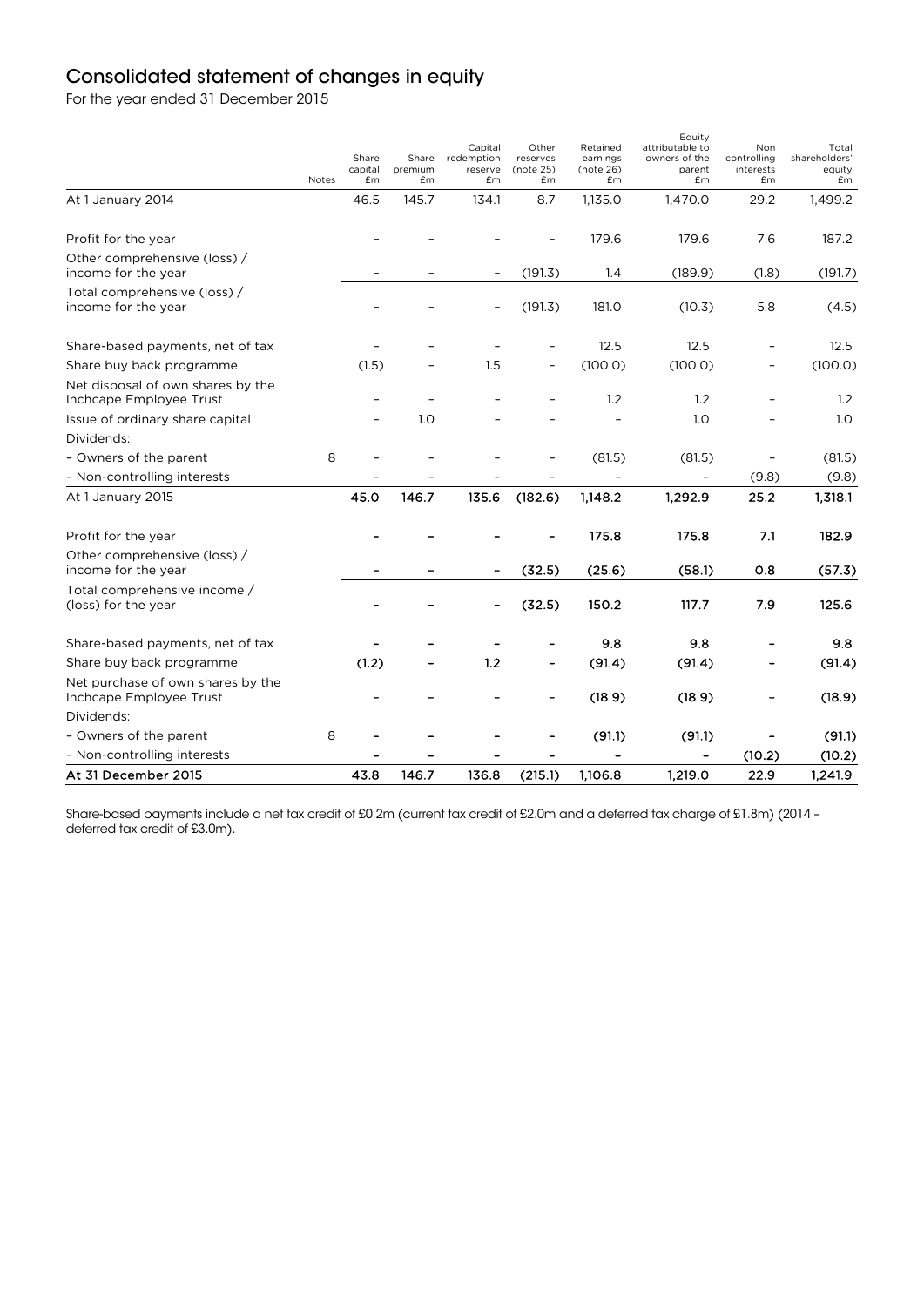# Consolidated statement of cash flows

For the year ended 31 December 2015

|                                                                        | Notes           | 2015<br>£m | 2014<br>£m |
|------------------------------------------------------------------------|-----------------|------------|------------|
| Cash flows from operating activities                                   |                 |            |            |
| Cash generated from operations                                         | 9a              | 328.4      | 405.8      |
| Tax paid                                                               |                 | (69.6)     | (52.5)     |
| Interest received                                                      |                 | 10.1       | 13.5       |
| Interest paid                                                          |                 | (27.5)     | (31.3)     |
| Net cash generated from operating activities                           |                 | 241.4      | 335.5      |
| Cash flows from investing activities                                   |                 |            |            |
| Acquisition of businesses, net of cash and overdrafts acquired         | 10              | (5.1)      | 3.6        |
| Net cash inflow from sale of businesses                                | 10 <sup>°</sup> | 5.4        | 1.9        |
| Purchase of property, plant and equipment                              |                 | (50.2)     | (48.5)     |
| Purchase of intangible assets                                          |                 | (19.0)     | (21.3)     |
| Proceeds from disposal of property, plant and equipment                |                 | 15.6       | 34.8       |
| Net disposal of available for sale financial assets                    |                 |            | 7.9        |
| Dividends received from joint ventures and associates                  |                 |            | 2.2        |
| Net cash used in investing activities                                  |                 | (53.3)     | (19.4)     |
| Cash flows from financing activities                                   |                 |            |            |
| Proceeds from issue of ordinary shares                                 |                 |            | 1.0        |
| Share buy back programme                                               |                 | (91.4)     | (100.0)    |
| Net (purchase) / disposal of own shares by the Inchcape Employee Trust |                 | (18.9)     | 1.2        |
| Net cash inflow from borrowings                                        |                 | 3.7        | O.1        |
| Payment of capital element of finance leases                           |                 | (0.5)      | (1.2)      |
| Equity dividends paid                                                  | 8               | (91.1)     | (81.5)     |
| Dividends paid to non-controlling interests                            |                 | (10.2)     | (9.8)      |
| Net cash used in financing activities                                  |                 | (208.4)    | (190.2)    |
| Net (decrease) / increase in cash and cash equivalents                 | 9b              | (20.3)     | 125.9      |
| Cash and cash equivalents at the beginning of the year                 |                 | 416.8      | 332.2      |
| Effect of foreign exchange rate changes                                |                 | (21.2)     | (41.3)     |
| Cash and cash equivalents at the end of the year                       |                 | 375.3      | 416.8      |
|                                                                        |                 |            |            |
|                                                                        | Notes           | 2015<br>£m | 2014<br>£m |
| Cash and cash equivalents consist of:                                  |                 |            |            |
| - Cash at bank and cash equivalents                                    |                 | 335.3      | 368.9      |
| - Short-term deposits                                                  |                 | 138.5      | 159.3      |
| - Bank overdrafts                                                      |                 | (98.5)     | (111.4)    |
|                                                                        |                 | 375.3      | 416.8      |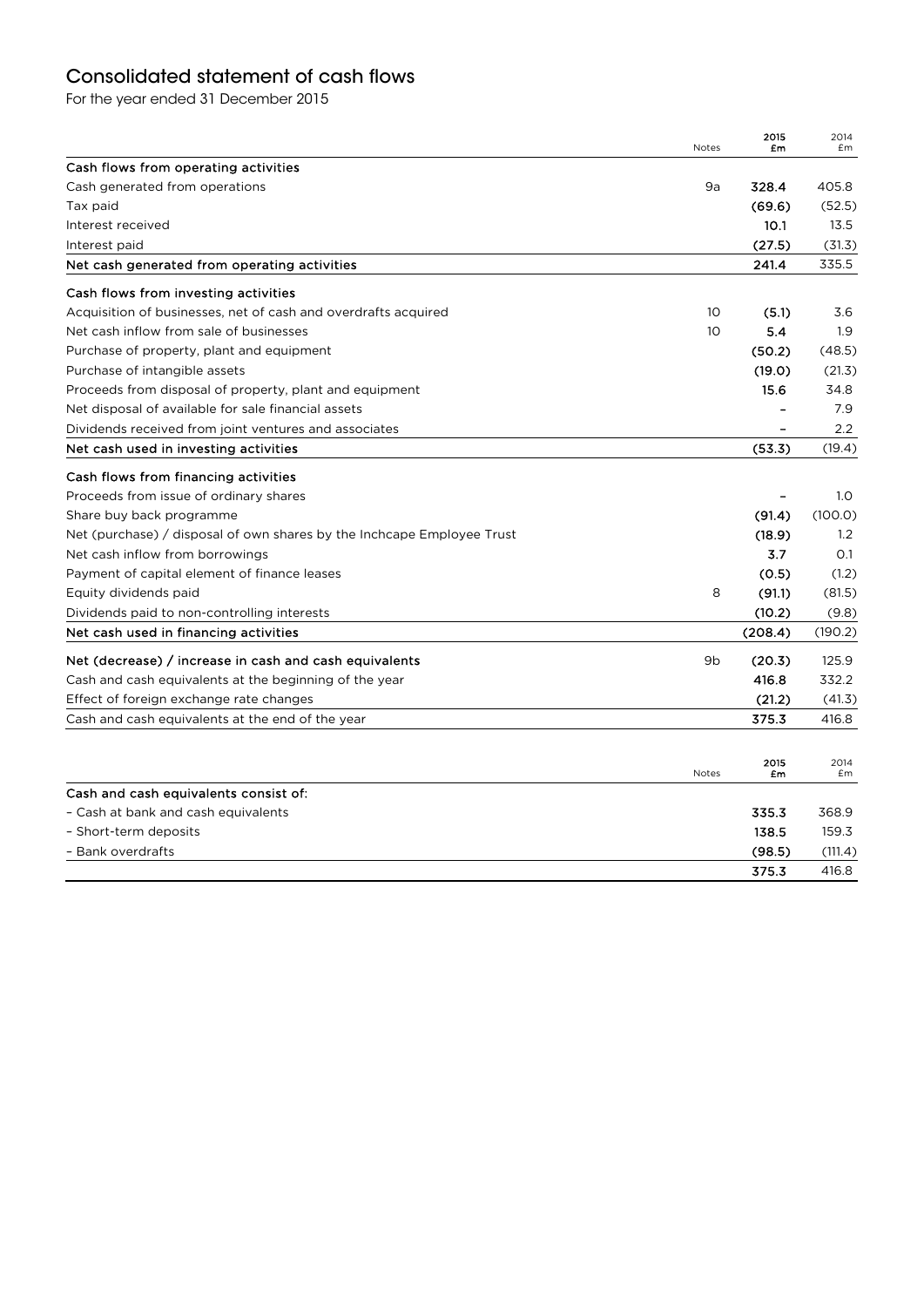# Notes to the financial statements

#### 1 BASIS OF PREPARATION AND ACCOUNTING POLICIES

The consolidated financial statements have been prepared in accordance with International Financial Reporting Standards (IFRS) as adopted by the European Union and International Financial Reporting Interpretation Committee (IFRIC) interpretations and with those parts of the Companies Act 2006 applicable to companies reporting under IFRS.

The condensed set of consolidated financial information has been prepared on a going concern basis and has adopted accounting policies consistent with those of the Group's Annual Report and Accounts 2014.

The condensed set of financial information presented for the years ended 31 December 2014 and 2015 do not constitute statutory accounts within the meaning of Section 434 of the Companies Act 2006. The Group's published consolidated financial statements for the year ended 31 December 2014 have been reported on by the Group's auditors and filed with the Registrar of Companies. The report of the auditors was unqualified and did not contain an emphasis of matter paragraph or a statement under Section 498 of the Companies Act 2006. The financial information for the year ended 31 December 2015 and the comparative information have been extracted from the audited consolidated financial statements for the year ended 31 December 2015 prepared under IFRS, which have not yet been approved by the shareholders and have not yet been delivered to the Registrar. The report of the auditors on the consolidated financial statements for 2015 was unqualified and did not contain a statement under Section 498 (2) or (3) of the Companies Act 2006.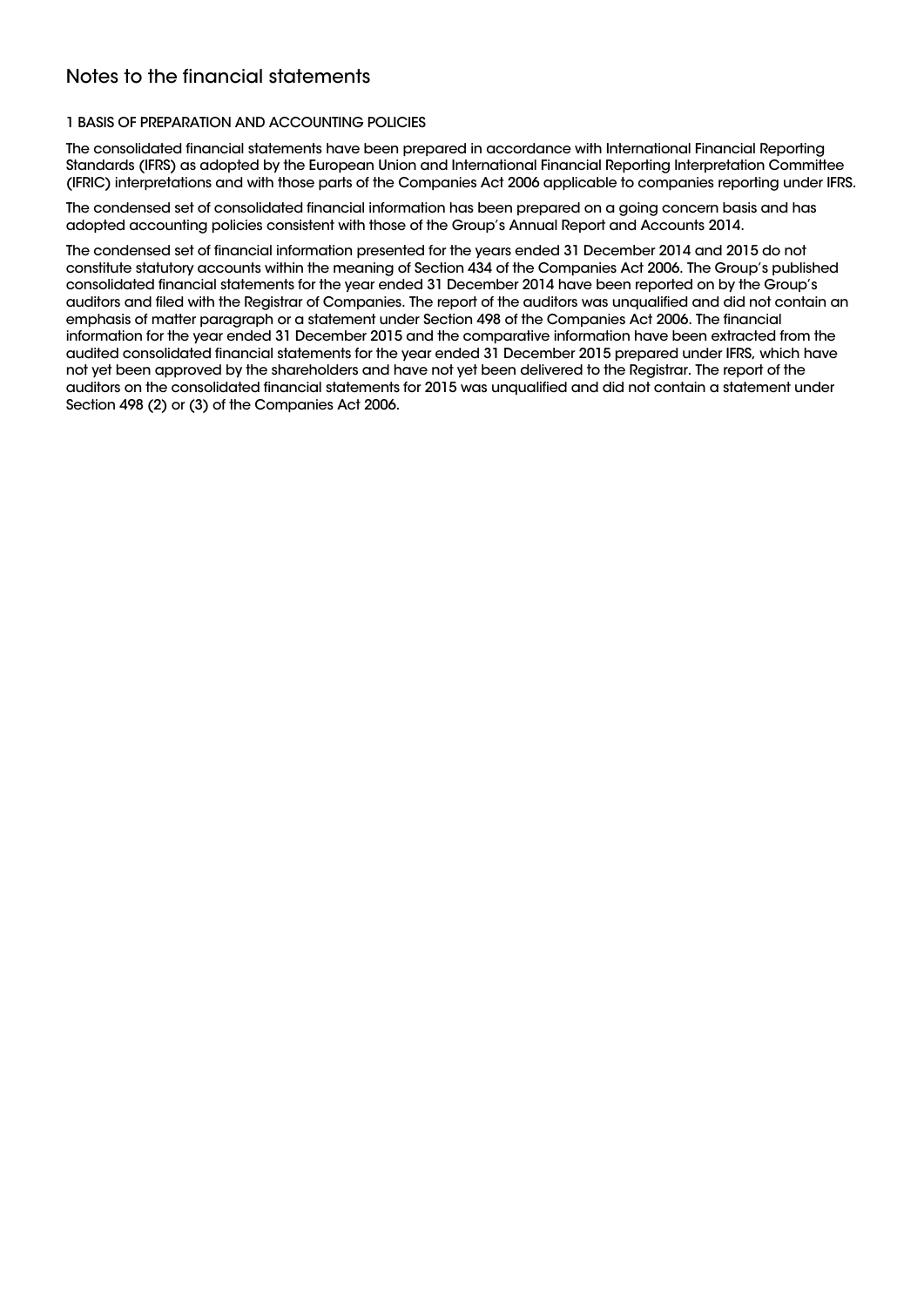#### 2 SEGMENTAL ANALYSIS

The Group has determined that the chief operating decision maker is the Executive Committee.

Emerging markets are those countries in which the Group operates that have started to grow but have yet to reach a mature stage of development and accordingly are in or are expected to return to the growth phase of their development cycle. These currently comprise Russia, China, the Balkans, the Baltics, Poland, South America and Africa.

The Group's reported segments are based on the location of the Group's assets. Revenue earned from sales is disclosed by origin and is not materially different from revenue by destination.

Transfer prices between segments are set on an arm's length basis.

Distribution comprises Vertically Integrated Retail businesses as well as Financial Services and other businesses.

|                                                               |                              |              |                  |                  |                              |                           | <b>Distribution</b>                |
|---------------------------------------------------------------|------------------------------|--------------|------------------|------------------|------------------------------|---------------------------|------------------------------------|
| 2015                                                          | Australasia<br>£m            | Europe<br>£m | North Asia<br>£m | South Asia<br>£m | United<br>Kingdom<br>£m      | Emerging<br>Markets<br>£m | Total<br><b>Distribution</b><br>£m |
| Revenue                                                       |                              |              |                  |                  |                              |                           |                                    |
| Total revenue                                                 | 761.4                        | 577.6        | 746.2            | 500.0            | 62.8                         | 466.6                     | 3,114.6                            |
| Inter-segment revenue                                         | (183.7)                      | (124.5)      |                  |                  | $\qquad \qquad \blacksquare$ | (32.0)                    | (340.2)                            |
| Revenue from third parties                                    | 577.7                        | 453.1        | 746.2            | 500.0            | 62.8                         | 434.6                     | 2,774.4                            |
| <b>Results</b>                                                |                              |              |                  |                  |                              |                           |                                    |
| Segment result                                                | 67.0                         | 17.9         | 80.0             | 51.9             | 11.4                         | 48.7                      | 276.9                              |
| Operating exceptional items                                   | -                            |              |                  |                  |                              |                           |                                    |
| Operating profit / (loss) after<br>exceptional items          | 67.0                         | 17.9         | 80.0             | 51.9             | 11.4                         | 48.7                      | 276.9                              |
| Share of profit after tax of joint ventures<br>and associates | $\qquad \qquad \blacksquare$ | 0.7          |                  |                  |                              |                           | O.7                                |
| Profit / (loss) before finance and tax                        | 67.0                         | 18.6         | 80.0             | 51.9             | 11.4                         | 48.7                      | 277.6                              |
| Finance income                                                |                              |              |                  |                  |                              |                           |                                    |
| Finance costs                                                 |                              |              |                  |                  |                              |                           |                                    |

Profit before tax

Tax

Profit for the year

|                                                               |                   |                          |                          | Retail                           |                       |                                   |                          |             |
|---------------------------------------------------------------|-------------------|--------------------------|--------------------------|----------------------------------|-----------------------|-----------------------------------|--------------------------|-------------|
| 2015                                                          | Australasia<br>£m | Europe<br>£m             | United<br>Kingdom<br>£m  | Emerging<br><b>Markets</b><br>£m | Total<br>Retail<br>£m | <b>Total pre</b><br>Central<br>£m | Central<br>£m            | Total<br>£m |
| Revenue                                                       |                   |                          |                          |                                  |                       |                                   |                          |             |
| Total revenue                                                 | 642.2             | 88.0                     | 2,662.4                  | 669.3                            | 4,061.9               | 7,176.5                           | $\overline{\phantom{0}}$ | 7,176.5     |
| Inter-segment revenue                                         |                   |                          |                          |                                  |                       | (340.2)                           | $\overline{\phantom{0}}$ | (340.2)     |
| Revenue from third parties                                    | 642.2             | 88.0                     | 2,662.4                  | 669.3                            | 4,061.9               | 6,836.3                           | $\overline{\phantom{0}}$ | 6,836.3     |
| <b>Results</b>                                                |                   |                          |                          |                                  |                       |                                   |                          |             |
| Segment result                                                | 23.6              | $\overline{\phantom{a}}$ | 52.0                     | 2.2                              | 77.8                  | 354.7                             | (30.0)                   | 324.7       |
| Operating exceptional items                                   |                   |                          | $\overline{\phantom{a}}$ | (49.5)                           | (49.5)                | (49.5)                            | $\overline{\phantom{a}}$ | (49.5)      |
| Operating profit / (loss) after<br>exceptional items          | 23.6              |                          | 52.0                     | (47.3)                           | 28.3                  | 305.2                             | (30.0)                   | 275.2       |
| Share of profit after tax of joint ventures<br>and associates |                   | -                        |                          |                                  |                       | 0.7                               |                          | O.7         |
| Profit / (loss) before finance and tax                        | 23.6              | $\overline{\phantom{a}}$ | 52.0                     | (47.3)                           | 28.3                  | 305.9                             | (30.0)                   | 275.9       |
| Finance income                                                |                   |                          |                          |                                  |                       |                                   |                          | 14.4        |
| Finance costs                                                 |                   |                          |                          |                                  |                       |                                   |                          | (27.7)      |
| Profit before tax                                             |                   |                          |                          |                                  |                       |                                   |                          | 262.6       |
| Tax                                                           |                   |                          |                          |                                  |                       |                                   |                          | (79.7)      |
| Profit for the year                                           |                   |                          |                          |                                  |                       |                                   |                          | 182.9       |
|                                                               |                   |                          |                          |                                  |                       |                                   |                          |             |

Net finance costs of £13.3m are not allocated to individual segments.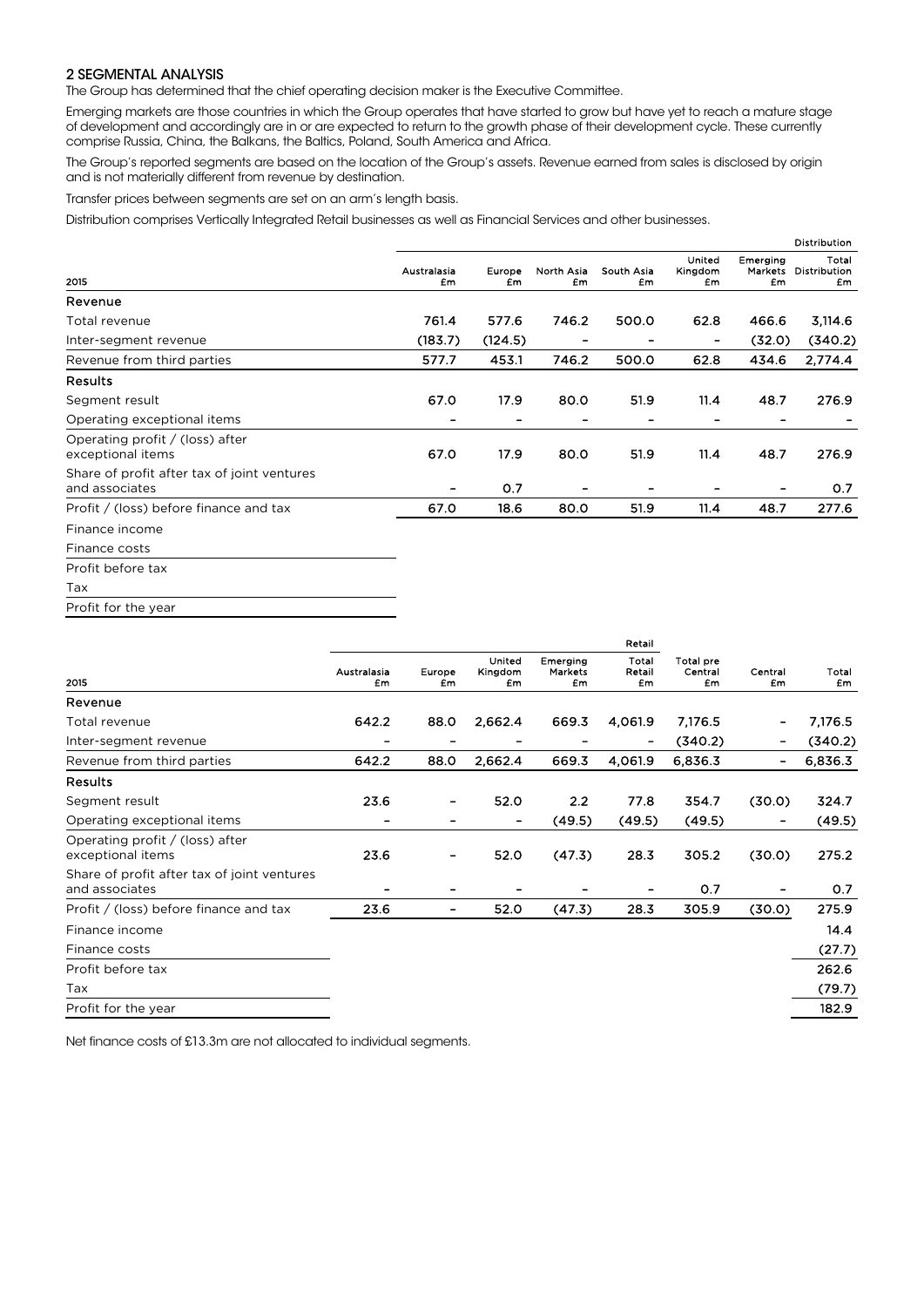|                                |                   |              |                  |                  |                         |                           | <b>Distribution</b>                |
|--------------------------------|-------------------|--------------|------------------|------------------|-------------------------|---------------------------|------------------------------------|
| 2015                           | Australasia<br>£m | Europe<br>£m | North Asia<br>£m | South Asia<br>£m | United<br>Kingdom<br>£m | Emerging<br>Markets<br>£m | Total<br><b>Distribution</b><br>£m |
| Segment assets and liabilities |                   |              |                  |                  |                         |                           |                                    |
| Segment assets                 | 90.9              | 128.0        | 157.2            | 126.5            | 40.6                    | 173.8                     | 717.0                              |
| Other current assets           |                   |              |                  |                  |                         |                           |                                    |
| Non-current assets             |                   |              |                  |                  |                         |                           |                                    |
| Segment liabilities            | (218.6)           | (102.1)      | (123.3)          | (109.6)          | (50.2)                  | (140.8)                   | (744.6)                            |
| Other liabilities              |                   |              |                  |                  |                         |                           |                                    |
| Net assets                     |                   |              |                  |                  |                         |                           |                                    |

Segment assets include net inventory, receivables and derivative assets. Segment liabilities include payables, provisions and derivative liabilities.

|                                                                             |                   |              |                  |                  |                         |                           | <b>Distribution</b>         |
|-----------------------------------------------------------------------------|-------------------|--------------|------------------|------------------|-------------------------|---------------------------|-----------------------------|
| 2015                                                                        | Australasia<br>£m | Europe<br>£m | North Asia<br>£m | South Asia<br>£m | United<br>Kingdom<br>£m | Emerging<br>Markets<br>£m | Total<br>Distribution<br>£m |
| Other segment items                                                         |                   |              |                  |                  |                         |                           |                             |
| Capital expenditure:                                                        |                   |              |                  |                  |                         |                           |                             |
| - Property, plant and equipment                                             | 1.9               | O.5          | 3.8              | 9.1              | O.1                     | 6.5                       | 21.9                        |
| - Interest in leased vehicles                                               | -                 | 0.1          | 13.7             | -                | 6.7                     | 8.8                       | 29.3                        |
| - Intangible assets                                                         | 2.4               | O.5          | 1.6              | O.7              | O.1                     | O.2                       | 5.5                         |
| Depreciation:                                                               |                   |              |                  |                  |                         |                           |                             |
| - Property, plant and equipment                                             | 2.6               | O.7          | 3.0              | 2.3              | O.2                     | 4.4                       | 13.2                        |
| - Interest in leased vehicles                                               |                   | O.2          | 3.7              |                  | 4.6                     | 1.2                       | 9.7                         |
| Amortisation of intangible assets                                           | 0.4               | O.7          | 2.0              | 1.3              | O.2                     | O.2                       | 4.8                         |
| Goodwill impairment                                                         |                   |              |                  |                  |                         |                           |                             |
| Net provisions charged / (credited) to the<br>consolidated income statement | 6.3               | 4.5          | 1.5              | 5.2              | (0.1)                   | 1.7                       | 19.1                        |

Net provisions include inventory, trade receivables impairment and other liability provisions.

|                   |              |                         |                           | Retail                |             |
|-------------------|--------------|-------------------------|---------------------------|-----------------------|-------------|
| Australasia<br>£m | Europe<br>£m | United<br>Kingdom<br>£m | Emerging<br>Markets<br>£m | Total<br>Retail<br>£m | Total<br>£m |
|                   |              |                         |                           |                       |             |
| 115.5             | 16.7         | 639.1                   | 127.4                     | 898.7                 | 1,615.7     |
|                   |              |                         |                           |                       | 600.5       |
|                   |              |                         |                           |                       | 1,212.1     |
| (115.4)           | (12.1)       | (637.4)                 | (86.4)                    | (851.3)               | (1,595.9)   |
|                   |              |                         |                           |                       | (590.5)     |
|                   |              |                         |                           |                       | 1,241.9     |
|                   |              |                         |                           |                       |             |

Segment assets include net inventory, receivables and derivative assets. Segment liabilities include payables, provisions and derivative liabilities.

|                                                                             | Retail                   |                              |                              |                           |                       |                                   |                              |             |  |  |  |
|-----------------------------------------------------------------------------|--------------------------|------------------------------|------------------------------|---------------------------|-----------------------|-----------------------------------|------------------------------|-------------|--|--|--|
| 2015                                                                        | Australasia<br>£m        | Europe<br>£m                 | United<br>Kingdom<br>£m      | Emerging<br>Markets<br>£m | Total<br>Retail<br>£m | <b>Total pre</b><br>Central<br>£m | Central<br>£m                | Total<br>£m |  |  |  |
| Other segment items                                                         |                          |                              |                              |                           |                       |                                   |                              |             |  |  |  |
| Capital expenditure:                                                        |                          |                              |                              |                           |                       |                                   |                              |             |  |  |  |
| - Property, plant and equipment                                             | 0.7                      | O.4                          | 11.5                         | 5.2                       | 17.8                  | 39.7                              | 0.1                          | 39.8        |  |  |  |
| - Interest in leased vehicles                                               | -                        | -                            |                              | 5.2                       | 5.2                   | 34.5                              | $\qquad \qquad \blacksquare$ | 34.5        |  |  |  |
| - Intangible assets                                                         | O.1                      | O.1                          | 2.7                          | 2.0                       | 4.9                   | 10.4                              | 8.8                          | 19.2        |  |  |  |
| Depreciation:                                                               |                          |                              |                              |                           |                       |                                   |                              |             |  |  |  |
| - Property, plant and equipment                                             | 1.7                      | O.7                          | 12.0                         | 6.6                       | <b>21.0</b>           | 34.2                              | 0.3                          | 34.5        |  |  |  |
| - Interest in leased vehicles                                               |                          | $\qquad \qquad \blacksquare$ | $\qquad \qquad \blacksquare$ | 0.1                       | 0.1                   | 9.8                               | $\qquad \qquad \blacksquare$ | 9.8         |  |  |  |
| Amortisation of intangible assets                                           |                          | $\qquad \qquad \blacksquare$ | 5.0 <sub>2</sub>             | 3.2                       | 8.2                   | 13.0                              | 1.0 <sub>1</sub>             | 14.0        |  |  |  |
| Goodwill impairment                                                         | $\overline{\phantom{0}}$ | $\overline{\phantom{0}}$     | $\overline{\phantom{a}}$     | 49.5                      | 49.5                  | 49.5                              | $\overline{\phantom{a}}$     | 49.5        |  |  |  |
| Net provisions charged / (credited) to the<br>consolidated income statement | 10.3                     | O.4                          | 22.9                         | 1.2                       | 34.8                  | 53.9                              | (1.3)                        | 52.6        |  |  |  |

Net provisions include inventory, trade receivables impairment and other liability provisions.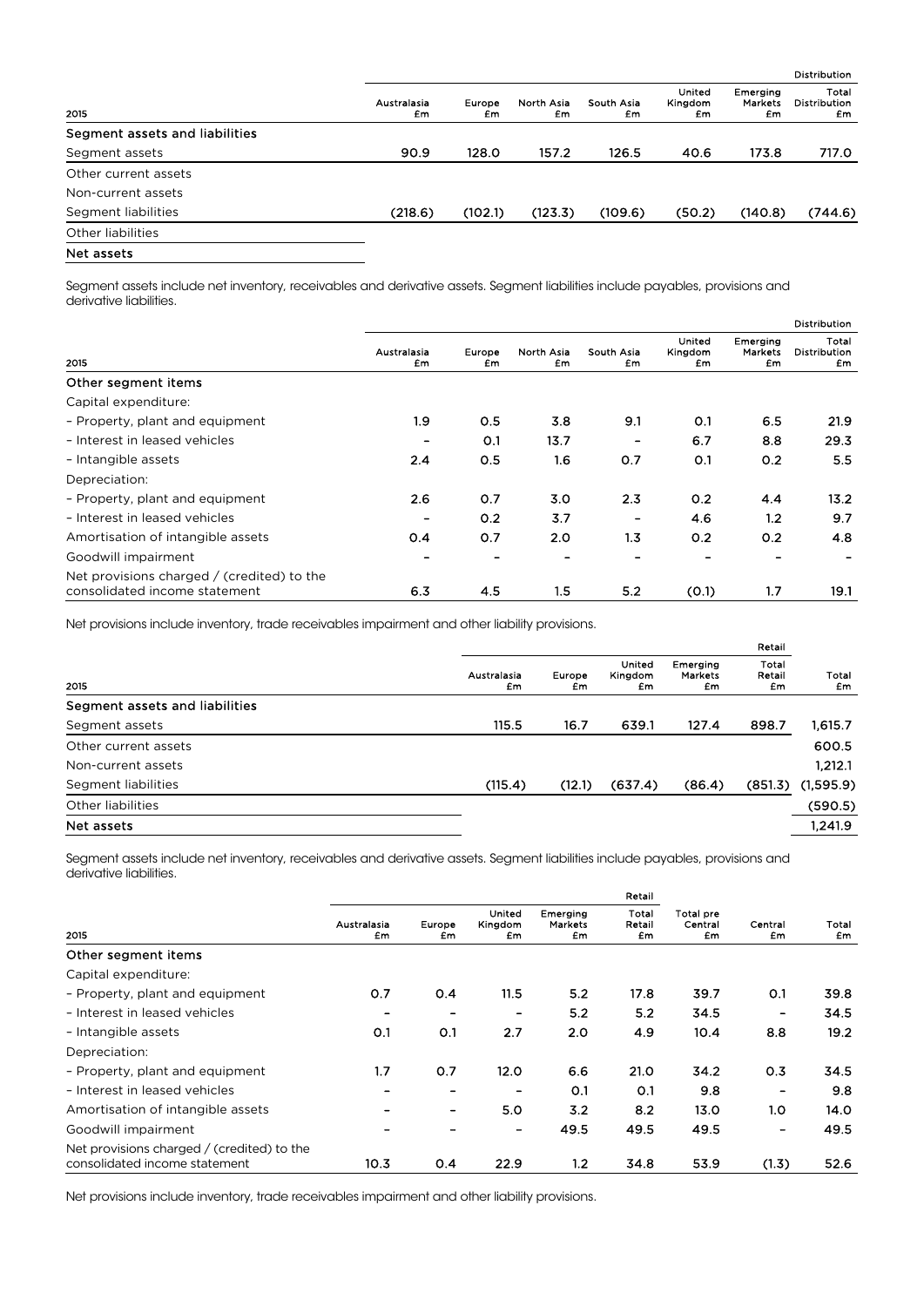|                                                             |                   |              |                  |                  |                          |                           | Distribution                       |
|-------------------------------------------------------------|-------------------|--------------|------------------|------------------|--------------------------|---------------------------|------------------------------------|
| 2014                                                        | Australasia<br>£m | Europe<br>£m | North Asia<br>£m | South Asia<br>£m | United<br>Kingdom<br>£m  | Emerging<br>Markets<br>£m | Total<br><b>Distribution</b><br>£m |
| Revenue                                                     |                   |              |                  |                  |                          |                           |                                    |
| Total revenue                                               | 748.8             | 658.2        | 600.3            | 439.3            | 51.4                     | 446.7                     | 2,944.7                            |
| Inter-segment revenue                                       | (182.1)           | (150.4)      |                  |                  | $\overline{\phantom{a}}$ | (28.1)                    | (360.6)                            |
| Revenue from third parties                                  | 566.7             | 507.8        | 600.3            | 439.3            | 51.4                     | 418.6                     | 2,584.1                            |
| <b>Results</b>                                              |                   |              |                  |                  |                          |                           |                                    |
| Segment result                                              | 64.3              | 20.5         | 66.9             | 58.7             | 10.4                     | 40.0                      | 260.8                              |
| Operating exceptional items                                 | $\qquad \qquad -$ |              | $\qquad \qquad$  |                  |                          |                           |                                    |
| Operating profit / (loss) after<br>exceptional items        | 64.3              | 20.5         | 66.9             | 58.7             | 10.4                     | 40.0                      | 260.8                              |
| Share of loss after tax of joint ventures<br>and associates | $\qquad \qquad -$ | (1.9)        |                  |                  |                          |                           | (1.9)                              |
| Profit / (loss) before finance and tax                      | 64.3              | 18.6         | 66.9             | 58.7             | 10.4                     | 40.0                      | 258.9                              |
| Finance income                                              |                   |              |                  |                  |                          |                           |                                    |
| Finance costs                                               |                   |              |                  |                  |                          |                           |                                    |
| Profit before tax                                           |                   |              |                  |                  |                          |                           |                                    |
| Tax                                                         |                   |              |                  |                  |                          |                           |                                    |

Profit for the year

The segment result in South Asia includes a profit of £17.3m on the sale of a property.

| 2014                                                        |                   |                          |                          |                                  | Retail                |                                   |                          |             |
|-------------------------------------------------------------|-------------------|--------------------------|--------------------------|----------------------------------|-----------------------|-----------------------------------|--------------------------|-------------|
|                                                             | Australasia<br>£m | Europe<br>£m             | United<br>Kingdom<br>£m  | Emerging<br><b>Markets</b><br>£m | Total<br>Retail<br>£m | <b>Total pre</b><br>Central<br>£m | Central<br>£m            | Total<br>£m |
| Revenue                                                     |                   |                          |                          |                                  |                       |                                   |                          |             |
| Total revenue                                               | 676.7             | 122.1                    | 2,421.4                  | 898.4                            | 4,118.6               | 7,063.3                           | ٠                        | 7,063.3     |
| Inter-segment revenue                                       |                   |                          |                          |                                  |                       | (360.6)                           | $\qquad \qquad -$        | (360.6)     |
| Revenue from third parties                                  | 676.7             | 122.1                    | 2,421.4                  | 898.4                            | 4,118.6               | 6,702.7                           | $\qquad \qquad -$        | 6,702.7     |
| <b>Results</b>                                              |                   |                          |                          |                                  |                       |                                   |                          |             |
| Segment result                                              | 25.0              | O.3                      | 54.8                     | 3.7                              | 83.8                  | 344.6                             | (26.2)                   | 318.4       |
| Operating exceptional items                                 | -                 | $\overline{\phantom{a}}$ | $\overline{\phantom{a}}$ | (47.4)                           | (47.4)                | (47.4)                            | $\overline{\phantom{m}}$ | (47.4)      |
| Operating profit / (loss) after<br>exceptional items        | 25.0              | 0.3                      | 54.8                     | (43.7)                           | 36.4                  | 297.2                             | (26.2)                   | 271.0       |
| Share of loss after tax of joint ventures<br>and associates | -                 | -                        |                          |                                  |                       | (1.9)                             |                          | (1.9)       |
| Profit / (loss) before finance and tax                      | 25.0              | O.3                      | 54.8                     | (43.7)                           | 36.4                  | 295.3                             | (26.2)                   | 269.1       |
| Finance income                                              |                   |                          |                          |                                  |                       |                                   |                          | 14.8        |
| Finance costs                                               |                   |                          |                          |                                  |                       |                                   |                          | (28.1)      |
| Profit before tax                                           |                   |                          |                          |                                  |                       |                                   |                          | 255.8       |
| Tax                                                         |                   |                          |                          |                                  |                       |                                   |                          | (68.6)      |
| Profit for the year                                         |                   |                          |                          |                                  |                       |                                   |                          | 187.2       |
|                                                             |                   |                          |                          |                                  |                       |                                   |                          |             |

Central costs include a past service pension credit of £7.2m (net of costs).

Net finance costs of £13.3m are not allocated to individual segments.

|                                |                   |              |                  |                  |                         |                           | <b>Distribution</b>                |
|--------------------------------|-------------------|--------------|------------------|------------------|-------------------------|---------------------------|------------------------------------|
| 2014                           | Australasia<br>£m | Europe<br>£m | North Asia<br>£m | South Asia<br>£m | United<br>Kingdom<br>£m | Emerging<br>Markets<br>£m | Total<br><b>Distribution</b><br>£m |
| Segment assets and liabilities |                   |              |                  |                  |                         |                           |                                    |
| Segment assets                 | 60.5              | 107.0        | 121.9            | 83.9             | 41.4                    | 153.3                     | 568.0                              |
| Other current assets           |                   |              |                  |                  |                         |                           |                                    |
| Non-current assets             |                   |              |                  |                  |                         |                           |                                    |
| Segment liabilities            | (193.5)           | (88.9)       | (105.6)          | (69.8)           | (54.9)                  | (119.7)                   | (632.4)                            |
| Other liabilities              |                   |              |                  |                  |                         |                           |                                    |
| Net assets                     |                   |              |                  |                  |                         |                           |                                    |

Segment assets include net inventory, receivables and derivative assets. Segment liabilities include payables, provisions and derivative liabilities.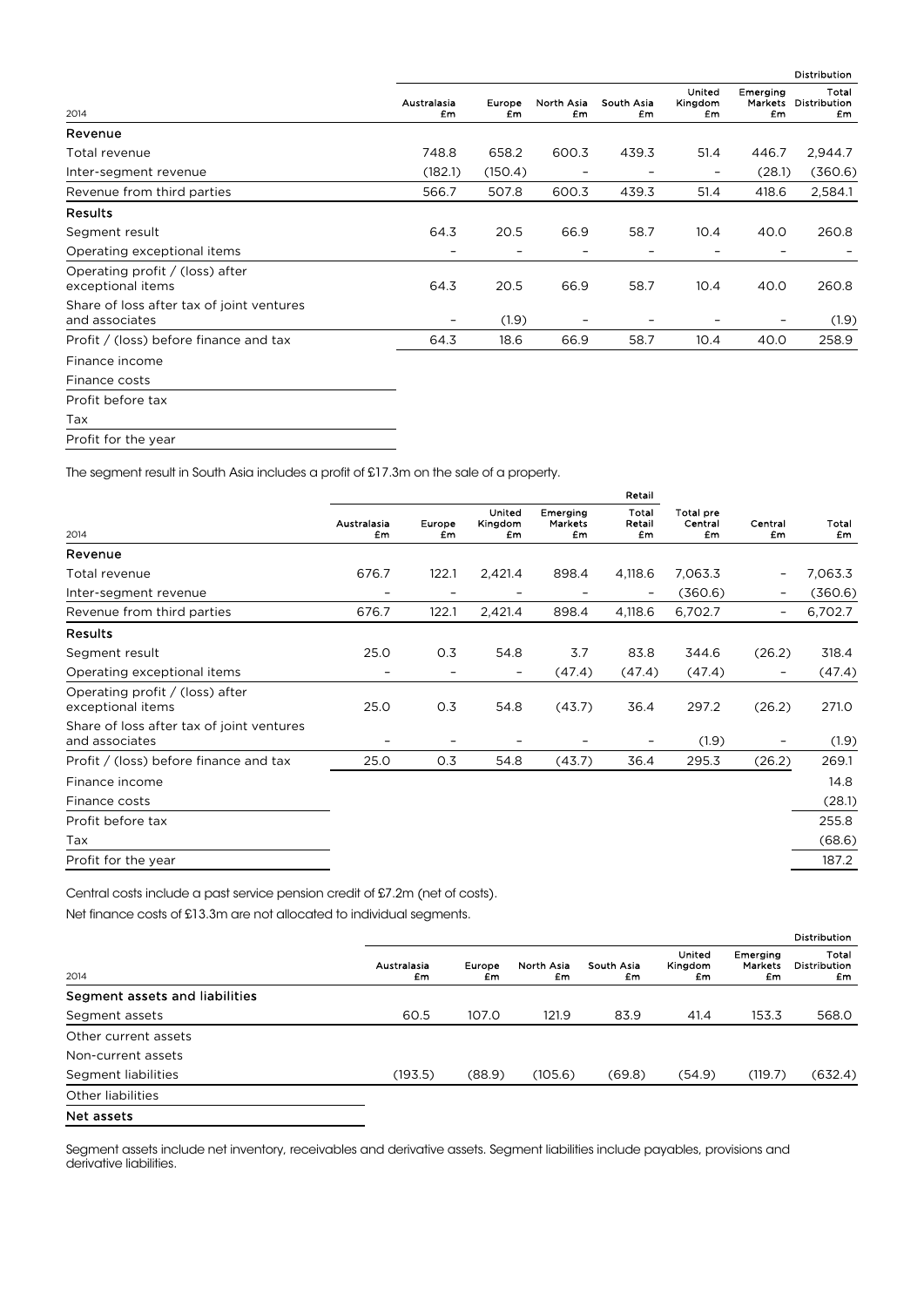|                                                                |                   |              |                  |                          |                         |                                  | <b>Distribution</b>                |
|----------------------------------------------------------------|-------------------|--------------|------------------|--------------------------|-------------------------|----------------------------------|------------------------------------|
| 2014                                                           | Australasia<br>£m | Europe<br>£m | North Asia<br>£m | South Asia<br>£m         | United<br>Kingdom<br>£m | <b>Emerging</b><br>Markets<br>£m | Total<br><b>Distribution</b><br>£m |
| Other segment items                                            |                   |              |                  |                          |                         |                                  |                                    |
| Capital expenditure:                                           |                   |              |                  |                          |                         |                                  |                                    |
| - Property, plant and equipment                                | 3.9               | O.3          | 1.8              | 4.5                      | O.1                     | 7.8                              | 18.4                               |
| - Interest in leased vehicles                                  |                   |              | 7.7              | $\overline{\phantom{a}}$ | 7.2                     | 8.0                              | 22.9                               |
| - Intangible assets                                            | 1.0               | O.8          | 1.4              | 1.0                      | O.2                     | 0.7                              | 5.1                                |
| Depreciation:                                                  |                   |              |                  |                          |                         |                                  |                                    |
| - Property, plant and equipment                                | 2.8               | O.8          | 2.8              | 2.2                      | O.2                     | 3.7                              | 12.5                               |
| - Interest in leased vehicles                                  | -                 | O.6          | 2.5              | $\overline{\phantom{a}}$ | 5.8                     | 1.1                              | 10.0                               |
| Amortisation of intangible assets                              | 0.6               | O.5          | O.4              | 1.0                      | O.2                     | $\overline{\phantom{a}}$         | 2.7                                |
| Goodwill impairment                                            |                   |              |                  |                          |                         |                                  |                                    |
| Net provisions charged to the consolidated<br>income statement | 2.3               | 2.6          | O.5              | 2.7                      | O.8                     | O.5                              | 9.4                                |

Net provisions include inventory, trade receivables impairment and other liability provisions.

|                                |                   |              |                         |                           | Retail                |             |
|--------------------------------|-------------------|--------------|-------------------------|---------------------------|-----------------------|-------------|
| 2014                           | Australasia<br>£m | Europe<br>£m | United<br>Kingdom<br>£m | Emerging<br>Markets<br>£m | Total<br>Retail<br>£m | Total<br>£m |
| Segment assets and liabilities |                   |              |                         |                           |                       |             |
| Segment assets                 | 132.7             | 12.7         | 477.8                   | 121.4                     | 744.6                 | 1,312.6     |
| Other current assets           |                   |              |                         |                           |                       | 642.9       |
| Non-current assets             |                   |              |                         |                           |                       | 1,313.0     |
| Segment liabilities            | (135.5)           | (13.0)       | (494.6)                 | (86.3)                    | (729.4)               | (1,361.8)   |
| Other liabilities              |                   |              |                         |                           |                       | (588.6)     |
| Net assets                     |                   |              |                         |                           |                       | 1,318.1     |
|                                |                   |              |                         |                           |                       |             |

Segment assets include net inventory, receivables and derivative assets. Segment liabilities include payables, provisions and derivative liabilities.

|                                                                |                          |                          |                          |                                  | Retail                   |                                   |                              |             |
|----------------------------------------------------------------|--------------------------|--------------------------|--------------------------|----------------------------------|--------------------------|-----------------------------------|------------------------------|-------------|
| 2014                                                           | Australasia<br>£m        | Europe<br>£m             | United<br>Kingdom<br>£m  | <b>Emerging</b><br>Markets<br>£m | Total<br>Retail<br>£m    | <b>Total pre</b><br>Central<br>£m | Central<br>£m                | Total<br>£m |
| Other segment items                                            |                          |                          |                          |                                  |                          |                                   |                              |             |
| Capital expenditure:                                           |                          |                          |                          |                                  |                          |                                   |                              |             |
| - Property, plant and equipment                                | O.3                      | O.5                      | 32.7                     | 4.9                              | 38.4                     | 56.8                              | 1.1                          | 57.9        |
| - Interest in leased vehicles                                  | $\overline{\phantom{a}}$ |                          |                          |                                  | $\overline{\phantom{0}}$ | 22.9                              | $\qquad \qquad -$            | 22.9        |
| - Intangible assets                                            | O.4                      |                          | 4.0                      | 2.5                              | 6.9                      | 12.0                              | 9.0                          | 21.0        |
| Depreciation:                                                  |                          |                          |                          |                                  |                          |                                   |                              |             |
| - Property, plant and equipment                                | 1.9                      | O.7                      | 10.8                     | 9.0                              | 22.4                     | 34.9                              | O.1                          | 35.0        |
| - Interest in leased vehicles                                  |                          |                          | $\overline{\phantom{a}}$ | O.1                              | O.1                      | 10.1                              |                              | 10.1        |
| Amortisation of intangible assets                              | $\overline{\phantom{a}}$ | $\overline{\phantom{a}}$ | 3.1                      | 3.5                              | 6.6                      | 9.3                               | O.1                          | 9.4         |
| Goodwill impairment                                            | $\overline{\phantom{a}}$ |                          | $\overline{\phantom{a}}$ | 47.4                             | 47.4                     | 47.4                              | $\qquad \qquad \blacksquare$ | 47.4        |
| Net provisions charged to the consolidated<br>income statement | 8.1                      | O.2                      | 19.6                     | 1.7                              | 29.6                     | 39.0                              | 0.7                          | 39.7        |

Net provisions include inventory, trade receivables impairment and other liability provisions.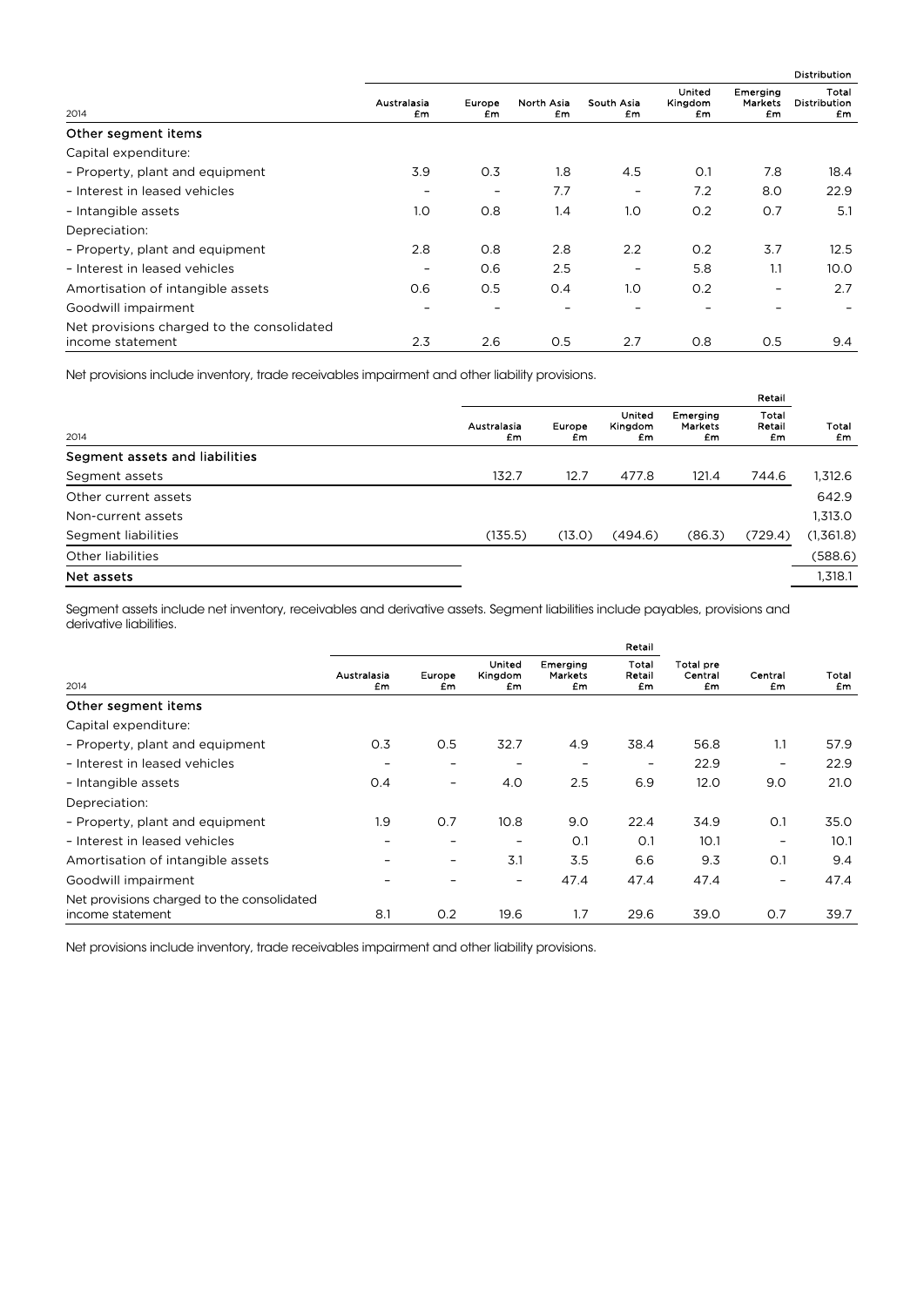#### 3 EXCEPTIONAL ITEMS

|                                    | 2015<br>£m | 2014<br>£m |
|------------------------------------|------------|------------|
| Goodwill impairment                | (49.5)     | (47.4)     |
| Total exceptional items before tax | (49.5)     | (47.4)     |
| Exceptional tax (see note 6)       | (4.8)      |            |
| Total exceptional items            | (54.3)     | (47.4)     |

Following further weakening in the macroeconomic outlook for Russia, the Group has recognised a £49.5m non cash impairment charge (2014 £47.4m)

#### 4 FINANCE INCOME

|                                                                    | 2015<br>£m | 2014<br>£m |
|--------------------------------------------------------------------|------------|------------|
| Bank and other interest receivable                                 | 3.1        | 2.7        |
| Net interest income on post-retirement plan assets and liabilities | 4.2        | 5.1        |
| Other finance income                                               | 7.1        | 7.O        |
| Total finance income                                               | 14.4       | 14.8       |

#### 5 FINANCE COSTS

|                                                       | 2015<br>£m | 2014<br>£m |
|-------------------------------------------------------|------------|------------|
| Interest payable on bank borrowings                   | 1.7        | 1.4        |
| Interest payable on Private Placement                 | 3.1        | 2.9        |
| Interest payable on other borrowings                  | 0.3        | O.2        |
| Fair value adjustment on Private Placement            | 6.4        | 8.9        |
| Fair value gain on cross currency interest rate swaps | (7.3)      | (10.4)     |
| Stock holding interest (see note 20)                  | 18.4       | 18.6       |
| Other finance costs                                   | 5.1        | 6.5        |
| Total finance costs                                   | 27.7       | 28.1       |

The Group capitalisation rate used for general borrowing costs in accordance with IAS 23 was a weighted average rate for the year of 2.0% (2014 – 2.0%).

#### 6 TAX

|                                         | 2015<br>£m | 2014<br>£m |
|-----------------------------------------|------------|------------|
| Current tax:                            |            |            |
| - UK corporation tax                    | 6.2        |            |
| - Overseas tax                          | 73.1       | 66.5       |
|                                         | 79.3       | 66.5       |
| Adjustments to prior year liabilities:  |            |            |
| $- UK$                                  |            |            |
| - Overseas                              | (0.6)      | (0.2)      |
| Current tax                             | 78.7       | 66.3       |
| Deferred tax                            | (3.8)      | 2.3        |
| Tax before exceptional tax              | 74.9       | 68.6       |
| Exceptional tax - deferred tax (note 3) | 4.8        |            |
| Total tax charge                        | 79.7       | 68.6       |

The UK corporation tax charge is calculated upon net UK profit and after taking account of all relevant prior year losses and other deductions including pension contributions and capital allowances on plant and buildings.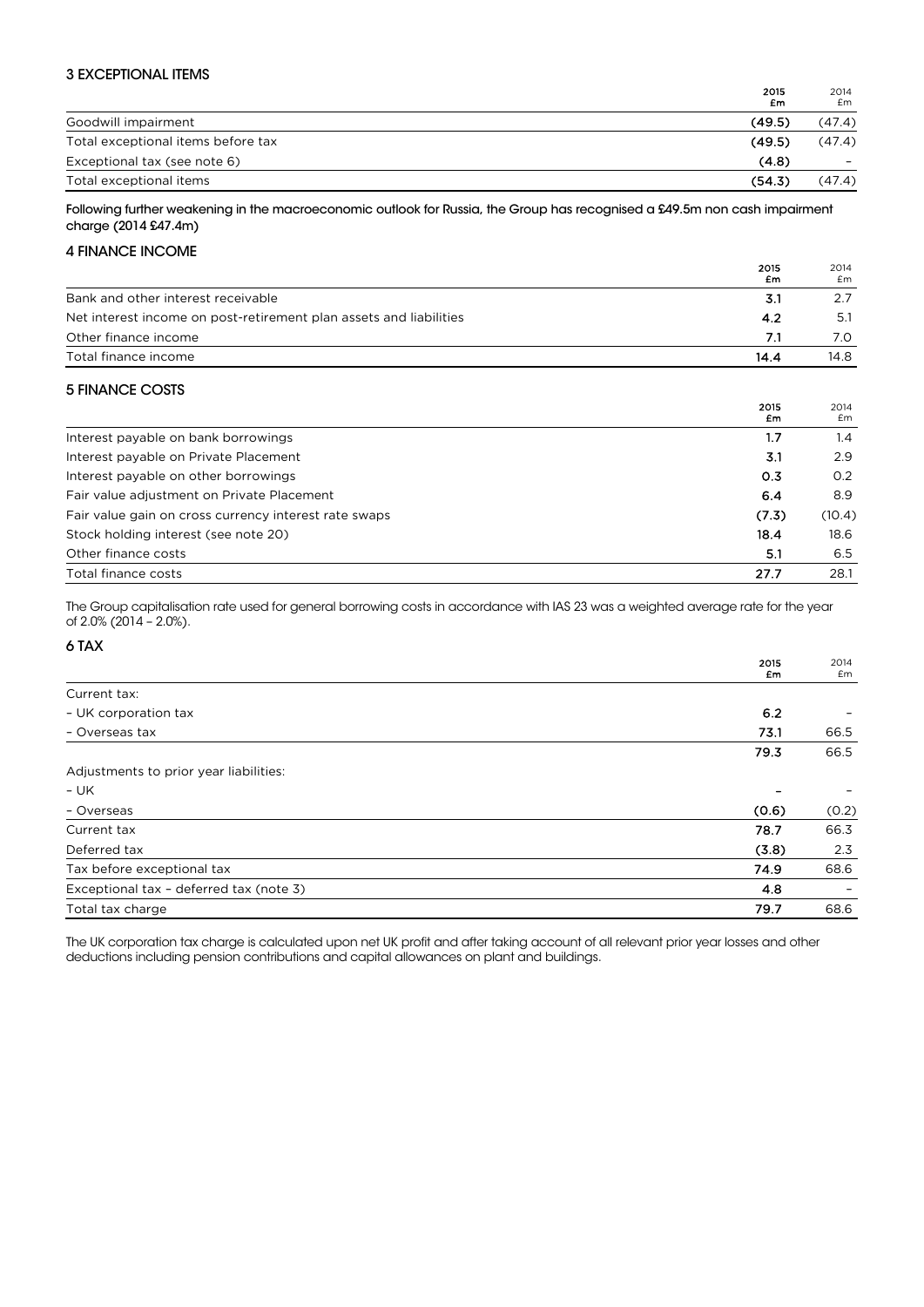#### **Factors affecting the tax expense for the year**

The effective tax rate for the year before the impact of exceptional items is 24.0%, the same as 2014 (excluding the tax free property gain of £17.3m in South Asia in that year).

The weighted average tax rate is 24.3% (2014 – 24.0%). The weighted average tax rate comprises the average statutory rates across the Group, weighted in proportion to accounting profits and losses.

The table below explains the differences between the expected tax expense at the weighted average tax rate and the Group's total tax expense.

|                                                                                       | 2015<br>£m | 2014<br>£m |
|---------------------------------------------------------------------------------------|------------|------------|
| Profit before tax                                                                     | 262.6      | 255.8      |
| Profit before tax multiplied by the weighted average tax rate of 24.3% (2014 - 24.0%) | 63.8       | 61.4       |
| Effects of:                                                                           |            |            |
| - Permanent differences                                                               | 6.9        | 0.5        |
| - Non-taxable income                                                                  | (2.4)      | (0.9)      |
| - Prior year items                                                                    | (1.7)      | (5.1)      |
| - Unrecognised deferred tax movement                                                  | (1.3)      | (3.2)      |
| - Overseas tax audits and settlements                                                 |            | 8.3        |
| - Taxes on undistributed earnings                                                     | 2.5        | 1.9        |
| - Impact of impairment of intangible assets (Russia)                                  | 9.9        | 9.5        |
| - Impact of derecognition of deferred tax assets (Russia)                             | 4.8        |            |
| - Tax free property gain in South Asia                                                |            | (2.9)      |
| - Other items (including tax rate differentials)                                      | (2.8)      | (0.9)      |
| Total tax charge                                                                      | 79.7       | 68.6       |

The recognition of deferred tax assets, particularly in respect of tax losses, is based upon whether it is probable that there will be sufficient and suitable taxable profits in the relevant legal entity or tax group against which to utilise the assets in the future. Judgement is required when determining probable future taxable profits. The Group assesses the availability of future taxable profits based on historic performance and the forecasts for the Group's operations as are used in the Group's value in use calculations. On this basis, the Directors have determined that net deferred tax assets in respect of tax losses in Russia should no longer be recognised resulting in a deferred tax charge of £4.8m.

#### 7 EARNINGS PER SHARE

|                                                                                                                            | 2015<br>£m              | 2014<br>Em     |
|----------------------------------------------------------------------------------------------------------------------------|-------------------------|----------------|
| Profit for the year                                                                                                        | 182.9                   | 187.2          |
| Non-controlling interests                                                                                                  | (7.1)                   | (7.6)          |
| <b>Basic earnings</b>                                                                                                      | 175.8                   | 179.6          |
| Exceptional items                                                                                                          | 54.3                    | 47.4           |
| Adjusted earnings                                                                                                          | 230.1                   | 227.0          |
| Basic earnings per share                                                                                                   | 39.8p                   | 39.7p          |
| Diluted earnings per share                                                                                                 | 39.4 <sub>p</sub>       | 39.0p          |
| Basic Adjusted earnings per share                                                                                          | 52.1p                   | 50.2p          |
| Diluted Adjusted earnings per share                                                                                        | 51.6p                   | 49.3p          |
|                                                                                                                            |                         |                |
|                                                                                                                            | 2015<br>number          | 2014<br>number |
| Weighted average number of fully paid ordinary shares in issue during the year                                             | 442,230,291             | 455.975.201    |
| Weighted average number of fully paid ordinary shares in issue during the year:                                            |                         |                |
| - Held by the Inchcape Employee Trust                                                                                      | (753, 647)              | (1,907,636)    |
| - Held in Treasury                                                                                                         |                         | (1,443,183)    |
| Weighted average number of fully paid ordinary shares for the purposes of basic EPS                                        | 441,476,644             | 452,624,382    |
| Dilutive effect of potential ordinary shares                                                                               | 4,468,252               | 7,959,690      |
| Adjusted weighted average number of fully paid ordinary shares in issue during the<br>year for the purposes of diluted EPS | 445,944,896 460,584,072 |                |

Basic earnings per share is calculated by dividing the Basic earnings for the year by the weighted average number of fully paid ordinary shares in issue during the year, less those shares held by the Inchcape Employee Trust and repurchased as part of the share buy-back programme.

Diluted earnings per share is calculated on the same basis as the Basic earnings per share with a further adjustment to the weighted average number of fully paid ordinary shares to reflect the effect of all dilutive potential ordinary shares. Dilutive potential ordinary shares comprise share options and other share-based awards.

Basic Adjusted earnings (which excludes exceptional items) is adopted to assist the reader in understanding the underlying performance of the Group. Adjusted earnings per share is calculated by dividing the Adjusted earnings for the year by the weighted average number of fully paid ordinary shares in issue during the year, less those shares held by the Inchcape Employee Trust.

Diluted Adjusted earnings per share is calculated on the same basis as the Basic Adjusted earnings per share with a further adjustment to the weighted average number of fully paid ordinary shares to reflect the effect of all dilutive potential ordinary shares. Dilutive potential ordinary shares comprise share options and other share-based awards.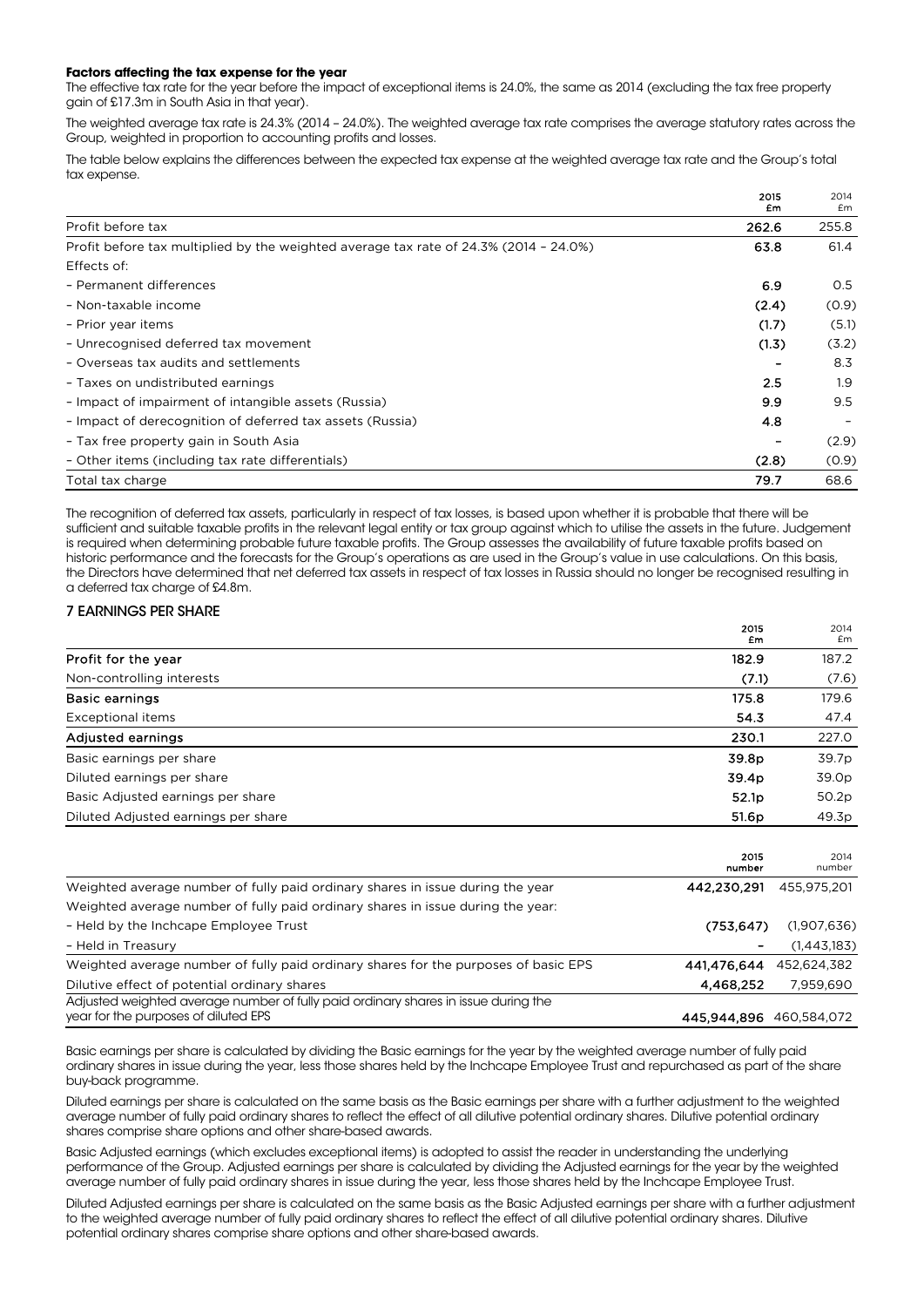#### 8 DIVIDENDS

The following dividends were paid by the Group:

|                                                                                                             | 2015<br>£m | 2014<br>£m |
|-------------------------------------------------------------------------------------------------------------|------------|------------|
| Interim dividend for the six months ended 30 June 2015 of 6.8p per share (30 June 2014 - 6.3p per<br>share) | 30.0       | 28.5       |
| Final dividend for the year ended 31 December 2014 of 13.8p per share (31 December 2013 - 11.7p per         |            |            |
| share)                                                                                                      | 61.1       | 53.0       |
|                                                                                                             | 91.        | 81.5       |

A final proposed dividend for the year ended 31 December 2015 of 14.1p per share amounting to £61.0m is subject to approval by shareholders at the Annual General Meeting and has not been included as a liability as at 31 December 2015.

#### 9 NOTES TO THE CONSOLIDATED STATEMENT OF CASH FLOWS

#### a. Reconciliation of cash generated from operations

|                                                                                   | 2015<br>£m | 2014<br>£m |
|-----------------------------------------------------------------------------------|------------|------------|
| Cash flows from operating activities                                              |            |            |
| Operating profit                                                                  | 275.2      | 271.0      |
| Exceptional items (see note 3)                                                    | 49.5       | 47.4       |
| Amortisation of intangible assets                                                 | 14.0       | 9.4        |
| Depreciation of property, plant and equipment                                     | 34.5       | 35.0       |
| Profit on disposal of property, plant and equipment                               | (2.1)      | (17.6)     |
| Share-based payments charge                                                       | 9.6        | 9.5        |
| (Increase) / decrease in inventories                                              | (246.5)    | 3.8        |
| (Increase) / decrease in trade and other receivables                              | (68.5)     | 3.4        |
| Increase in trade and other payables                                              | 282.2      | 59.3       |
| Decrease in provisions                                                            | (4.2)      | (11.9)     |
| Pension contributions less than / (in excess of) the pension charge for the year* | 2.7        | (1.0)      |
| (Increase) / decrease in interest in leased vehicles                              | (12.3)     | 3.3        |
| Payments in respect of exceptional items                                          |            | (1.3)      |
| Other non-cash items                                                              | (5.7)      | (4.5)      |
| Cash generated from operations                                                    | 328.4      | 405.8      |

\* Includes additional payments of £1.7m (2014 – £1.7m).

#### b. Reconciliation of net cash flow to movement in net funds

|                                                                | 2015<br>£m | 2014<br>£m |
|----------------------------------------------------------------|------------|------------|
| Net (decrease) / increase in cash and cash equivalents         | (20.3)     | 125.9      |
| Net cash (outflow) / inflow from borrowings and finance leases | (3.2)      | 1.1        |
| Change in net cash and debt resulting from cash flows          | (23.5)     | 127.0      |
| Effect of foreign exchange rate changes on net cash and debt   | (21.2)     | (41.3)     |
| Net movement in fair value                                     | 0.9        | $1.5\,$    |
| Movement in net funds                                          | (43.8)     | 87.2       |
| Opening net funds                                              | 210.2      | 123.0      |
| Closing net funds                                              | 166.4      | 210.2      |

Net funds is analysed as follows:

|                                                 | 2015<br>£m | 2014<br>£m |
|-------------------------------------------------|------------|------------|
| Cash at bank and cash equivalents               | 335.3      | 368.9      |
| Short-term deposits                             | 138.5      | 159.3      |
| <b>Bank overdrafts</b>                          | (98.5)     | (111.4)    |
| Cash and cash equivalents                       | 375.3      | 416.8      |
| Bank loans                                      | (312.6)    | (302.4)    |
| Finance leases                                  | (3.7)      | (4.3)      |
|                                                 | 59.0       | 110.1      |
| Fair value of cross currency interest rate swap | 107.4      | 100.1      |
| Net funds                                       | 166.4      | 210.2      |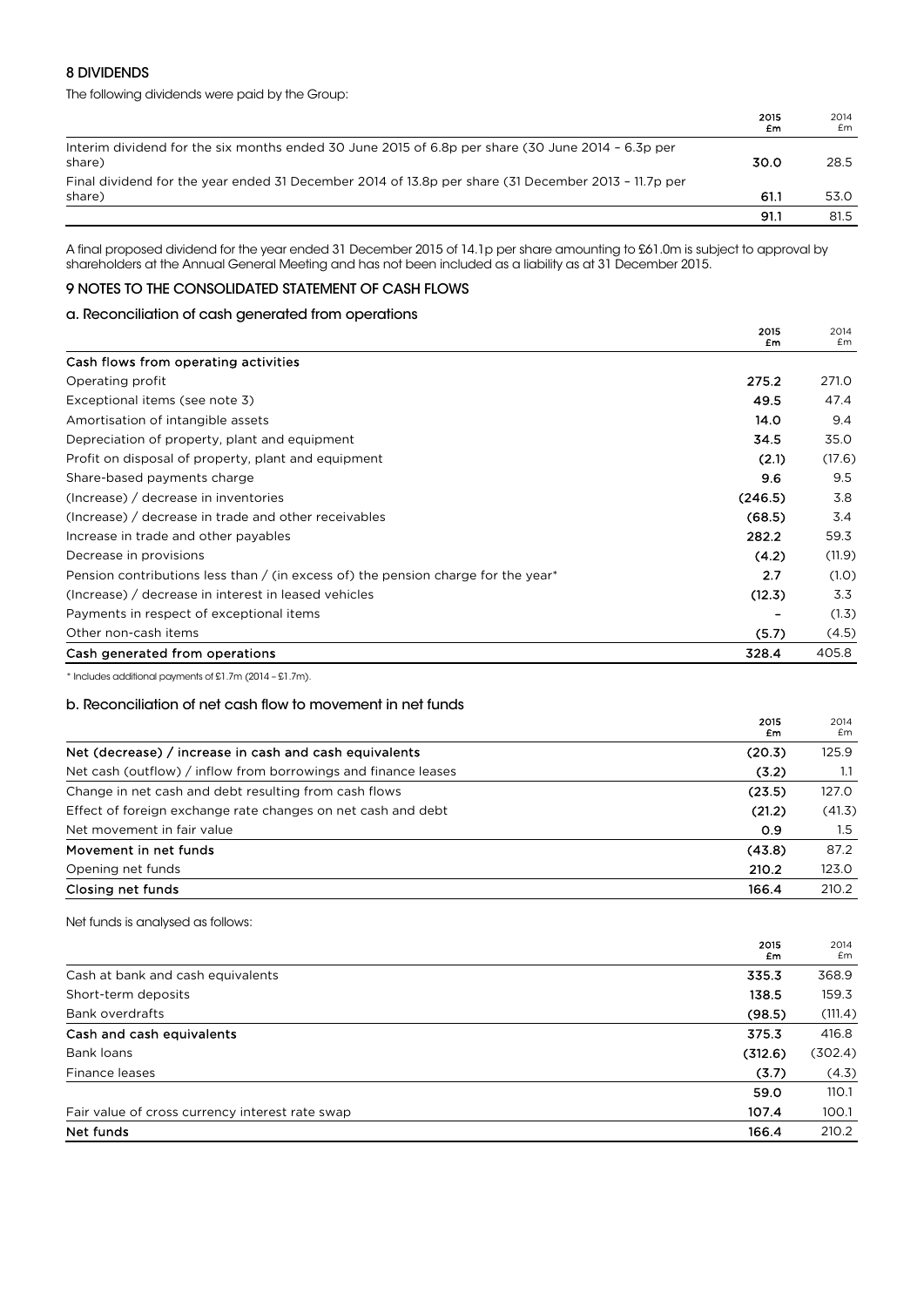#### 10 ACQUISITIONS AND DISPOSALS

During the year, the Group acquired a new dealership in the UK for a consideration of £5.1m, with goodwill arising on the transaction of £4.0m.

In 2015, the Group disposed of small number of dealerships in Australia and its interest in Excelease SA, a financial services business in Belgium, generating disposal proceeds of £5.4m and a profit on disposal of £0.6m (2014 – disposals in Australia and Finland at net book value generating disposal proceeds of £1.9m).

#### 11 RELATED PARTY DISCLOSURES

#### Trading transactions

Intra-group transactions have been eliminated on consolidation and are not disclosed in this note. Details of transactions between the Group and other related parties are disclosed below:

|                                            | Transactions                 |            | Amounts outstanding |            |
|--------------------------------------------|------------------------------|------------|---------------------|------------|
|                                            | 2015<br>£m                   | 2014<br>£m | 2015<br>£m          | 2014<br>£m |
| Vehicles purchased from related parties    | $\overline{\phantom{0}}$     | O.2        |                     |            |
| Vehicles sold to related parties           | $\overline{\phantom{0}}$     | 0.9        |                     |            |
| Other income paid to related parties       | 0.6                          |            | 0.1                 | 0.2        |
| Other income received from related parties | $\qquad \qquad \blacksquare$ | 0.2        |                     |            |

All of the transactions arise in the ordinary course of business and are on an arm's length basis. The amounts outstanding are unsecured and will be settled in cash. There have been no guarantees provided or received for any related party receivables. The Group has not raised any provision for doubtful debts relating to amounts owed by related parties (2014 - £nil).

#### 12 FOREIGN CURRENCY TRANSLATION

The main exchange rates used for translation purposes are as follows:

|                          |       | Average rates |        | Year end rates |  |
|--------------------------|-------|---------------|--------|----------------|--|
|                          | 2015  | 2014          | 2015   | 2014           |  |
| <b>Australian Dollar</b> | 2.04  | 1.83          | 2.02   | 1.91           |  |
| Euro                     | 1.38  | 1.24          | 1.36   | 1.29           |  |
| Hong Kong Dollar         | 11.85 | 12.80         | 11.42  | 12.08          |  |
| Singapore Dollar         | 2.10  | 2.09          | 2.09   | 2.06           |  |
| <b>Russian Rouble</b>    | 93.72 | 63.29         | 107.30 | 92.65          |  |

#### 13 EVENTS AFTER THE REPORTING PERIOD

In the year ended 31 December 2015, the Company purchased, for cancellation, 11,931,693 ordinary shares at a cost of £91.4m In the period from 1 January to 14 March 2016, the Company purchased, for cancellation, a further 4,541,107 ordinary shares at a cost of £32.0m. The Company is committed to completing a £58.6m share buy back programme in the first half of 2016.